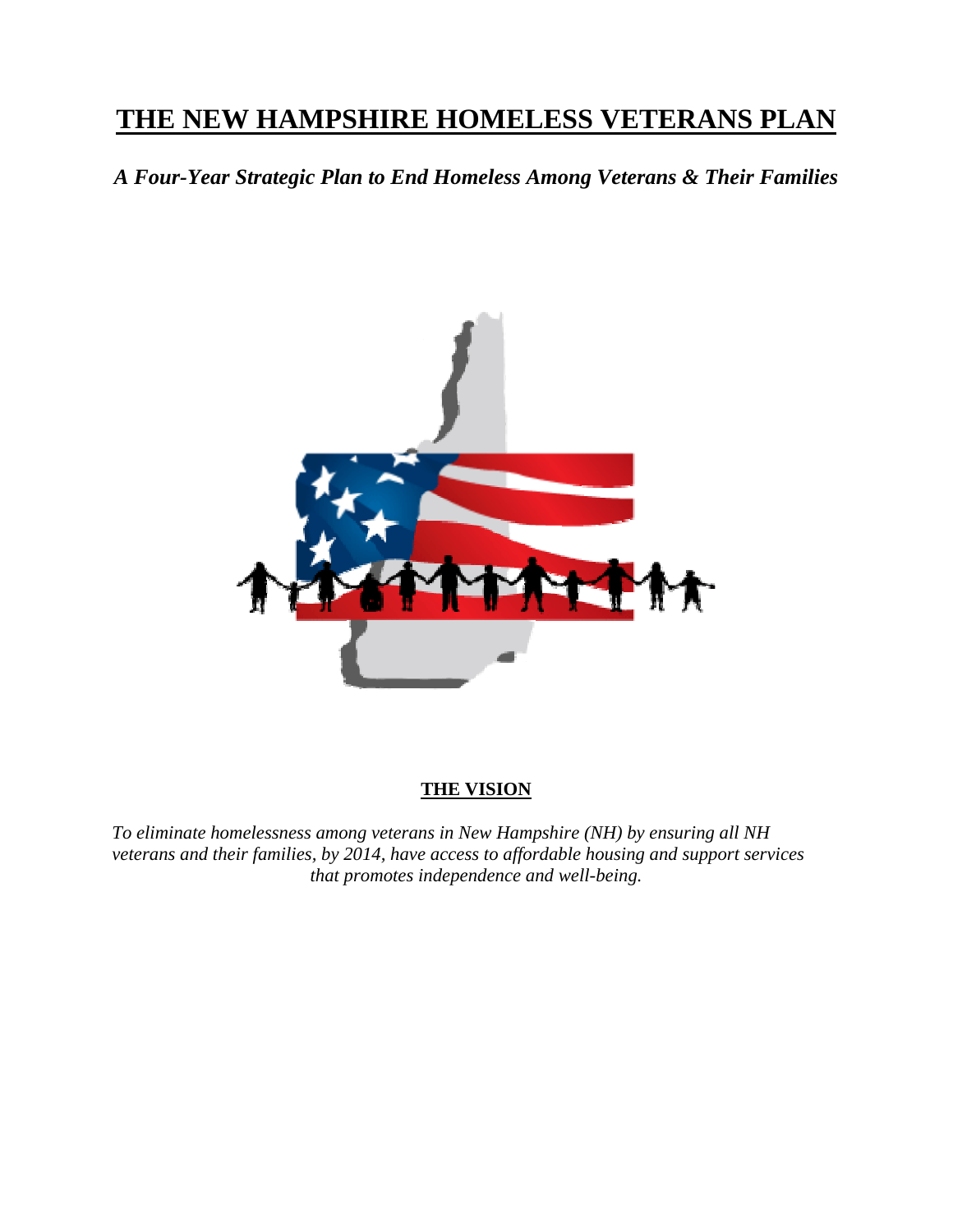## *LEAVE NO VETERAN BEHIND:*

### **ACKNOWLEDGMENTS**

### *To all the veterans, service members and their families who have served our country - at home or abroad, "thank you for your service!"*

The members of the Veterans Homeless Committee (VHC) would like to thank the following agencies and veteran service organizations for their endless support and efforts to end homelessness among veterans:

> Air Force Aid Society American Legion Armed Forces Relief Trust Army Emergency Relief Coast Guard Mutual Assistance Department of Labor, Veterans Employment and Training (DOLVETS) Disabled American Veterans (DAV) Friends of Veterans Helping Hands Outreach Center Liberty House Navy – Marine Corps Relief Society National Veterans Services Fund NH Easter Seals NH Employment Security NH Office of Veterans Services (formerly known as NH State Veterans Council) NH VFW Over-There Fund Semper Fi Fund Soldiers Angels State Veterans Advisory Committee The Vet Center The Way Home United Way USA Cares Veterans of Foreign Wars

The Veterans Homeless Committee also recognizes that there are many other military and civilian organizations throughout our State who provide services and supports to homeless veterans that are not listed in this Plan. We offer our sincere appreciation to all of them.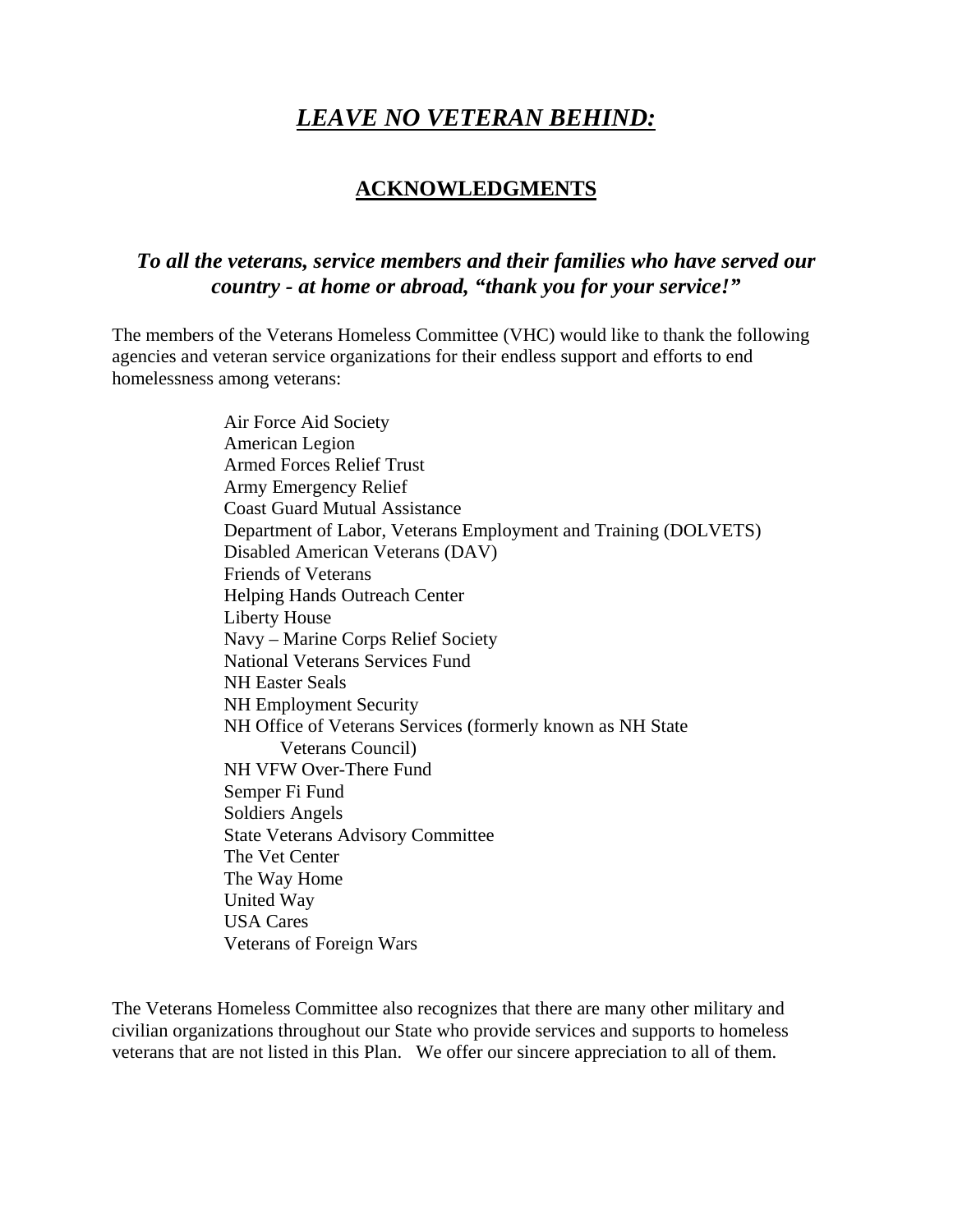#### **MEMBERS OF THE VETERANS HOMELESS COMMITTEE**

*Bruce Bissett*, Healthcare for Homeless Veterans, VA Medical Center, Manchester, NH

*Bill Dallman*, Home Loan Program, VA Benefits, Manchester, NH

*Lisa Jacobus*, Healthcare for Homeless Veterans, VA Medical Center, Manchester, NH

*Peter Kelleher*, Harbor Homes, Inc., Nashua, NH

*Michelle Lague*, HUD-VASH Program, VA Medical Center, White River Jct., VT

*Command Sergeant Major Victor May*, Deployment Cycle Support, NH National Guard

*First Sergeant Jeffrey Miller*, Deployment Cycle Support, NH National Guard

*Mary E. Morin*, Director, Office of Veterans Services, NH

*Jo Moncher*, Bureau of Community-Based Military Programs, NH Department of Health & Human Services

*Tracey Noonan*, HUD-VASH Program, VA Medical Center, Manchester, NH

- *John O'Brien*, US Interagency Council on Homelessness Regional Coordinator, US Department of Housing & Urban Development
- *Kristina Riera*, Bureau of Homeless and Housing, NH Department of Health & Human **Services**
- *Maureen Ryan*, Bureau of Homeless and Housing, NH Department of Health & Human Services

*Lesley Stein*, HUD-VASH Program, VA Medical Center, Manchester, NH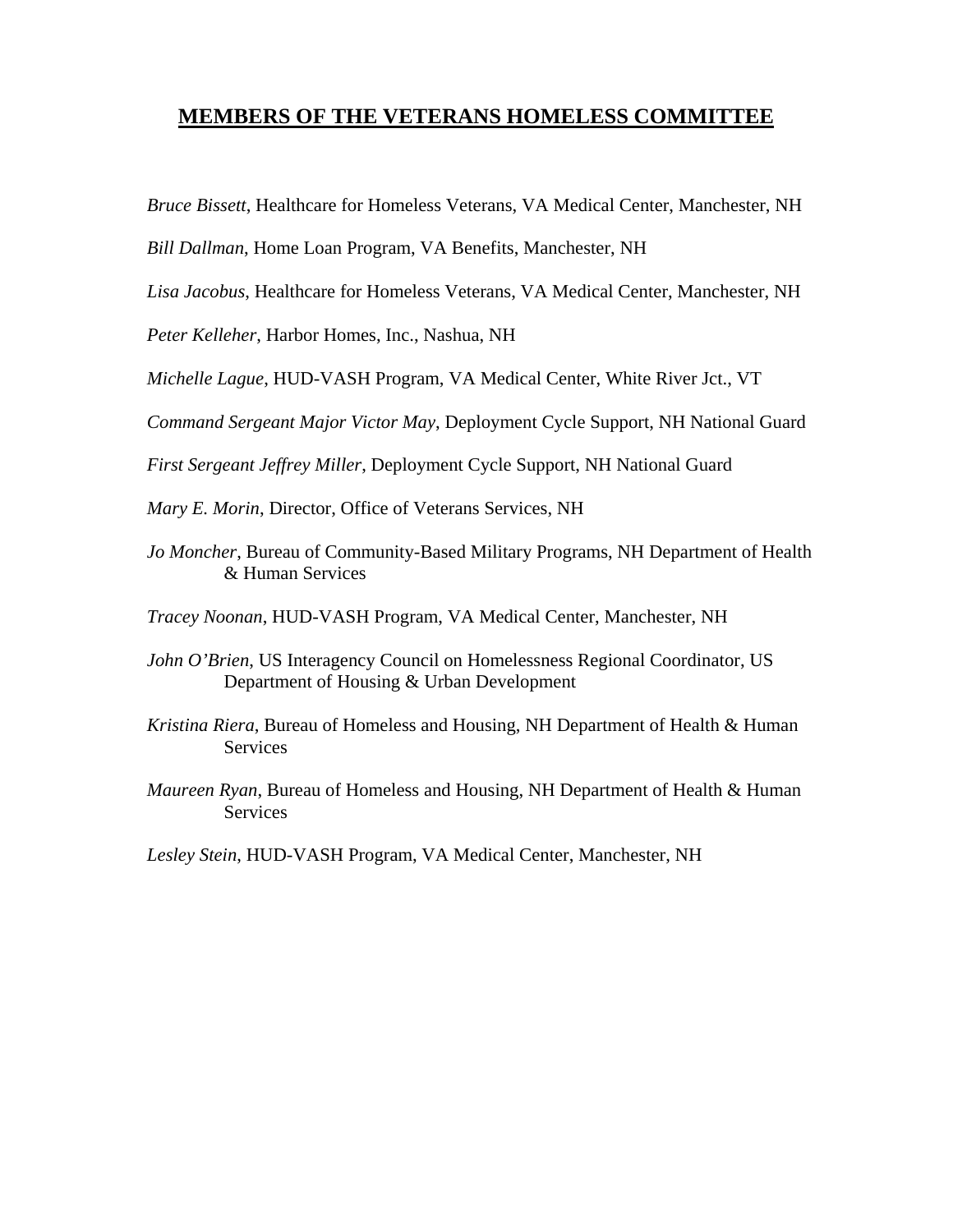# *TABLE OF CONTENTS*

 **Page No.** 

|                |                                                                                                                           | 1  |
|----------------|---------------------------------------------------------------------------------------------------------------------------|----|
|                |                                                                                                                           | 1  |
|                | Defining the Problem – Causes of Homelessness Among Veterans                                                              | 4  |
|                | 1.                                                                                                                        | 5  |
|                |                                                                                                                           | 6  |
|                | 1.                                                                                                                        | 6  |
|                | 2.                                                                                                                        | 7  |
|                | 3.                                                                                                                        | 7  |
|                | $\overline{4}$ .                                                                                                          | 8  |
|                | 5.                                                                                                                        | 8  |
|                | 6.                                                                                                                        | 8  |
|                |                                                                                                                           | 10 |
|                |                                                                                                                           | 17 |
|                | 1.                                                                                                                        | 17 |
|                | 2.                                                                                                                        | 17 |
|                | 3.                                                                                                                        | 17 |
|                |                                                                                                                           | 19 |
| Appendices     |                                                                                                                           |    |
| $\mathbf{I}$ . |                                                                                                                           |    |
|                | VA Medical Center White River Junction (VAMC-WRJ)                                                                         | 21 |
|                | Healthcare for Homeless Veterans (HCHV) Program/Manchester<br>Healthcare for Homeless Veterans (HCHV) Program/White River | 22 |
|                |                                                                                                                           | 24 |
| П.             |                                                                                                                           | 27 |
| III.           | Proposed Projected Plan Impact on Veteran Homelessness Housing                                                            |    |
| IV.            |                                                                                                                           | 34 |
| V.             |                                                                                                                           | 36 |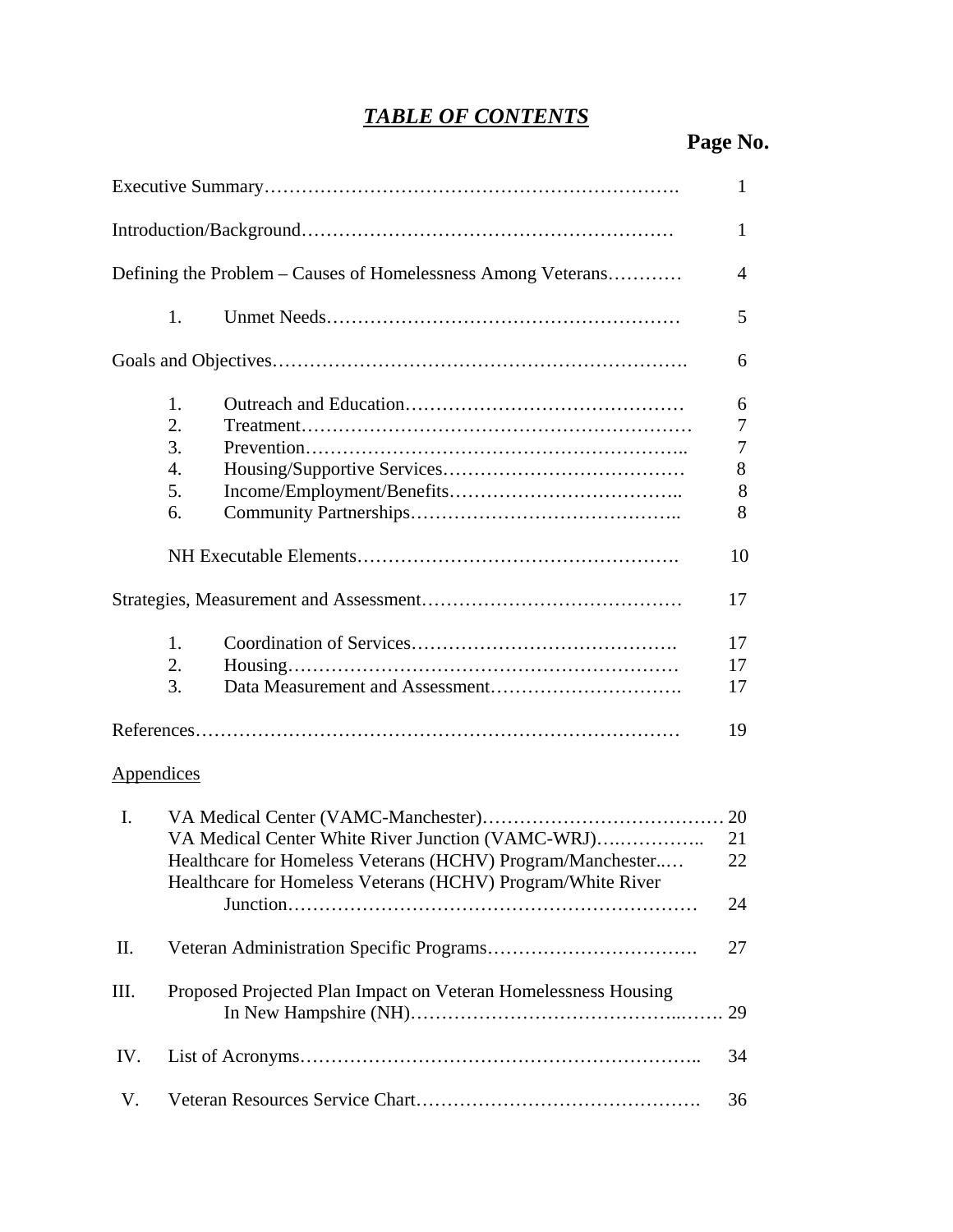## **EXECUTIVE SUMMARY**

The New Hampshire (NH) Veterans Homeless Plan is a bold and aggressive strategic plan to end homelessness among NH's veterans and their families within four (4) years. Partnering with the US Department of Veterans Affairs (VA), NH Department of Health and Human Services (DHHS), and numerous other organizations throughout the State, this Plan is designed to be proactive and to serve those who protect us.

New Hampshire is unique in that jurisdiction for the State is shared and partnered by two VA Medical Centers - the VA Medical Center located in Manchester, NH (VAMC-Manchester) and the VA Medical Center in White River Junction, VT (VAMC-WRJ). VAMC-Manchester covers the counties of Hillsborough, Belknap, Strafford, Merrimack, and Rockingham, and VAMC-WRJ has the remaining NH counties of Carroll, Coos, Grafton, Cheshire and Sullivan.

Using the Manchester VAMC 2009 CHALENG Report, three (3) critical unmet needs were clearly defined – emergency (immediate) shelter, detoxification from substances; and long-term, supportive permanent housing.

Under the leadership of the Veterans Homeless Committee, created in February 2009, goals and objectives were carefully crafted, engaging veteran organizations, city and town legislators, communities, and profit and nonprofit organizations into this "wheel of responsibility". The listed Executable Elements outline the Plan's key components, its comprehensive goals, actions to be taken, the lead implementer(s), expected outcome/benefits, and estimated completion time.

The chart Proposed Projected Plan Impact on Veteran Homelessness Housing in NH demonstrates the dedication and commitment of this State to ending homelessness among our New Hampshire veterans and their families.

The Veterans Resources Chart includes veteran and other state and local organizations illustrating an awareness of resources throughout the State and beyond. Many of these agencies/groups have indicated an eagerness and willingness to further assist.

This Plan has stirred the emotion, imagination and excitement of many, with the belief that New Hampshire will eradicate homeless among its veterans within four (4) years.

### **INTRODUCTION/BACKGROUND**

On February 20, 2009, the Manchester VA Medical Center (VAMC) and NH Department of Health and Human Services (DHHS), Harbor Homes, Inc. and other Community Partners convened a conference to help bring military and civilian resources together. The goal was to begin building a military and civilian partnership. Addressing homelessness among veterans in New Hampshire was one of four (4) priority areas of this conference; and as a result of the conference, the Veterans Homeless Committee (VHC) was created. The purpose of the VHC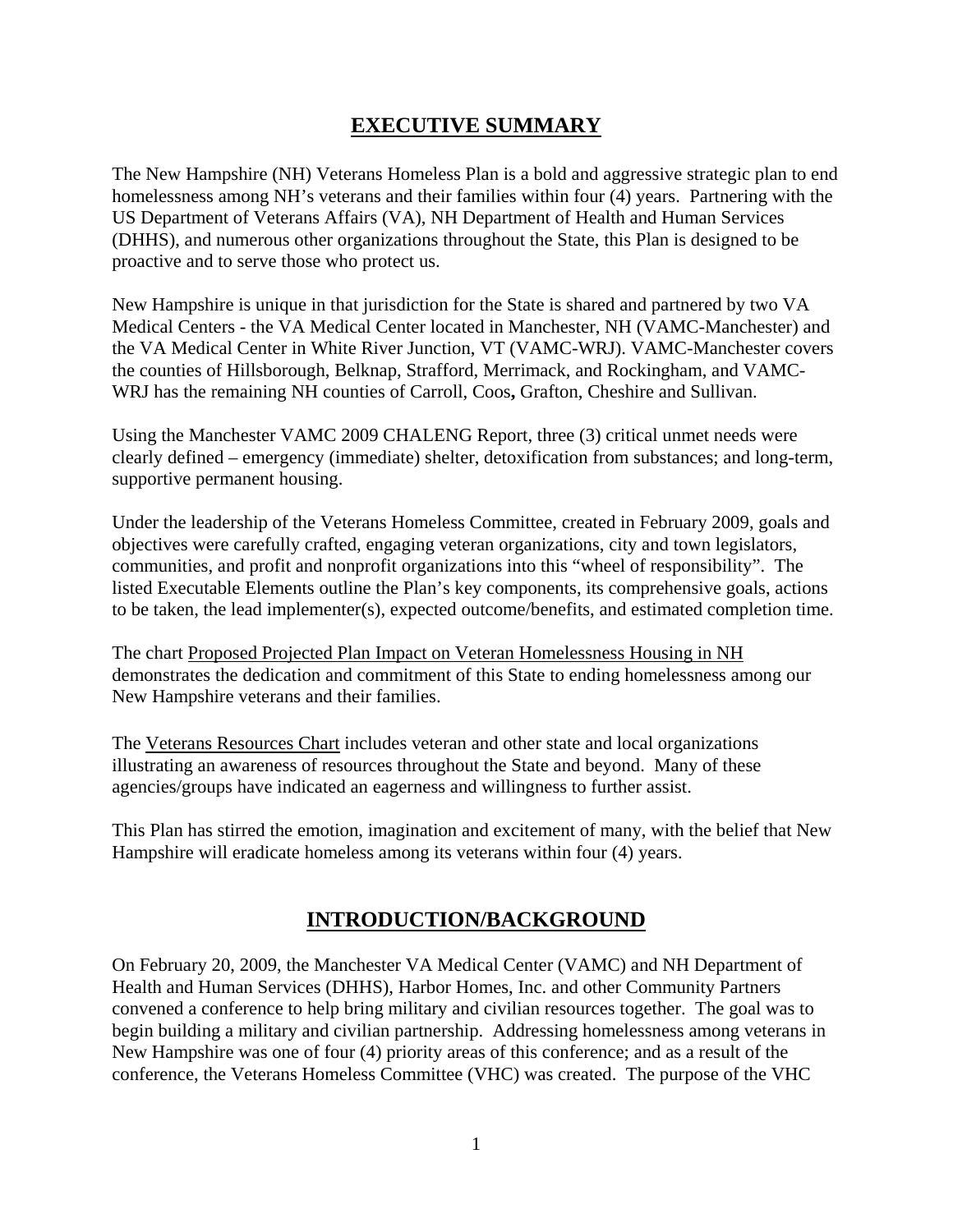was to specifically identify the needs of homeless veterans, improve collaboration between the Manchester VAMC, White River Junction VAMC, NH DHHS and Community Partners, and to improve coordination and relationships among agencies to better serve homeless veterans.

At a meeting of the Veteran Homeless Committee on September 25, 2009, the Committee proposed that their ultimate goal should be the elimination of homelessness among veterans living in New Hampshire.

Currently there are a number of ways homeless veterans are counted in New Hampshire. The NH Homeless Management Information System (HMIS) database contains data on homeless veterans served by state and federally-funded homeless assistance programs such as outreach, shelters, transitional and permanent supportive housing. The annual NH Point-in-Time (PIT) count, a one-day count of the New Hampshire homeless, also identifies veterans, as does the US Department of Housing & Urban Development (HUD)'s newly required Veterans Annual Homeless Assessment Report (AHAR). In addition, both VAMC's in Manchester, NH and in White River Junction, VT have a process for identifying homeless veterans served. In calendar 2009, NH HMIS identified 428 veterans who were homeless with estimates ranging as high as 600.

The New Hampshire Ten Year Plan to End Homelessness (2006) and data on the "Total Unduplicated Number of Veterans in NH State-Funded Emergency Rooms through SFY '08" indicates that the number of homeless veterans in the State has declined over the last several years. This has been achieved in large part through the successful implementation of transitional and permanent housing programs through the VA, HUD-VASH (Veteran Administration Supportive Housing) Program and community partnerships.

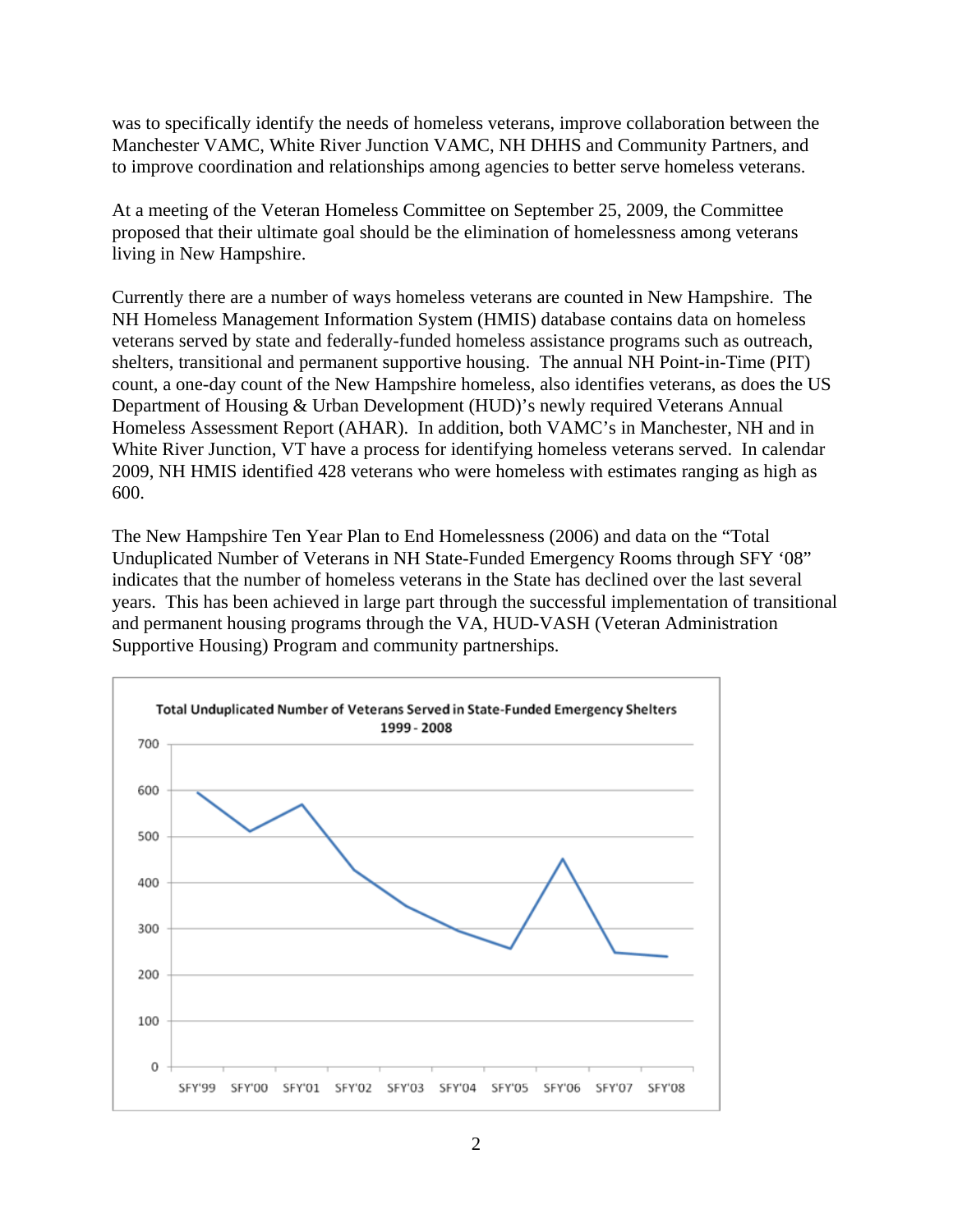On November 3, 2009, the US Department of Veterans Affairs (VA) announced a plan to end homelessness among veterans in five (5) years. Their comprehensive plan is built upon six (6) strategic pillars.

- 1. Outreach and Education
- 2. Treatment
- 3. Prevention
- 4. Housing/Supportive Services
- 5. Income/Employment/Benefits
- 6. Community Partnerships

This includes, but is not limited to the following preventative measures:

- o programs for justice-involved veterans such as linkage to VA services to homeless veterans in treatment courts and discharge planning for incarcerated veterans re-entering society;
- o supportive services for low-income veterans and their families; and
- o a national referral center to link veterans with local service providers as well as expanded efforts for education, jobs, health care and housing.

The New Hampshire Plan to End Veteran Homelessness comes at a time when NH is facing significant challenges. The NH National Guard and NH Reserves are preparing for the largest deployment in its history. During the coming months, over 700 Army and Air Guard and over 600 Reservists will be deployed. NH's response has been to engage in unprecedented partnerships in an effort to ensure that all service members and their families are being supported. One example of this effort is the Deployment Cycle Support Program (DCSP)*.* 

DCSP is a unique partnership, managed by Easter Seals of New Hampshire, between the NH National Guard, NH DHHS and a network of civilian social service organizations. Experienced staffs from the civilian network provide care coordination to military members and their families who are engaged in the deployment cycle. This includes, pre-deployment, during deployment and post deployment. This Program combines public and private funding and resources to establish an integrated (military/civilian), sustainable service delivery framework that prevents service members and their families from falling through the cracks, reduces crises, and minimizes problems associated with combat injuries and stress/fear. The DCSP Care Coordinators provide counseling, employment assistance, financial counseling, emergency financial assistance through "Veterans Count", housing assistance, childcare and respite, transportation and other services. New Hampshire was the first state to establish a program like this.

Also, an outreach program has been created for our NH Guardsmen, Reservists, and their families called "Yellow Ribbon Reintegration". This outreach initiative is a collaborative effort amongst many agencies including the Manchester VAMC and the Department of Defense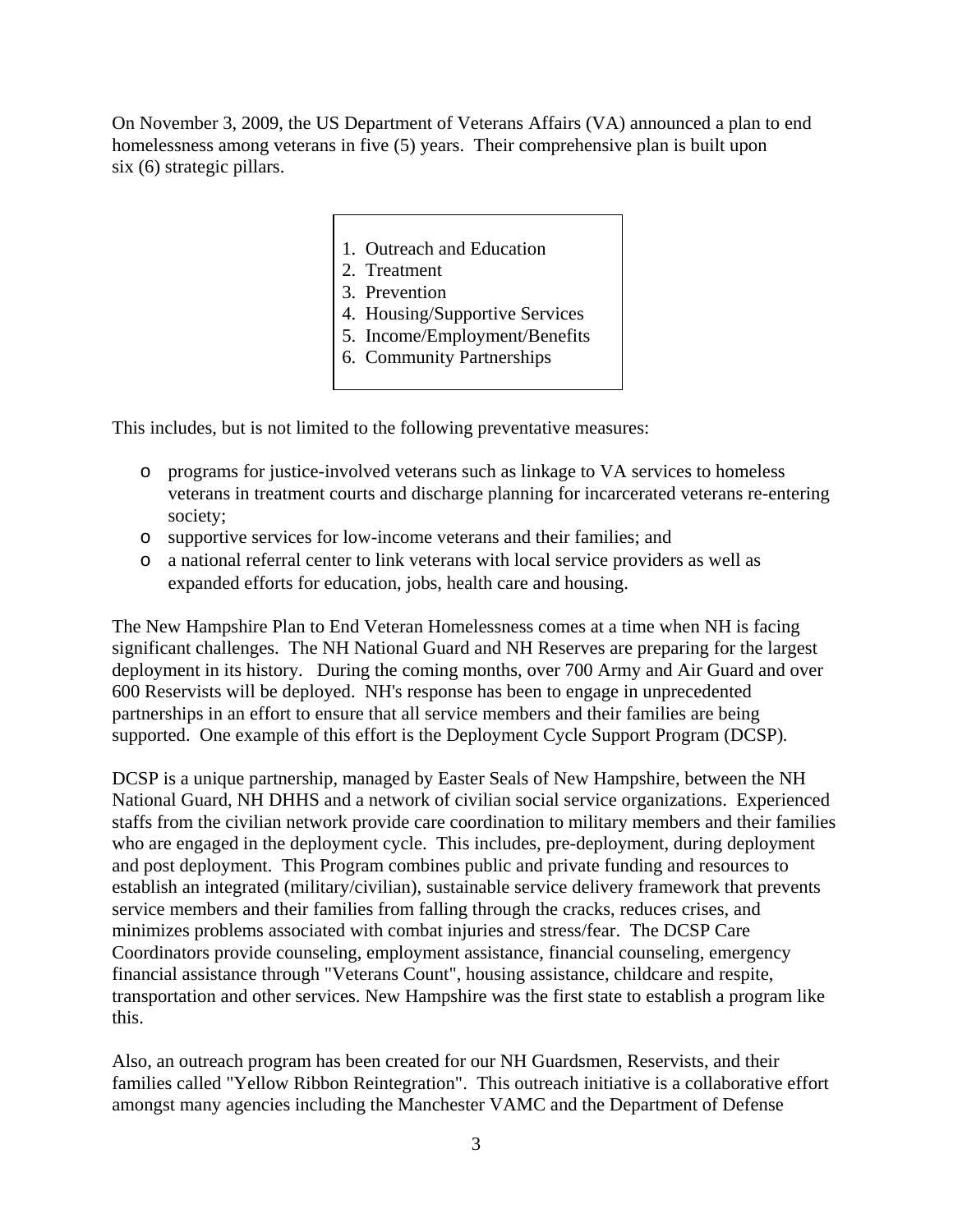(DOD). With the support of our Governor and congressional delegation, it has evolved from a simple welcome home ceremony into a national initiative that addresses their health and wellbeing before, during and after a deployment.

Among the many challenges our combat veterans face is a growing problem of homelessness. The NH National Guard has collaborated with the Veterans Administration, Harbor Homes, Inc. and other community organizations in an effort to reduce homelessness among our veteran population.

As the NH National Guard continues to evolve as an operational-ready force commanded by our Governor during state emergencies and our President in a time of war, so too does our support system for the men and women who volunteer to serve, and their families. They have answered the call for us; it is our duty to be there for them.

The purpose of this Plan is to provide a framework to ensure alignment of focus and resources between the two VA Medical Centers (Manchester, NH and White River Junction, VT), NH DHHS, private nonprofits, military leadership and concerned citizens. The VHC firmly believes that given the above resources along with the commitment of private and public partners, veteran homelessness in NH can be eliminated within four (4) years.

## **DEFINING THE PROBLEM - CAUSES OF HOMELESSNESS AMONG VETERANS**

Jurisdiction for the State of New Hampshire is shared by two VA Medical Centers: the VA Medical Center (VAMC-Manchester), located in Manchester, NH and the VA Medical Center (VAMC-WRJ), located in White River Junction, VT. VAMC-Manchester covers the counties of Hillsborough, Belknap, Strafford, Merrimack, and Rockingham, and VAMC-WRJ has the remaining NH counties of Carroll, Coos**,** Grafton, Cheshire and Sullivan.

#### The US DVA National Center on Homeless Veterans

(www1.va.gov/HOMELESS/NationalCenter\_Mission.asp) reports approximately 10% of adults in the United States are veterans; yet, existing HUD point-in-time (PIT) surveys suggests that veterans represent up to 15% of America's homeless population. According to the 2008 *Annual Homeless Assessment Report to Congress*, more than 135,000 adults who served in the armed forces were homeless in a shelter at some point between October 2007 and September 2008, the majority residing in emergency shelters rather than transitional housing. Despite the fact that the number of homeless veterans is decreasing, the VA 2009 CHALENG Report (Community Homelessness Assessment, Local Education and Networking Groups) estimates that on any given night, approximately 107,000 veterans are homeless. This estimate represents a continuing reduction in the number of veterans estimated to be homeless.

HUD defines a homeless person as one who "lacks a fixed, regular, and adequate nighttime residence; or resides in a public or privately operated shelter or institution; or resides in a place not designed for use as a regular sleeping accommodation for human beings". HUD further adopted the Federal definition which defines a chronically homeless person as "either (1) an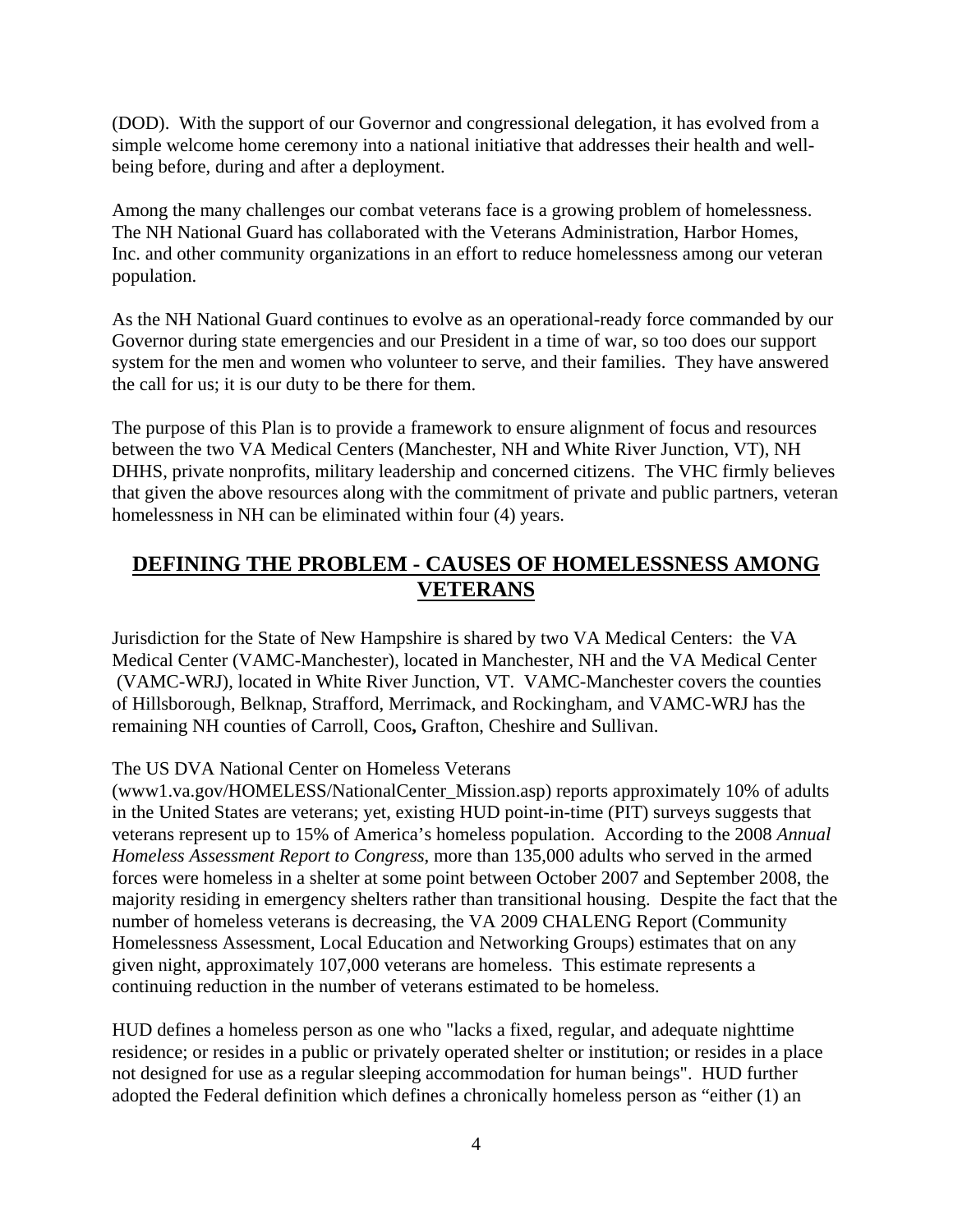unaccompanied homeless individual with a disabling condition who has been continuously homeless for a year or more, OR (2) an unaccompanied individual with a disabling condition who has had at least four episodes of homelessness in the past three years." HUD has encouraged communities to target resources specifically at the chronically homeless population because while comprising only 10% of the homeless population, research indicates this group consumes more than 50% of all resources (National Alliance to End Homelessness, Fact Sheet: Chronic Homelessness, January 24, 2010).

The vast majority of homeless veterans are male, while 4% are female. Most are single and come from poor, disadvantaged backgrounds. Homeless veterans tend to be older and more educated compared to the homeless non-veteran population. The VA estimates that about 45% of all homeless veterans are living with a mental illness and slightly more than 70% have alcohol or other drug abuse problems.

Although a third of homeless veterans served in combat and experience posttraumatic stress disorder (PTSD), research suggests that there is no causal connection between military service or exposure to combat and homelessness among veterans **(**Rosenheck & Fontana, 1994). In fact, the immediate post-Vietnam era cohort has found to be at greatest risk for homelessness compared to other eras of service (Gamache, Rosenheck, & Tessler, 2001). At the same time, research has shown that posttraumatic stress disorder symptoms seldom manifest immediately after an individual has separated from the military. In fact, PTSD symptoms may not be present for several years after deployment which may result in a veteran seeking help many years after the traumatic event (Solomon & Mikulincer, 2006). Such symptoms as they occur may negatively affect functioning and potentially result in homelessness. Ensuring that ongoing services and resources are available to veterans and our returning service men and women is crucial to taking a proactive stance towards eradicating homelessness.

In sum, homelessness is often times a consequence of multiple psychosocial factors such as unstable family supports, job loss, inadequate job skills, substandard living conditions such as poor quality motels and rooming houses, health issues, substance abuse disorder, and/or other mental health concerns. That said, homeless services cannot be provided in a vacuum and must include a comprehensive strategy that incorporates a recovery-oriented approach in addition to supportive physical and mental health stabilization and treatment.

#### **1. Unmet Needs**

Each year, the VA Medical Center's Healthcare for Homeless Veterans' Program (HCHV) distributes the Project CHALENG Participant survey to state, county, city, non-profit and forprofit agency representatives, as well as local VA staff and homeless veterans themselves. This survey serves as a tool to identify the met and unmet needs of homeless veterans on a local and national level. The Manchester VAMC 2009 CHALENG Report indicated that the following items ranked as being the three (3) greatest unmet needs for homeless veterans.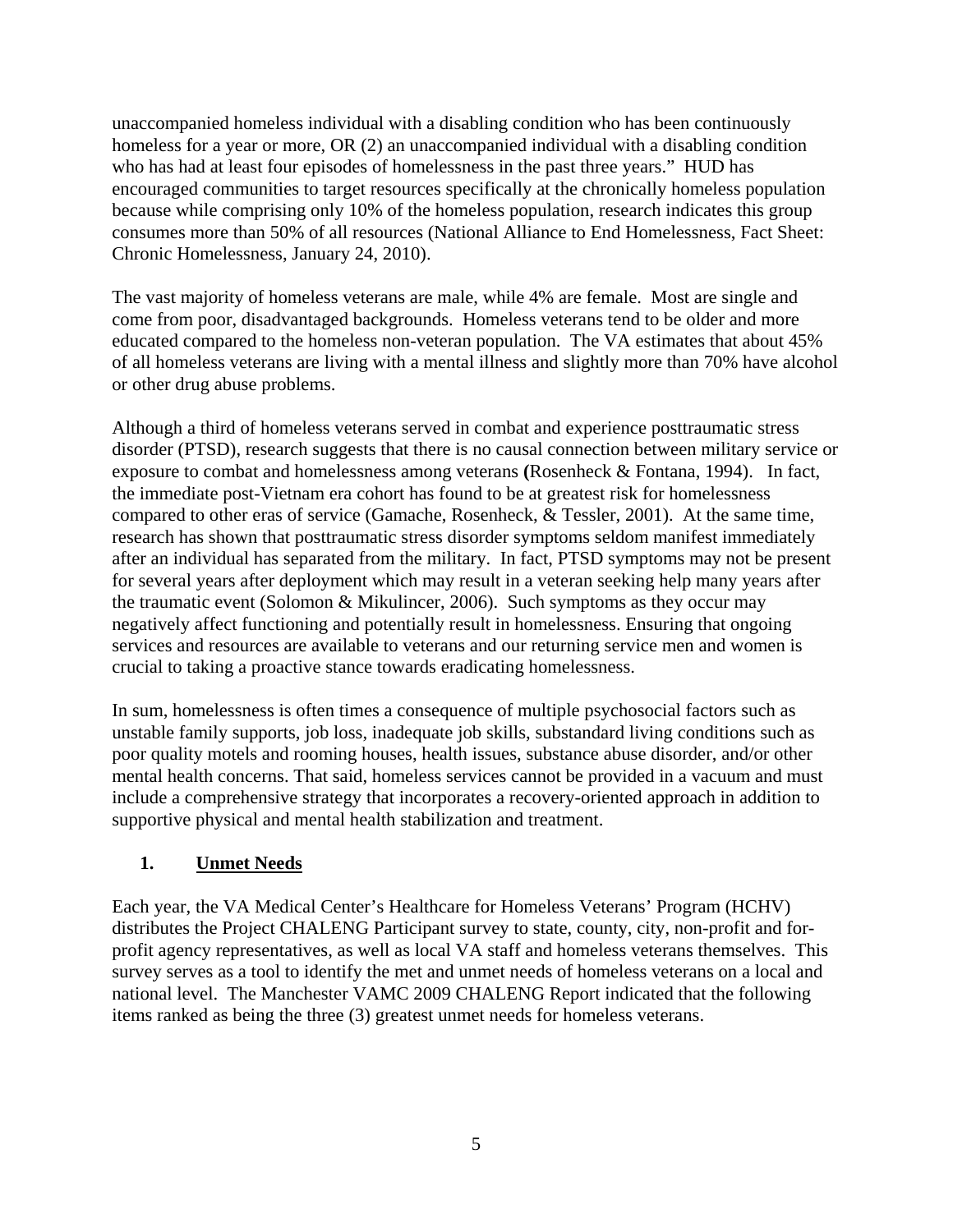## **GOALS and OBJECTIVES**

The vision of this Plan is to create a NH service system where there is "no wrong door" when it comes to veterans seeking services to prevent or escape from being "homeless". The Veterans Homeless Committee (VHC) was created to improve access to programs and services, and is committed to ensuring that "any door" a veteran knocks on provides the care and assistance that will help to improve their situation.

To address the unmet needs of our homeless veterans in NH, the VA has identified the following key components as being fundamental to ending homelessness among veterans.

- 1. Outreach and Education
- 2. Treatment
- 3. Prevention
- 4. Housing/Supportive Services
- 5. Income/Employment/Benefits
- 6. Community Partnerships

#### **1. Outreach and Education:**

#### **Goal 1: Increase awareness of state-wide resources available to homeless veterans and their families**

Many veterans as well as community providers are unaware of the resources available. Only recently have agencies begun asking their clients, "Did you serve in the military?" It is important to use the word "military" instead of "veteran" because not every military person identifies himself/herself as a veteran because of their combat status, length of time in the military, and/or for other reasons.

It is also important that every homeless veteran in New Hampshire has an awareness of the VA services, available community housing resources, and the homeless provider network.

#### **Goal 2: Increase access to the VA and other community resources for homeless veterans**

While both VA Medical Centers have made many improvements to enhance the care of homeless veterans, not all veterans are able to access the services available at these centers. This may be due to transportation barriers and/or because they are unsure how to access the care needed. Community resources are sometimes reluctant to provide services to veterans while at the same time, veterans may be unwilling to receive care outside of the VA. Both areas need to be addressed in order to assist a veteran with receiving medical and/or mental health care.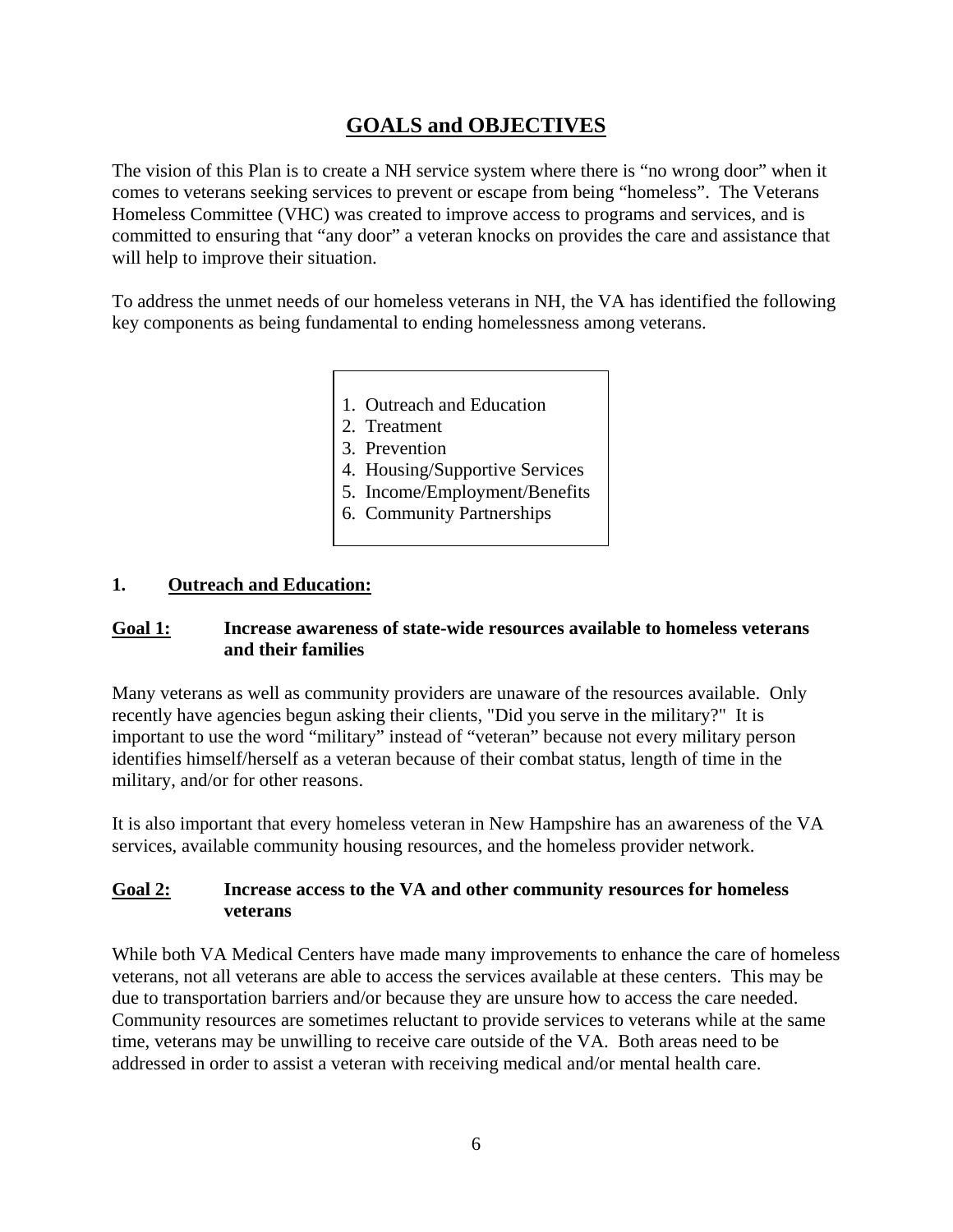#### **Goal 3: Educate city and town legislators, the business community and the public at large to the impact of homelessness on the State, law enforcement, hospitals, individuals and families**

It is important to engage the VA, DHHS, and other provider agencies in this Plan, but to complete our 'wheel of responsibility' to end veteran homelessness, it is critical for legislators and communities to have an awareness and understanding of the impact of homelessness on the State, law enforcement, hospitals, individuals and families.

#### **2. Treatment:**

#### **Goal 1: Eliminate the barriers to providing inpatient detoxification from substances**

Many VA and community providers have had difficulty with accessing detoxification beds for veterans with a substance abuse problem. Sadly, there have been experiences where the VA homeless staff has witnessed veterans being discharged from private hospitals because no bed was available for the veteran to receive social and/or medical detoxification. Most veterans then relapse as a result despite the desire to become sober. Currently the Manchester VAMC does not provide inpatient detoxification and relies on either detox programs in the community or at other VA Medical Centers throughout New England, such as White River Junction, VT VAMC. For veterans ambivalent about sobriety, the idea of leaving the State in order to receive the care they need poses a substantial threat to their security and need for support from family and friends.

#### **3. Prevention:**

#### **Goal 1: Develop awareness of veteran-specific resources throughout the State**

Although information and referral agencies exist, such as NH 2-1-1 (a phone number to dial for information about health and human services and organizations in your community), a homeless veteran-specific resource guide does not exist at this time. Throughout the development of the Veteran Homeless Committee, new providers and agencies have come to the table and several of the VHC members were unaware that their programs even existed. Because some providers are having difficulty recognizing what resources might be available, we can assume that veterans are having that same difficulty. Offering a resource guide where any provider and/or veteran can go to gain information will expedite the ability to access resources without veterans needing to jump through hoops in order to obtain the services needed.

#### **Goal 2: Increase access to wraparound services for veterans who are at risk of becoming homeless**

Homelessness is often the result of lack of supportive services, medical and/or mental health treatment. It is important to move beyond helping veterans find permanent housing and work towards providing either in-home or outpatient supports that can help prevent the veteran from losing their home. Many veterans who become homeless have difficulty managing their finances and/or struggle living independently in the community. Through wraparound services and support, homelessness can be prevented.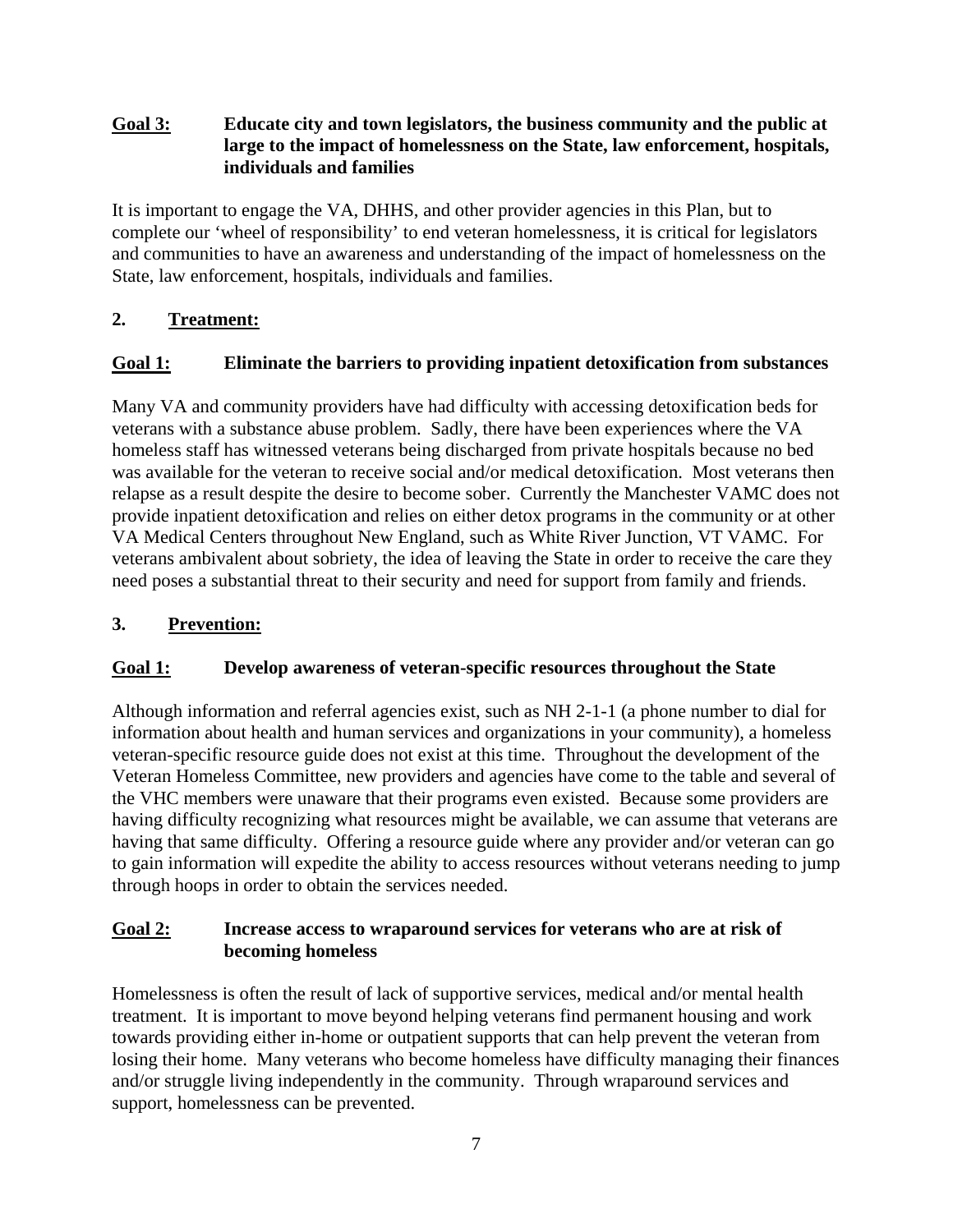#### **Goal 3: Establish a Veterans Court in NH to serve justice-involved veterans**

The most recent U.S. Department of Justice Bureau of Justice Statistics (BJS) Survey of Inmates in Local Jails (2002) data indicates that 9.3% of people incarcerated in jails are veterans. By establishing veteran-specific mental health and drug courts, veterans can receive treatment for their mental health concerns and substance abuse problems, and avoid the unnecessary criminalization of mental illness that often leads to additional problems such as homelessness.

Each VA Medical Center has been strongly encouraged to develop working relationships with the court system and local law enforcement and must now provide outreach to justice-involved veterans in the communities they serve.

#### **4. Housing/Supportive Services**

#### **Goal 1: Increase opportunities for long-term, permanent supportive affordable housing available to veterans who are homeless or at risk of homelessness**

Currently there are only three (3) housing authorities in NH that offer veteran's preference when applying for subsidized housing. It is the hope of the Veteran Homeless Committee that housing authorities across the State will take into consideration the service that a veteran has made to our country and gives them preference when applying for public housing and/or a Housing Choice Voucher. The VHC would also like to see an expansion of HUD-VASH vouchers. During Manchester VA's first year of HUD-VASH vouchers, the VASH Program Manager received over 150 referrals to the Program; however, the VASH Program was only able to accommodate 35 veterans. With the downfall of the economy along with the ever-increasing number of veterans returning from combat experiencing a number of psychosocial stressors – the need is only greater and places more veterans and their families at serious risk of becoming homeless.

#### **5. Income/Employment/Benefits**

#### **Goal 1: Create greater employment opportunities for homeless veterans**

Without an income, veterans engaged in transitional housing and/or emergency housing will not be able to afford permanent housing in the community. By providing access to jobs and assistance with employment searches, veterans are given the opportunity to obtain gainful employment while also increasing self-esteem and purpose in one's life.

#### **6. Community Partnerships**

#### **Goal 1: Increase awareness and access to homeless drop-in centers**

There are several programs throughout the State that offer homeless adults a place where they can seek safety and assistance. At the same time, many people are unaware that these programs even exist. The Veterans Homeless Committee aims to improve the presence of veteran resources at these drop-in centers while also encouraging veterans to utilize the help that a drop-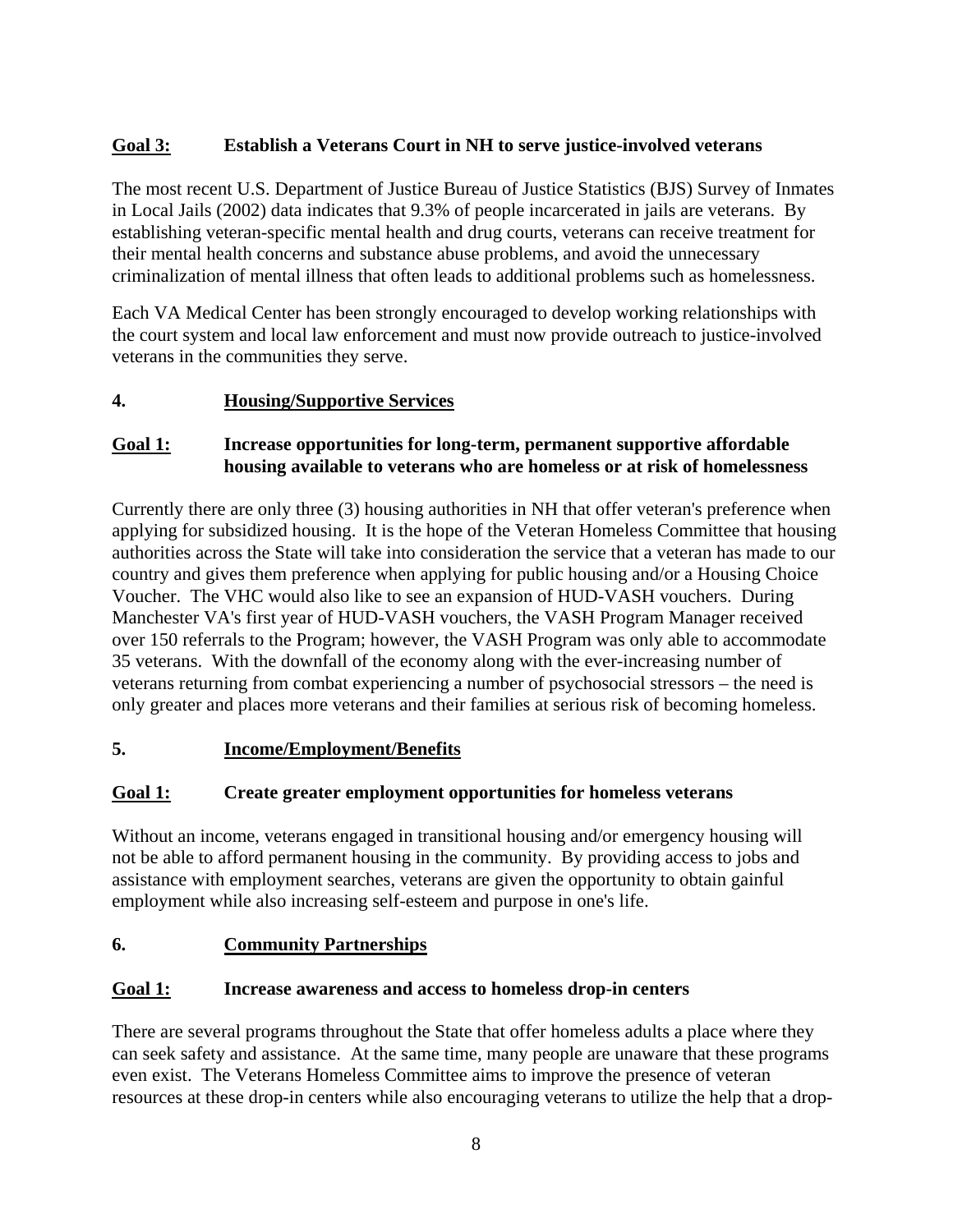in center can provide such as food, clothing, job-seeking assistance, phone calls, laundry, and support from trained mental health providers.

#### **Goal 2: Continue to improve collaboration and coordination between both VA Medical Centers, DHHS, National Guard and Community Partners**

Collaboration and coordination among programs enhances services and housing opportunities for homeless veterans. In order for this Plan to have success, federal, state, and local governments along with faith-based, non-profit and private groups need to work together in establishing a grassroots approach towards ending homelessness among veterans.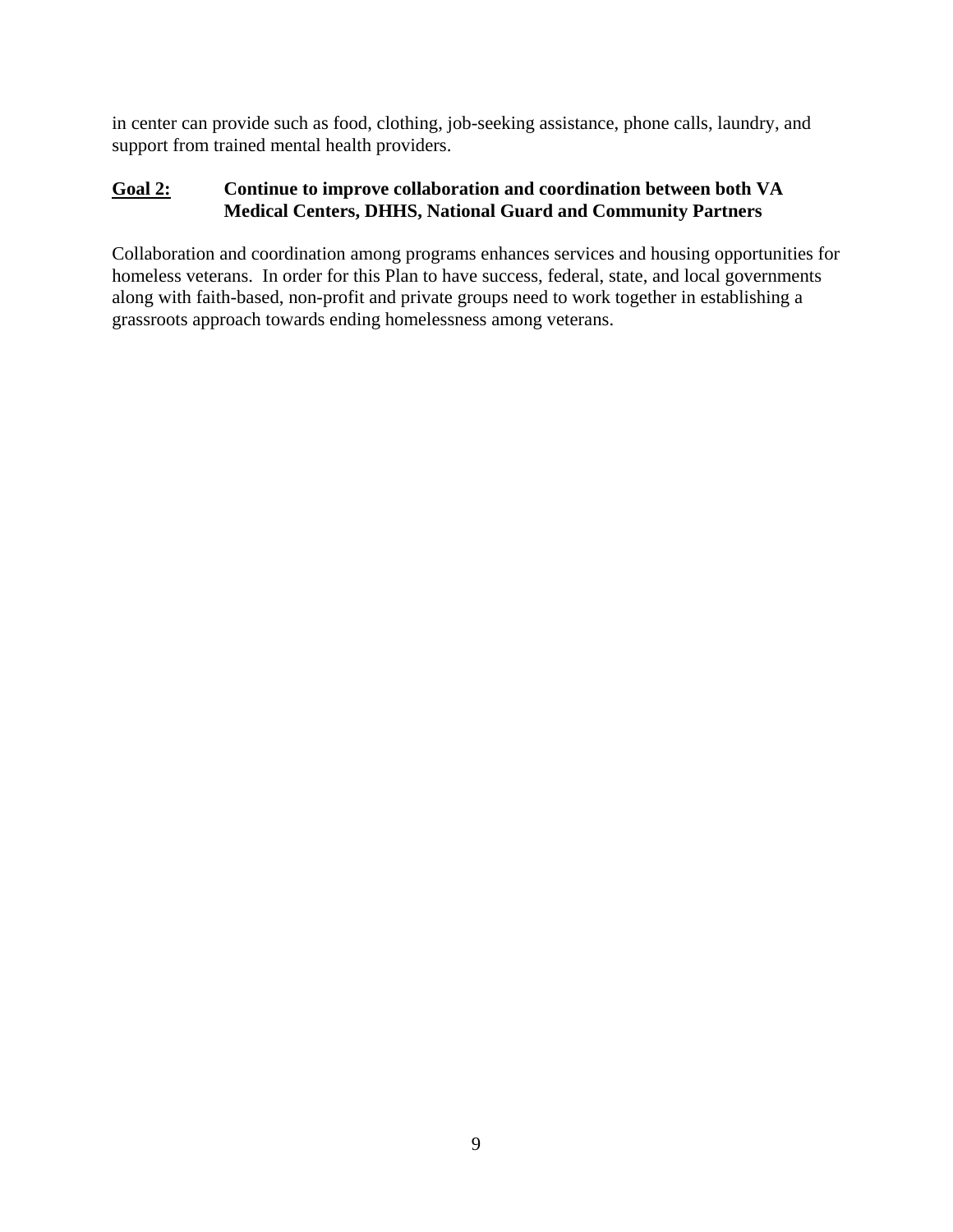## **NEW HAMPSHIRE'S 4-YEAR PLAN EXECUTABLE ELEMENTS**

#### **KEY COMPONENT: 1. OUTREACH AND EDUCATION**

| <b>GOAL</b>                                                                                               | <b>ACTIONS</b>                                                                                                                                                                                                                                                               | <b>LEAD IMPLEMENTER</b>                                                                                                                      | <b>EXPECTED</b><br><b>OUTCOMES/BENEFITS</b>                                                                                                 | PROGRESS/<br><b>COMPLETION</b>                                |
|-----------------------------------------------------------------------------------------------------------|------------------------------------------------------------------------------------------------------------------------------------------------------------------------------------------------------------------------------------------------------------------------------|----------------------------------------------------------------------------------------------------------------------------------------------|---------------------------------------------------------------------------------------------------------------------------------------------|---------------------------------------------------------------|
| 1. Increase awareness of State<br>-wide resources available to<br>homeless veterans and their<br>families | 1.1.1 - Continue to have agencies<br>that provide services to homeless<br>veterans present at statewide<br>"Project Homeless Connect" days on<br>a yearly basis                                                                                                              | 1.1.1 - State Local Delivery<br>Area (LSDA) Program<br>Managers, Balance of<br>State COC, Manchester<br>COC, and the Greater<br>Nashua COC   | 1.1.1 - One-stop shopping<br>for housing, support, and<br>quality of life resources                                                         | 1.1.1 - 2010 - 2014<br><b>Project Homeless</b><br>Connect     |
|                                                                                                           | 1.1.2 - Continue to organize a "Stand<br>Down" for homeless veterans on a<br>yearly basis<br>1.1.3 - A letter will be composed and<br>mailed to state-wide service<br>providers that will include information<br>on veteran resources                                        |                                                                                                                                              | $1.1.2 - One-stop shopping$<br>for housing, support, and<br>quality of life resources                                                       | 1.1.2 - Will be instituted<br>each Fall, beginning in<br>2010 |
|                                                                                                           |                                                                                                                                                                                                                                                                              |                                                                                                                                              | 1.1.3 - Awareness for<br>providers and veterans who<br>are homelessness or at risk<br>of becoming homeless                                  | 1.1.3 - Fall of 2010                                          |
|                                                                                                           | 1.1.4 - Identify service provider<br>network groups (COC's, VSO's,<br>LSDA's, etc.) to target for<br>informational presentations, military<br>conference trainings, and networking<br>opportunities between VA service<br>providers and local community<br>service providers | 1.1.4 - Balance of State<br>COC, Manchester COC,<br>and the Greater Nashua<br>COC, National Guard,<br>Office of Veteran Services<br>and DHHS | 1.1.4 - Agencies and<br>community providers will<br>have a better<br>understanding of the<br>service needs for veterans<br>who are homeless | $1.1.4 - Ongoing$                                             |
|                                                                                                           | 1.1.4 - Update NH Veterans'<br>Resource Directory to include<br>resources for homeless veterans                                                                                                                                                                              | 1.1.4 - Office of Veterans<br><b>Services</b>                                                                                                | 1.1.4 - Increase awareness<br>of resources for veterans                                                                                     | $1.1.4 - Ongoing$                                             |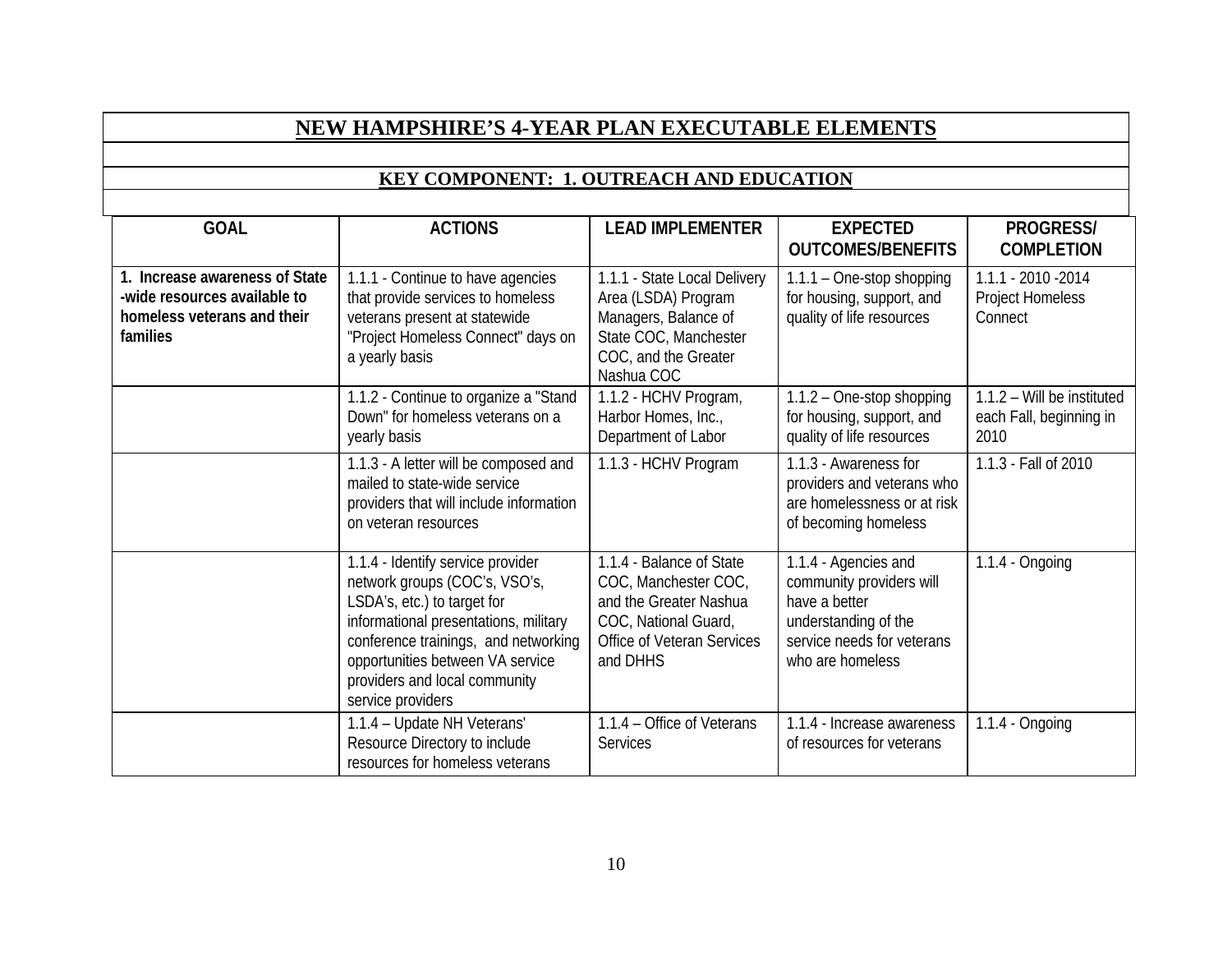| 2. Increase access to the VA<br>and other community<br>resources for homeless<br>veterans     | 1.2.1 - Partner with the National<br>Guard on adding VA HCHV Program<br>information to their online resource<br>quide                                  | 1.2.1 - HVC and the NH<br><b>National Guard</b>                  | 1.2.1 - Centralized access<br>for veterans' resources                                                                                           | 1.2.1 - Will be achieved<br>upon completion of their<br>quide |
|-----------------------------------------------------------------------------------------------|--------------------------------------------------------------------------------------------------------------------------------------------------------|------------------------------------------------------------------|-------------------------------------------------------------------------------------------------------------------------------------------------|---------------------------------------------------------------|
|                                                                                               | 1.2.2 - Advertise the National<br>Homeless Call and Referral Center<br>(1-877-4AID-VET) at local agencies<br>and Veteran Service Organization<br>Posts | 1.2.2 - HCHV Program                                             | 1.2.2 - Increased<br>awareness of crisis hotline                                                                                                | 1.2.2 - Ongoing                                               |
|                                                                                               | 1.2.3 - Obtain a donation of cell<br>phones with 6 months free service for<br>use by homeless veterans                                                 | 1.2.3 - Harbor Homes, Inc.                                       | 1.2.3 - Greater mobility and<br>ability to access services                                                                                      | 1.2.3 - Within 6 months<br>after plan approval                |
|                                                                                               | 1.2.4 - Utilize VA Emergency<br>Contract funds to place homeless<br>veterans into transitional housing                                                 | 1.2.4 - Harbor Homes, Inc.<br>and HCHV Program                   | 1.2.4 - Ability to house<br>veterans immediately<br>without waiting for grant<br>and per diem (GPD) beds<br>to become available                 | $1.2.4 - Fall 2010$                                           |
|                                                                                               | 1.2.5 - Provide VA Healthcare<br>enrollment forms to community<br>agencies                                                                             | 1.2.5 - Office of Veteran<br>Services, HCHV Program,<br>and DHHS | 1.2.5 - Increase veteran<br>enrollment into the VA<br><b>Medical Center</b>                                                                     | $1.2.5 - Ongoing$                                             |
| 3. Educate city and town<br>legislators, the business<br>community and the public at<br>large | 1.3.1 - Visit libraries, schools and<br>other public buildings throughout the<br>state, using media and/or a panel to<br>engage citizens in discussion | $1.3.1 - HVC$                                                    | 1.3.1 - Increased<br>understanding of the<br>impact of homelessness on<br>the State, hospitals, law<br>enforcement, individuals<br>and families | 1.3.1 - Ongoing                                               |
|                                                                                               | 1.3.2 - Use all forms of media to<br>educate the public on resources for<br>homeless veterans                                                          | 1.3.2 - Harbor Homes, Inc.                                       | 1.3.2 - Increased<br>awareness of the services<br>and resources available to<br>homeless veterans                                               | $1.3.2 - 9.12$ months<br>after plan approval                  |
|                                                                                               |                                                                                                                                                        |                                                                  |                                                                                                                                                 |                                                               |
|                                                                                               |                                                                                                                                                        | <b>KEY COMPONENT: 2. TREATMENT</b>                               |                                                                                                                                                 |                                                               |
|                                                                                               |                                                                                                                                                        |                                                                  |                                                                                                                                                 |                                                               |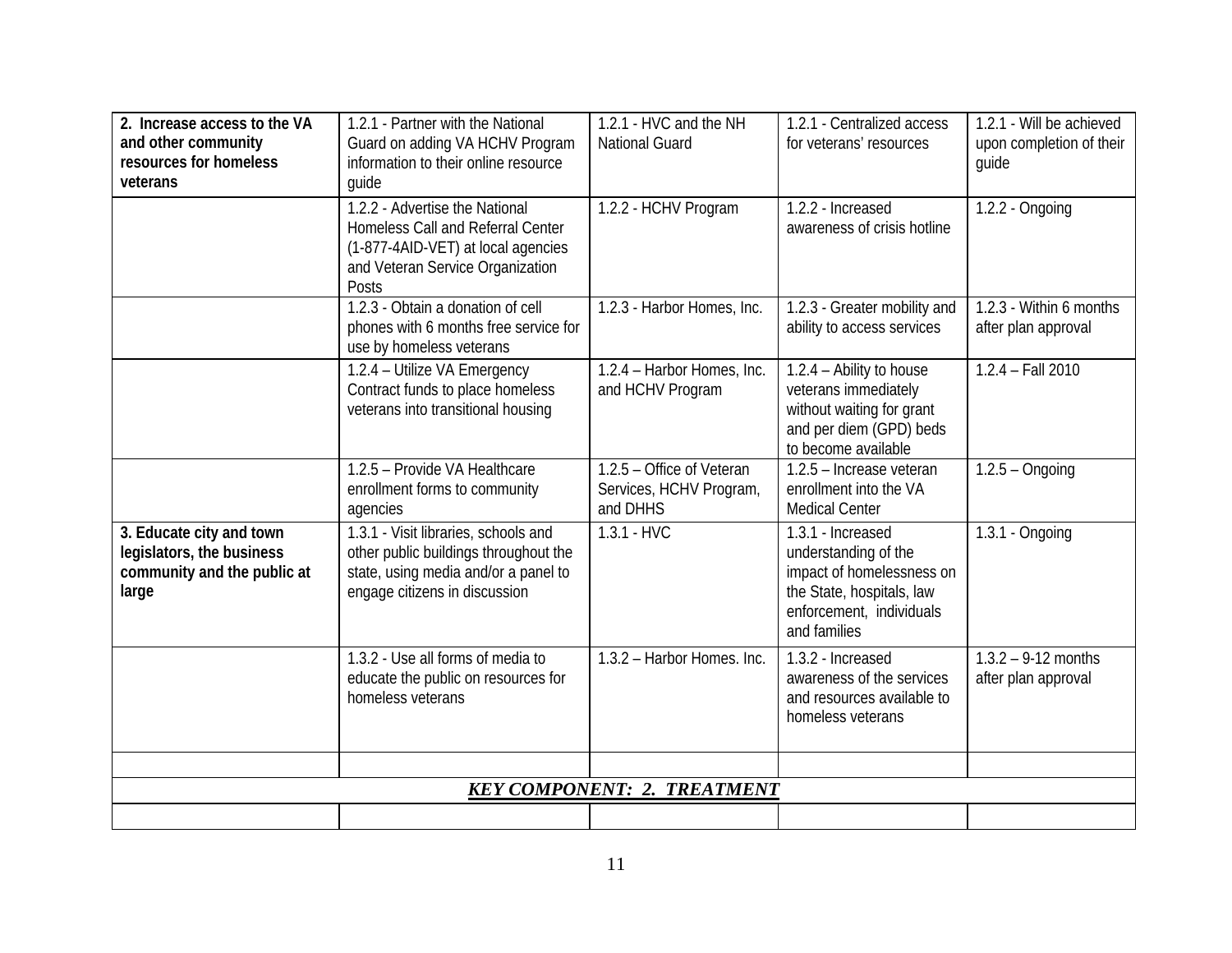| 1. Eliminate the barriers to<br>providing inpatient<br>detoxification from substances                | 2.1.1 - Increase substance abuse<br>treatment for NH homeless veterans                                                                                                              | $2.1.1 - HVC$                                                                            | 2.1.1 - An increased<br>number of substance<br>abuse treatment options for<br>homeless veterans         | 2.1.1 - 2013-2014               |
|------------------------------------------------------------------------------------------------------|-------------------------------------------------------------------------------------------------------------------------------------------------------------------------------------|------------------------------------------------------------------------------------------|---------------------------------------------------------------------------------------------------------|---------------------------------|
|                                                                                                      | 2.1.2 - Partner with community<br>resources that provide substance<br>abuse treatment and detoxification<br>services                                                                | $2.1.2 - HVC$                                                                            | 2.1.2 - Increased number<br>of substance abuse<br>treatment options for<br>homeless veterans            | $2.1.2 - 2011$                  |
|                                                                                                      | 2.1.3 - Advocate for the Manchester<br>VAMC to provide inpatient detox for<br>veterans on-site                                                                                      | $2.1.2 - HVC$                                                                            | 2.1.2 - Provide immediate<br>and accessible detox<br>services at the time veteran<br>is requesting help | 2.1.2 - Spring 2011             |
|                                                                                                      | 2.1.4 - Collaborate with the Military<br>and Civilian Alcohol and Drug<br>Committee (MCAD) on establishing<br>resources and services for veterans<br>with a substance abuse problem | $2.1.4 - HVC$                                                                            | $2.1.4 -$ Increased<br>collaboration and non-<br>duplication of efforts                                 | 2.1.4 - Spring 2011             |
|                                                                                                      |                                                                                                                                                                                     |                                                                                          |                                                                                                         |                                 |
|                                                                                                      |                                                                                                                                                                                     | <b>KEY COMPONENT: 3. PREVENTION</b>                                                      |                                                                                                         |                                 |
|                                                                                                      |                                                                                                                                                                                     |                                                                                          |                                                                                                         |                                 |
| 1. Develop awareness of<br>veteran-specific resources<br>throughout the State                        | 3.1.1 - Expand veteran-specific<br>resource guide as mandated by RSA<br>115:6 $Ila(1)$                                                                                              | $3.1.1 - NH$ Office of<br><b>Veterans Services</b><br>(NHOVS), NH Employment<br>Security | 3.1.1 - Comprehensive<br>quide to veterans<br>assistance services across<br>the State                   | 3.1.1 - Expansion is<br>ongoing |
| 2. Increase access to<br>wraparound services for<br>veterans who are at risk of<br>becoming homeless | 3.2.1 - Assist homeless veterans to<br>access VA benefits such as disability<br>benefits, education, and rehabilitation<br>services                                                 | 3.2.1 - VBA Fiduciary<br>Program through the VA<br><b>Benefits Administration</b>        | $3.2.1 -$ Provides<br>specialized case<br>management for veterans<br>who are homeless                   | $3.2.1 -$ Ongoing               |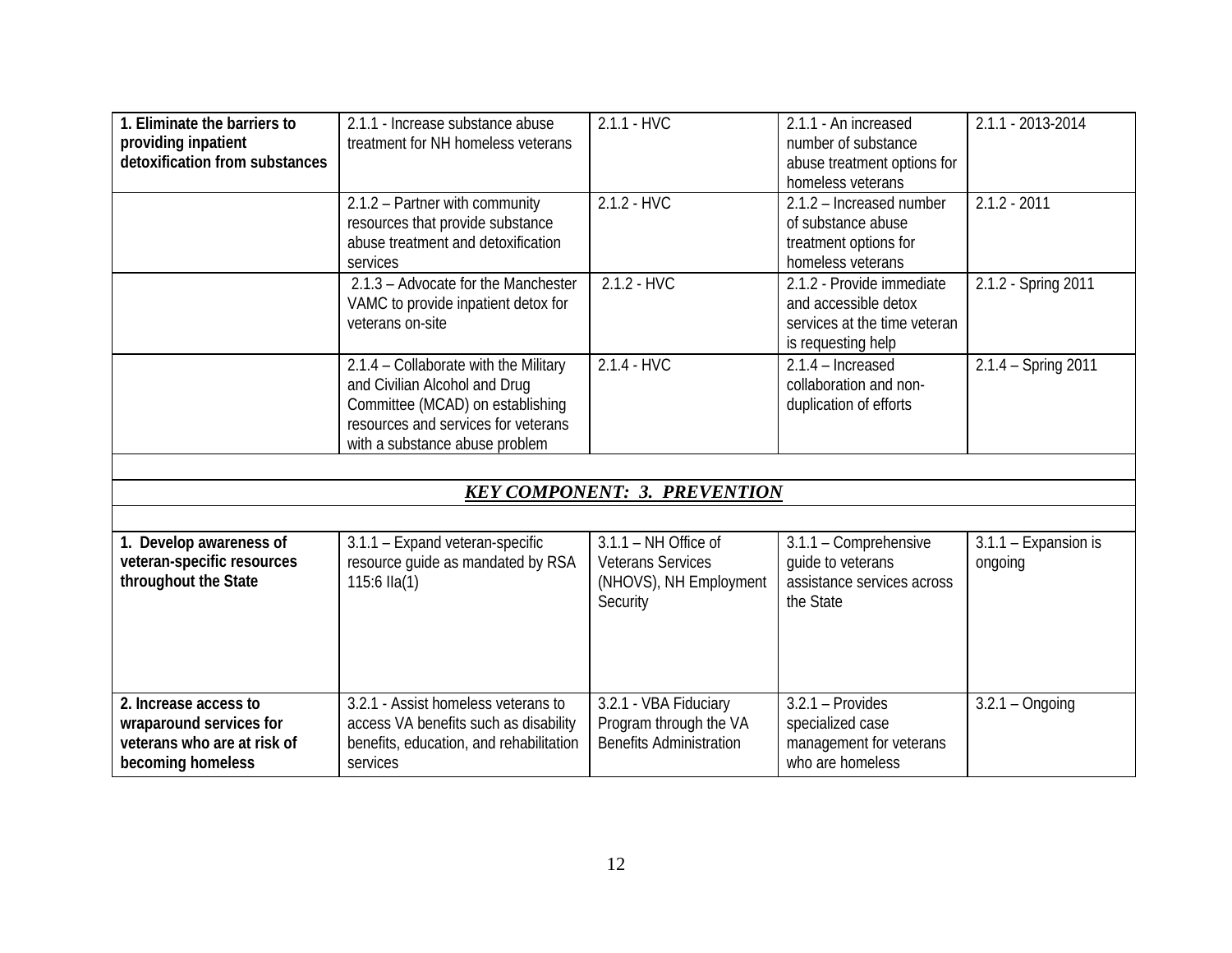| 3.2.2 - Utilize existing community<br>walk-in centers such as 'Connections'<br>located in Nashua, NH and the<br>Homeless Service Center in<br>Manchester, NH                                        | 3.2.2 - Harbor Homes, Inc.,<br>Manchester COC                | 3.2.2 - To channel<br>resources of veterans at<br>risk and homeless services                                                                                                                                                                                                                 | 3.2.2 - Ongoing                                                                                      |
|-----------------------------------------------------------------------------------------------------------------------------------------------------------------------------------------------------|--------------------------------------------------------------|----------------------------------------------------------------------------------------------------------------------------------------------------------------------------------------------------------------------------------------------------------------------------------------------|------------------------------------------------------------------------------------------------------|
| 3.2.3 - Facilitate quarterly at-risk<br>groups at Manchester VAMC and<br>other locations statewide                                                                                                  | 3.2.3 - HCHV Program                                         | 3.2.3 - Information and help<br>for veterans at risk of<br>becoming homeless                                                                                                                                                                                                                 | 3.2.3 - Ongoing                                                                                      |
| 3.2.4 - Partner with the VA Home<br>Loan Guaranty Program, Homeless<br>Prevention and Rapid Rehousing<br>(HPRP) Program, and NH Housing<br><b>Finance Authority</b>                                 | 3.2.4 - Home Loan<br><b>Guaranty Program</b>                 | 3.2.4 - Increases<br>opportunity towards home<br>ownership                                                                                                                                                                                                                                   | 3.2.4 - Ongoing                                                                                      |
| 3.2.5 - Make recommendations to the<br>VA to establish contracts with<br>community agencies that provide<br>services to homeless veterans in<br>areas of the State where VA services<br>are limited | 3.2.5 - HCHV Program                                         | 3.2.5 - Decrease wait list<br>and increase services<br>option for homeless<br>veterans                                                                                                                                                                                                       | $3.2.5 - 2012$                                                                                       |
| 3.2.6 - Educate agencies throughout<br>the state on how to apply for VA<br>funding that will support services for<br>low income veterans                                                            | 3.2.6 - HCHV Program                                         | 3.2.6 - Agencies will be<br>able to provide financial<br>assistance and support<br>services to veterans at-risk<br>of becoming homeless                                                                                                                                                      | $3.2.6 - 2011$                                                                                       |
| 3.2,7 - Establish, refine and expand<br>a Veteran's Legal Advocacy Project<br>as outlined in Senate Bill 517 (2010)                                                                                 | 3.2.7 - NHOVS, NH Legal<br>Assistance, NH Bar<br>Association | 3.2.7 - Legal assistance to<br>ensure the unique legal<br>needs of veterans are met<br>to prevent such things as<br>homelessness, home<br>foreclosure, contract<br>review, child custody<br>issues, and civil matters<br>due to deployments and/or<br>military related medical<br>conditions | $3.2.7 - Program$<br>development by 2012,<br>program expansion and<br>refinement would be<br>ongoing |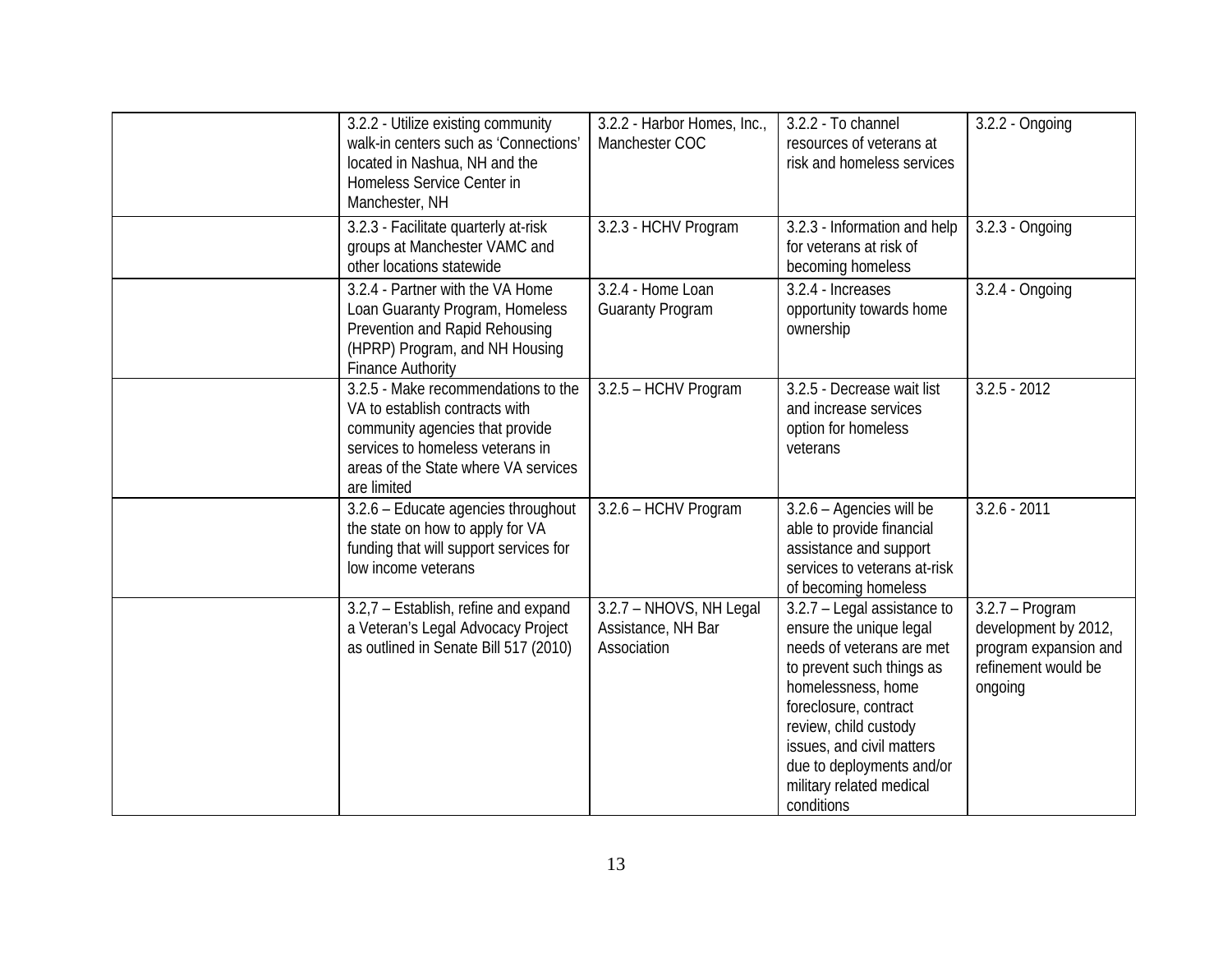| 3. Establish a Veteran's Court<br>in NH to serve justice-involved<br>veterans                                                                                      | 3.3.1 - Identify the number of justice<br>involved veterans throughout the<br>State of NH.                                                                                                                | 3.3.1 - HCHV Program and<br><b>HVC</b>                                                | $3.3.1 -$ Increased<br>understanding of the<br>services needed.                                                                                                                              | $3.3.1 - 2012$    |
|--------------------------------------------------------------------------------------------------------------------------------------------------------------------|-----------------------------------------------------------------------------------------------------------------------------------------------------------------------------------------------------------|---------------------------------------------------------------------------------------|----------------------------------------------------------------------------------------------------------------------------------------------------------------------------------------------|-------------------|
|                                                                                                                                                                    | 3.3.2 - Implement a system for<br>coordination of services both within<br>the VA Medical Center as well as<br>with community agencies for justice<br>involved veterans.                                   | 3.3.2-HCHV Program and<br>community agencies                                          | 3.3.2 - Provided alternative<br>sentencing and<br>opportunities for justice<br>involved veterans to<br>receive mental health and<br>substance abuse treatment                                | $3.3.2 - 2012$    |
|                                                                                                                                                                    |                                                                                                                                                                                                           |                                                                                       |                                                                                                                                                                                              |                   |
|                                                                                                                                                                    | <b>KEY COMPONENT: 4. HOUSING/SUPPORTIVE SERVICES</b>                                                                                                                                                      |                                                                                       |                                                                                                                                                                                              |                   |
| 1. Increase opportunities for<br>long-term, permanent<br>supportive, affordable housing<br>available to veterans who are<br>homeless or at risk of<br>homelessness | 4.1.1 - Request additional HUD-<br>VASH vouchers each year for the<br>next four (4) years                                                                                                                 | 4.1.1 - Manchester VAMC<br>HUD-VASH Program                                           | 4.1.1 - Additional vouchers<br>will greatly reduce housing<br>need for homeless<br>veterans as well as<br>address potential need for<br>veterans returning home<br>from Iraq and Afghanistan | 4.1.1 - 2011-2014 |
|                                                                                                                                                                    | 4.1.2 - Collaborate with White River<br>Junction VAMC and other statewide<br>partners to make the VA Supportive<br>Housing (VASH) Program more<br>visible, accessible, and expeditious<br>for NH veterans | 4.1.2 - WRJ VAMC HUD-<br>VASH Program,<br>Manchester VAMC HUD-<br><b>VASH Program</b> | 4.1.2 - Greater visibility and<br>accessibility, for veterans<br>from the Manchester VA<br>catchment area and the<br>seven (7) northwestern<br>most counties of NH                           | $4.1.2 - Ongoing$ |
|                                                                                                                                                                    | 4.1.3 - Compile/disseminate a list of<br>private affordable housing options<br>throughout the State to be made<br>available to homeless veterans                                                          | 4.1.3 - VAMC HCHV<br>Program, DHHS                                                    | 4.1.3 - Awareness of<br>affordable housing<br>opportunities throughout<br>the state                                                                                                          | 4.1.3 - Ongoing   |
|                                                                                                                                                                    | 4.1.4 - Request the Public Housing<br>Authorities to establish a veterans<br>preference                                                                                                                   | 4.1.4 - HVC, DHHS                                                                     | 4.1.4 - Increased housing<br>options for homeless<br>veterans                                                                                                                                | 4.1.4 - Ongoing   |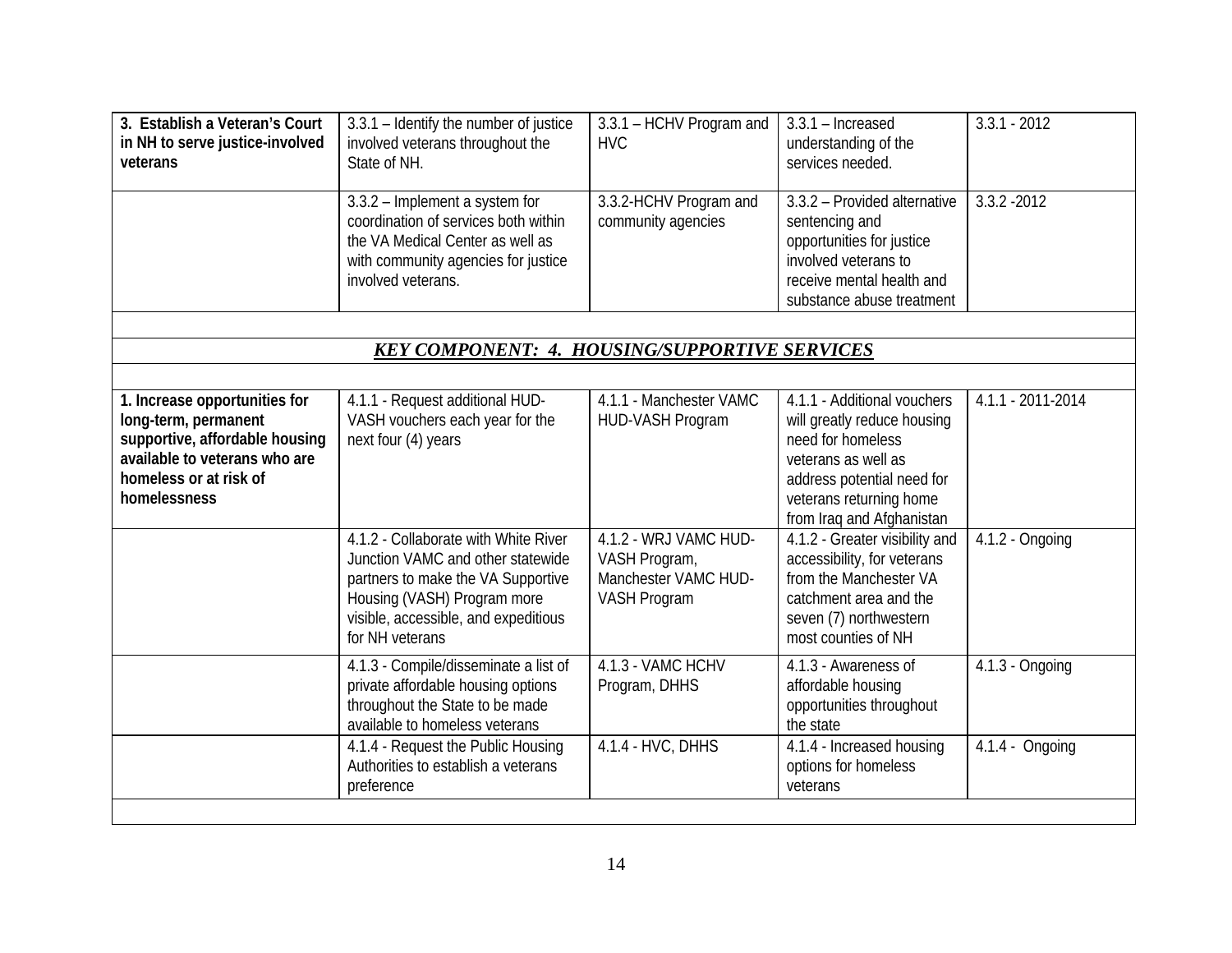|                                                                        | <b>KEY COMPONENT: 5. INCOME/EMPLOYMENT BENEFITS</b>                                                                                                                     |                                                                                                                                                                                                                                                             |                                                                                                                     |                                                                                               |
|------------------------------------------------------------------------|-------------------------------------------------------------------------------------------------------------------------------------------------------------------------|-------------------------------------------------------------------------------------------------------------------------------------------------------------------------------------------------------------------------------------------------------------|---------------------------------------------------------------------------------------------------------------------|-----------------------------------------------------------------------------------------------|
|                                                                        |                                                                                                                                                                         |                                                                                                                                                                                                                                                             |                                                                                                                     |                                                                                               |
| 1. Create greater employment<br>opportunities for homeless<br>veterans | 5.1.1 - Maximize the opportunities for<br>veteran grants through the Federal<br>Department of Labor                                                                     | 5.1.1 - Harbor Homes, Inc.,<br>DOL, US Department of<br>Labor/Veterans<br>Employment & Training,<br>and other interested<br>applicants                                                                                                                      | 5.1.1 - Technical<br>assistance to train<br>homeless veterans for<br>employment, using federal<br>funds             | 5.1.1 - 2009-HHI has<br>received a \$200,000<br>grant for gainful<br>employment               |
|                                                                        | 5.1.2- Obtain Veteran's Workforce<br>Investment Program (VWIP) funding                                                                                                  | 5.1.2-Harbor Homes, Inc.,<br>US Department of Labor/<br>Veterans Employment &<br>Training, and other<br>interested applicants                                                                                                                               | 5.1.2-Provides homeless<br>veterans necessary job<br>training, enabling them to<br>compete in today's<br>workforce. | 5.1.2-HHI will apply for<br>this grant and hopes to<br>begin delivering<br>services by FY2011 |
|                                                                        | 5.1.3 - Seek out opportunities for<br>funding and partnering with the<br>Department of Defense and other<br>government contracts to provide<br>employment opportunities | 5.1.3 - Harbor Homes, Inc.,<br>US Department of<br>Labor/Veterans<br>Employment & Training,<br>and other interested<br>applicants                                                                                                                           | 5.1.3 - To insure maximum<br>veteran employment<br>opportunities                                                    | 5.1.3 - Will apply in<br>2010                                                                 |
|                                                                        | 5.1.4-Provide vocational assistance<br>to any veteran who requires guidance<br>on any issue related to employment<br>at the VAMC-WRJ and the VAMC-<br>Manchester        | 5.1.4-Vocational<br><b>Rehabilitation Specialist</b><br>through the Compensated<br>Work Therapy Program<br>and the Vocational<br><b>Rehabilitation Counselors</b><br>located at the VA-WRJ, US<br>Department of Labor/<br>Veterans Employment &<br>Training | 5.1.4-Assists veterans in<br>overcoming barriers to<br>employment                                                   | 5.1.4-Ongoing                                                                                 |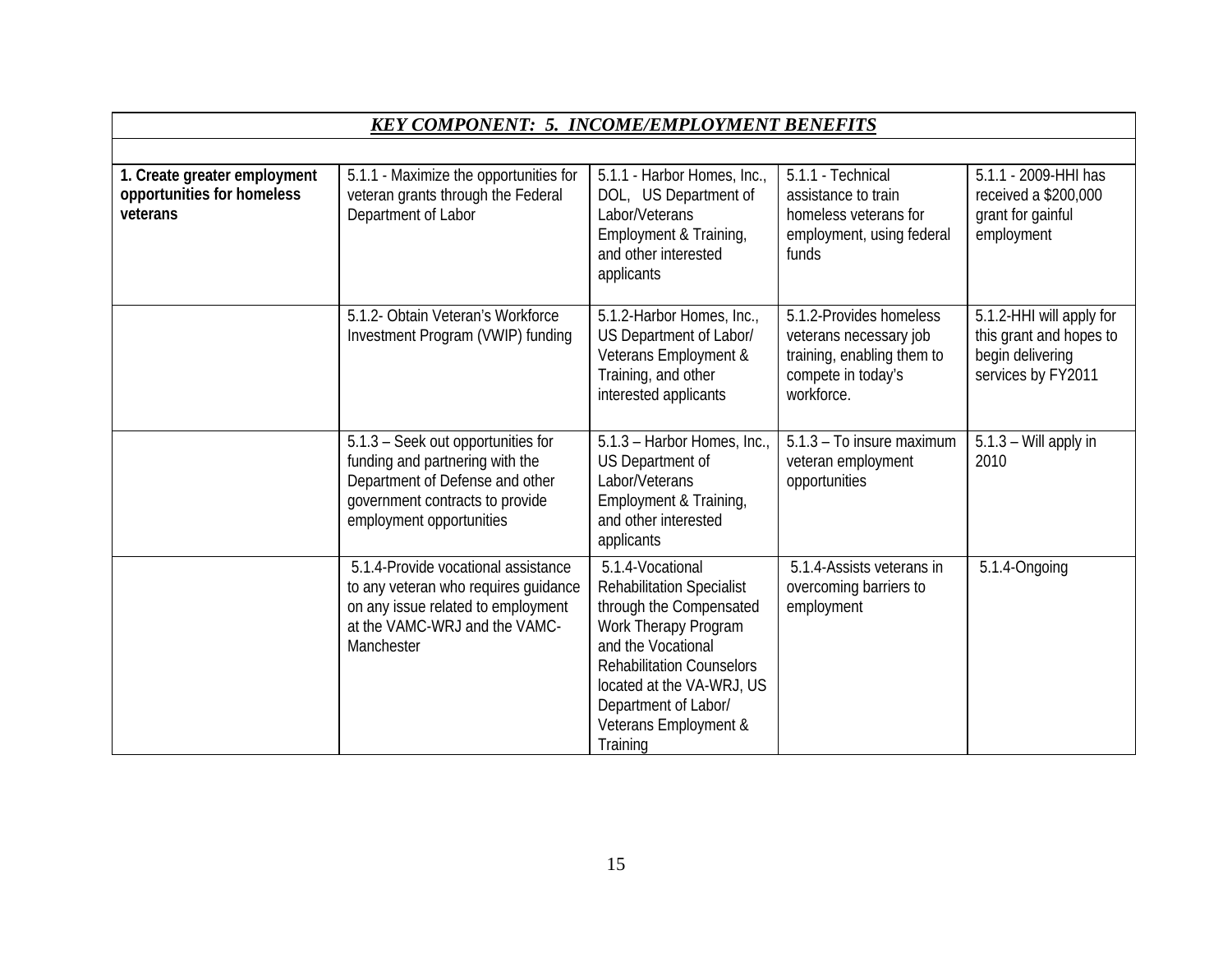|                                                                   | 5.1.5 – Assist homeless veterans to<br>access VA benefits such as disability<br>benefits, education, and rehabilitation<br>services | 5.1.5 - VBA Fiduciary<br>Program through the VA<br><b>Benefits Administration</b> | $5.1.5$ – Provides<br>specialized case<br>management for without<br>these services many<br>veterans might be<br>homeless | 5.1.5 - Ongoing   |  |  |  |
|-------------------------------------------------------------------|-------------------------------------------------------------------------------------------------------------------------------------|-----------------------------------------------------------------------------------|--------------------------------------------------------------------------------------------------------------------------|-------------------|--|--|--|
|                                                                   |                                                                                                                                     |                                                                                   |                                                                                                                          |                   |  |  |  |
| <b>KEY COMPONENT: 6. COMMUNITY PARTNERSHIPS</b>                   |                                                                                                                                     |                                                                                   |                                                                                                                          |                   |  |  |  |
|                                                                   |                                                                                                                                     |                                                                                   |                                                                                                                          |                   |  |  |  |
| 1. Increase awareness and                                         | 6.1.1 - Distribute homeless drop-in                                                                                                 | $6.1.1 - HVC$                                                                     | 6.1.1 - Increase awareness                                                                                               | $6.1.1 -$ Ongoing |  |  |  |
| access to homeless drop-in                                        | flyers to providers and homeless                                                                                                    |                                                                                   | of homeless drop-in                                                                                                      |                   |  |  |  |
| centers                                                           | veterans in order to encourage<br>participation                                                                                     |                                                                                   | centers that will in turn lead<br>to greater participation                                                               |                   |  |  |  |
| 2. Continue to improve                                            | 6.2.1 - Continue scheduling quarterly                                                                                               | $6.2.1 - HVC$                                                                     | 6.2.1.- Implementation of                                                                                                | 6.2.1 .- Ongoing  |  |  |  |
| collaboration and coordination                                    | meetings and make updates to                                                                                                        |                                                                                   | this state-wide plan to end                                                                                              |                   |  |  |  |
| between the Manchester,                                           | homeless plan                                                                                                                       |                                                                                   | homelessness among                                                                                                       |                   |  |  |  |
| WRJVAMC, NH National Guard,<br><b>DHHS and Community Partners</b> |                                                                                                                                     |                                                                                   | veterans by 2014                                                                                                         |                   |  |  |  |

*"The willingness with which our young people are likely to serve in any war, no matter how justified, shall be directly proportional as to how they perceive the Veterans of earlier wars were treated and appreciated by their country."* 

*~George Washington - 1789*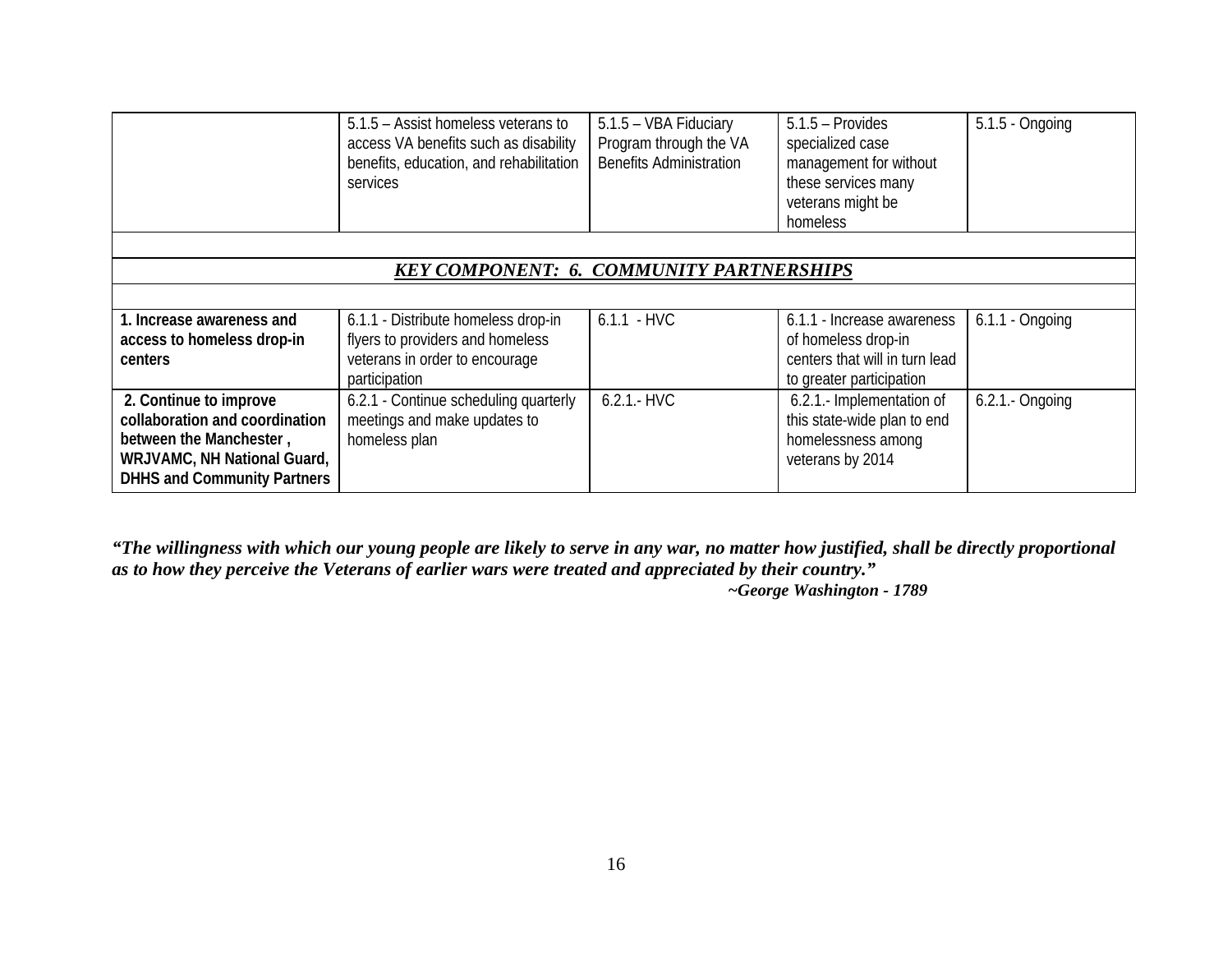## **STRATEGIES, MEASUREMENT AND ASSESSMENT**

#### **1. Coordination of Services**

Coordination of services for homeless veterans requires an approach that includes both veteran specific and general community-wide homeless resources. The goal would be to establish a "no wrong door" system, with both community and VA case managers coordinating efforts and ensuring resources are accessible regardless of where the homeless veteran enters the homeless service system. This effort will involve building upon current methods of collaboration and creating new opportunities for service providers from the VA and the community at large to work together. Key to strengthening and sustaining this approach will be education and outreach to, and among service providers regarding the services and resources available across the State for homeless veterans, as well as those mainstream resources that are available to assist homeless veterans. Mainstream resources and service providers will be further encouraged to prioritize homeless veterans in their service delivery system, expanding access and further solidifying the "no wrong door" approach.

The effort will identify VA staff, outreach workers, shelter staff, mental health and substance abuse clinicians, city welfare representatives, homeless school liaisons, and hospital discharge planners; targeting education and outreach to established statewide and regional groups such as NH's three (3) Continuum of Care (COC's), Local Service Delivery Area Groups (LSDA's), NH state quarterly meetings for Shelter Directors and Outreach staff, and other groups. Outreach and education efforts will focus on identifying resources, and mechanisms to ensure ongoing communication and coordination between VA local community service providers.

#### **2. Housing**

New Hampshire currently has 74 beds and 40 apartments designated as transitional and permanent housing specifically intended to serve homeless veterans. The majority of this housing is located in the Southern Region of the State. Those current and planned housing resources through 2014 are outlined in Appendix III. The Veteran Homeless Committee hopes that outreach and technical assistance, coupled with the availability of housing development resources will create opportunities for the creation of additional housing for homeless veterans across the State.

#### **3. Data Measurement and Assessment**

The New Hampshire Veteran Homeless Committee recognizes that a key component in measuring success will be accurate assessment and data analysis. A primary goal will be to standardize and further refine the method for identifying homeless veterans. Success will be measured by a decrease in the number of homeless veterans served by the homeless service system, and education in the number of homeless veterans reported on in the annual VA CHALENG Report.

The Veteran Homeless Committee commits to meeting quarterly to evaluate our progress, and to convene an annual meeting bringing together key stakeholders and front line staff to review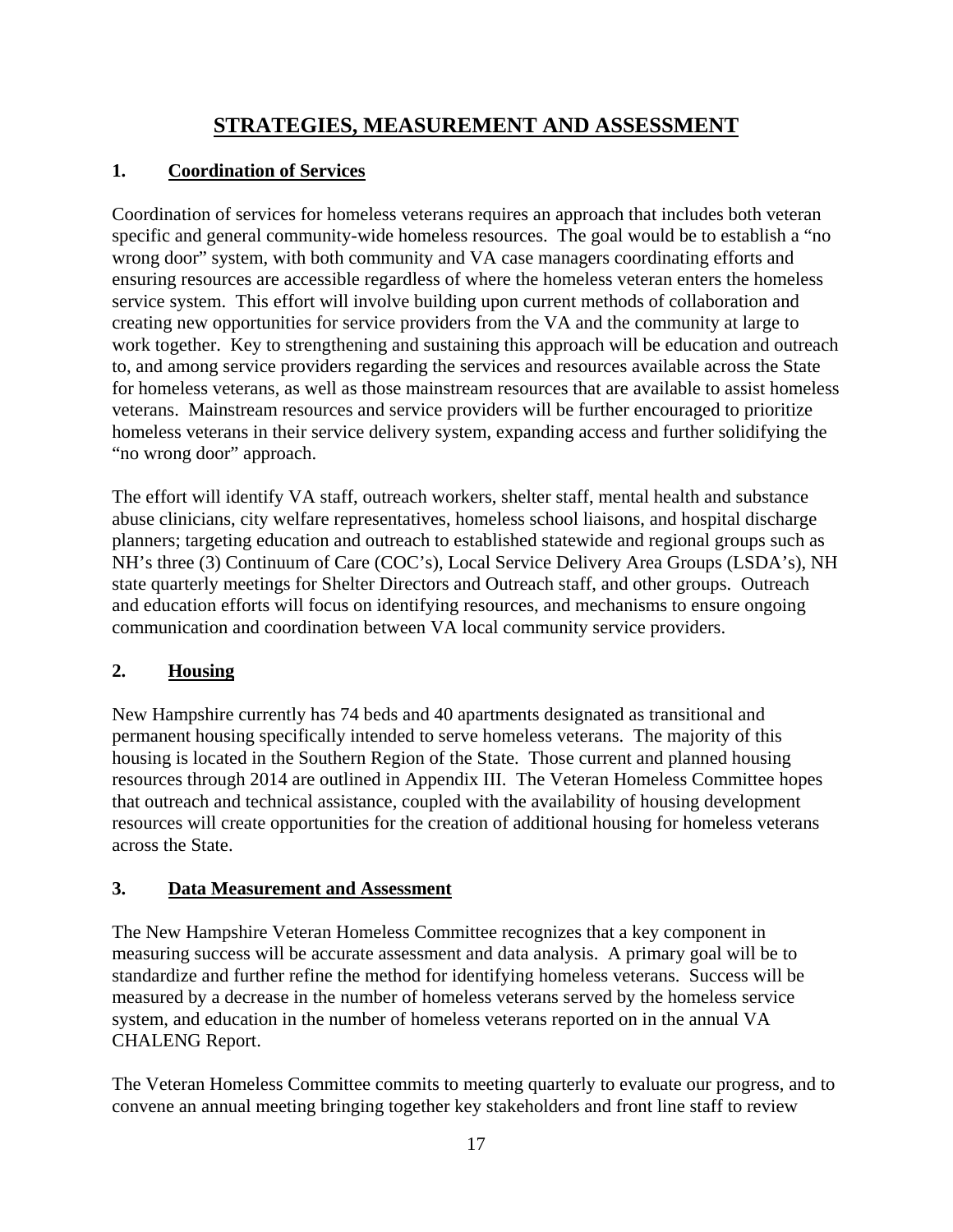progress, identify gaps or service delivery issues and celebrate accomplishments in the effort to end homelessness among veterans in NH.

As identified in the Manchester VAMC 2009 CHALLENG Report, one of the three (3) greatest unmet needs of homeless veterans was for long-term, supportive permanent housing. As the chart shows below, with the proposed new housing units and increased HUD-VASH vouchers, permanent housing for homeless veterans will increase by approximately 400%. (See Appendix III.)

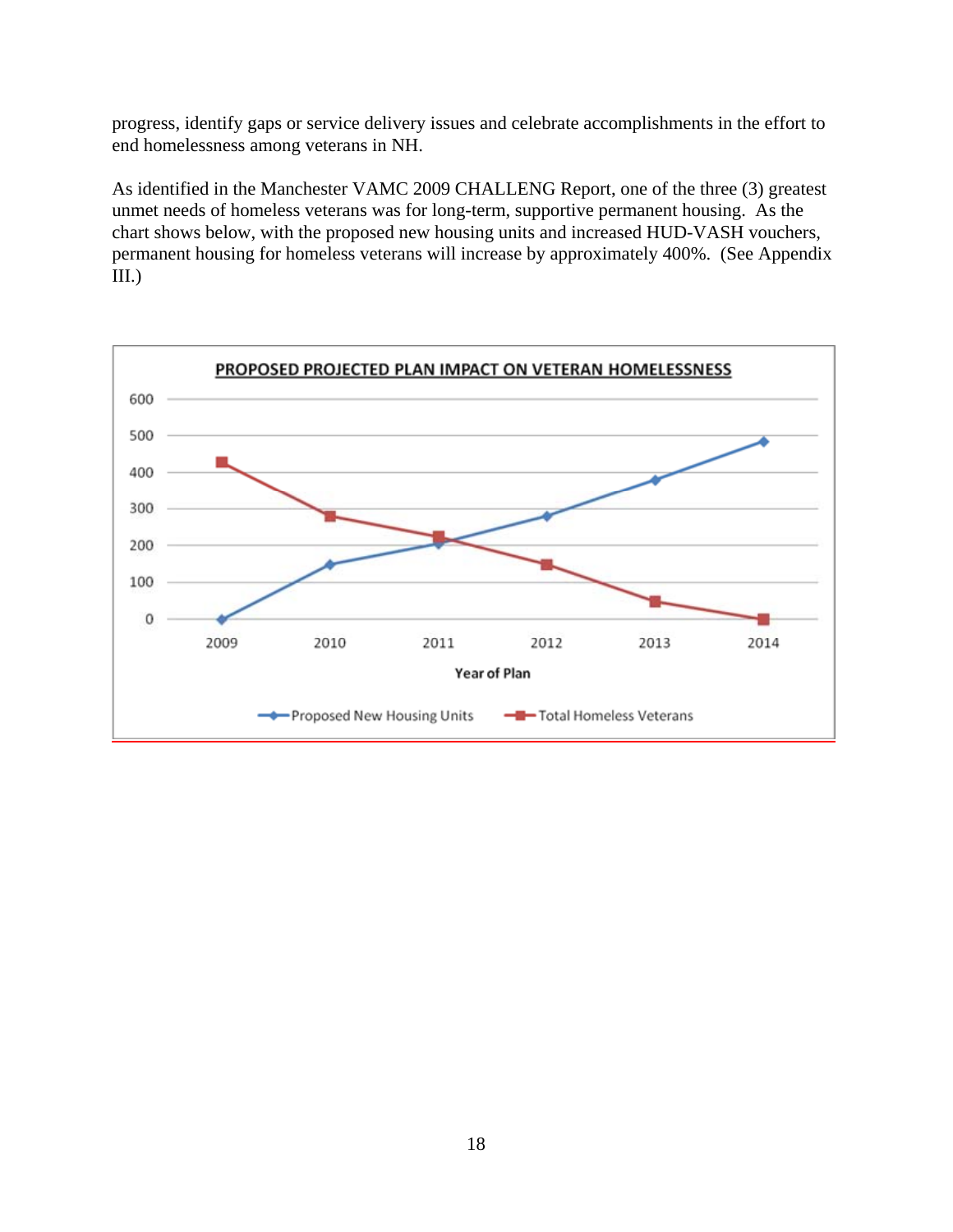#### **REFERENCES**

- April 2010: *Operational Plan to End Homelessness Among Veterans in Five Years* approved by the Manchester VA Medical Center Leadership as the Medical Center's Plan
- April 2010: *Operational Plan to End Homelessness Among Veterans in Five Years* approved by the White River Junction VA Medical Center Leadership as the Medical Center's Plan.

December 21, 2006: *A Home for Everyone: New Hampshire's Ten-Year Plan to End Homelessness* approved by Governor John Lynch as the State's Office Plan

2008 *Annual Homeless Assessment Report to Congress*

Annual NH Point-in-Time (PIT), National and New Hampshire

Gamache, G., Rosenheck, R., & Tessler, R. (2001). The proportion of veterans among homeless men: a decade later. *Social Psychiatry and Psychiatric Epidemiology, 36*, 481-485.

National Alliance to End Homelessness, Fact Sheet Chronic Homelessness, January 24, 2010

NH Homeless Management Information System (HMIS)

- Rosenheck, R., & Fontana, A. (1994). A model of homelessness among male veterans of the Vietnam War generation. *American Journal of Psychiatry, 151*, 421-427.
- Solomon, Z., & Mikulincer, M. (2006). Trajectories of PTSD: A 20-year longitudinal study. *American Journal of Psychiatry, 163,* 659-666.
- US Department of Housing & Urban Development (HUD) Veterans Annual Homeless Assessment Report (AHAR)

U.S. Department of Justice Bureau of Justice Statistics (BJS) Survey of Inmates in Local Jails (2002)

US DVA National Center on Homeless Veterans

Veterans Administration (VA) 2009 CHALENG Report (Community Homelessness Assessment, Local Education and Networking Groups)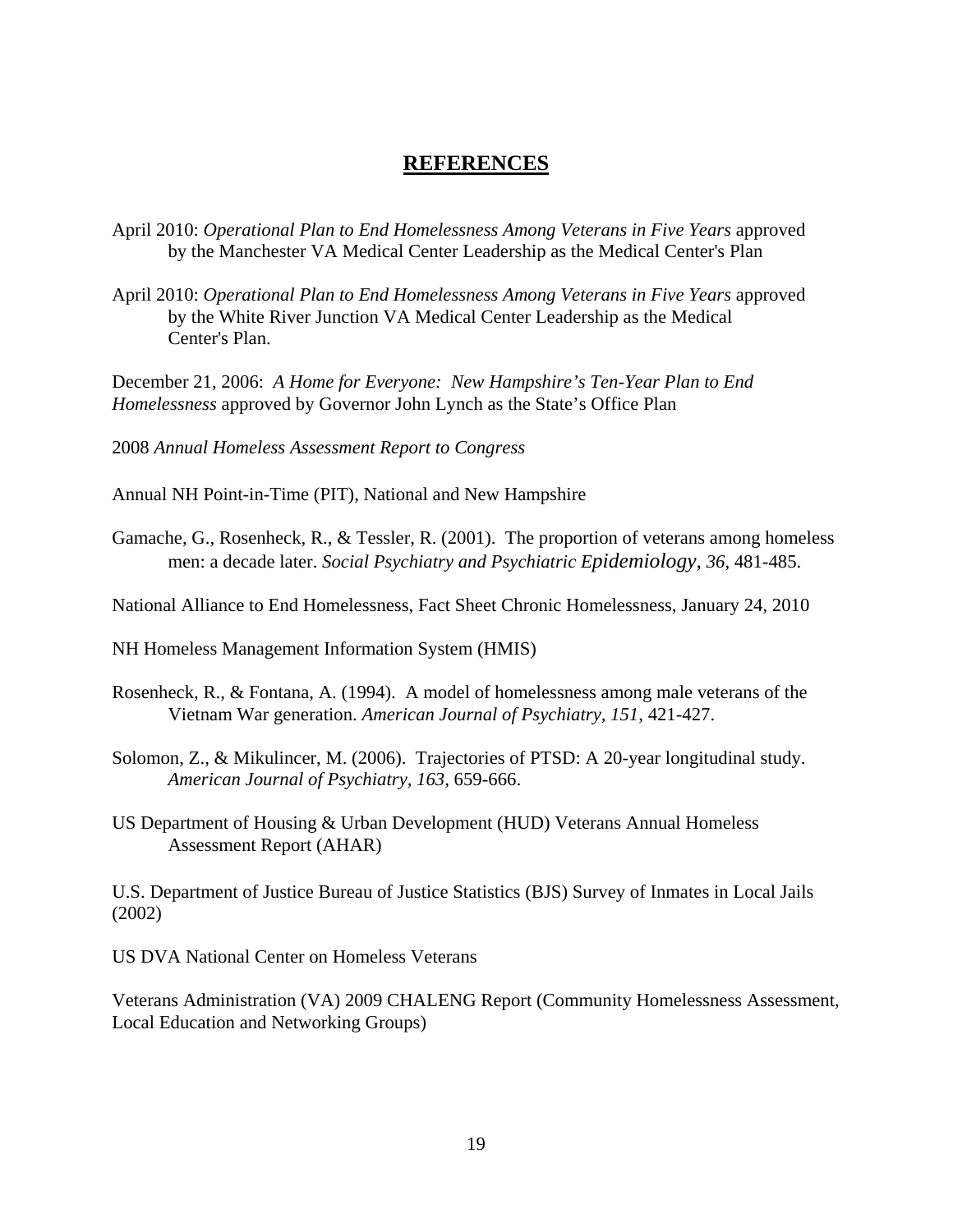## **APPENDIX I**

#### **VA MEDICAL CENTER (VAMC)**

Located in Manchester, NH

The VA Medical Center (VAMC) provides the following services to veterans:

- Urgent Care
- Primary Care
- Ambulatory and/or Same Day Surgery
- Specialty Clinics
- Home Based Primary Care
- Community Acute Rehab Care
- Long Term Care

In addition to the main facility, primary care and mental health services are offered at four (4) community-based outpatient clinics (CBOC). These clinics are located in Conway, Tilton, Somersworth, and Portsmouth, NH.

The following resources and services are currently being provided through the Medical Center to address the problem of veteran homelessness:

o *Primary Care Mental Health Walk-in Clinic (PMHC):*PMHC is the gateway to mental health services providing short-term treatment, assessment and diagnosis of symptoms and needs, consultation to primary care providers as well as integration of care and referral to ongoing treatment. It is an opportunity for rapid access to mental health services that are non emergent. The service is available in the Primary Care location at the VA, Manchester, NH.

The model of appointments is a walk-in clinic, no appointment necessary, in hopes of improving access of mental health care to veterans. Hours are Monday-Friday, 8:00 am to 4:00 pm.

- o *Outpatient Mental Health Clinic:* The Outpatient Mental Health Clinic offers individual and group therapy on an outpatient basis as well as psychiatry services both at the VAMC and other VA community-based outpatient clinics located throughout the State. Veterans interested in this program should contact the Mental Health Clinic Coordinator at 603-624-4377, ext. 6825.
- o *Outpatient Substance Abuse Treatment:* Social workers and psychologists provide outpatient substance abuse treatment and assist with locating resources and referring veterans to other VA facility programs as well as community resources.Veterans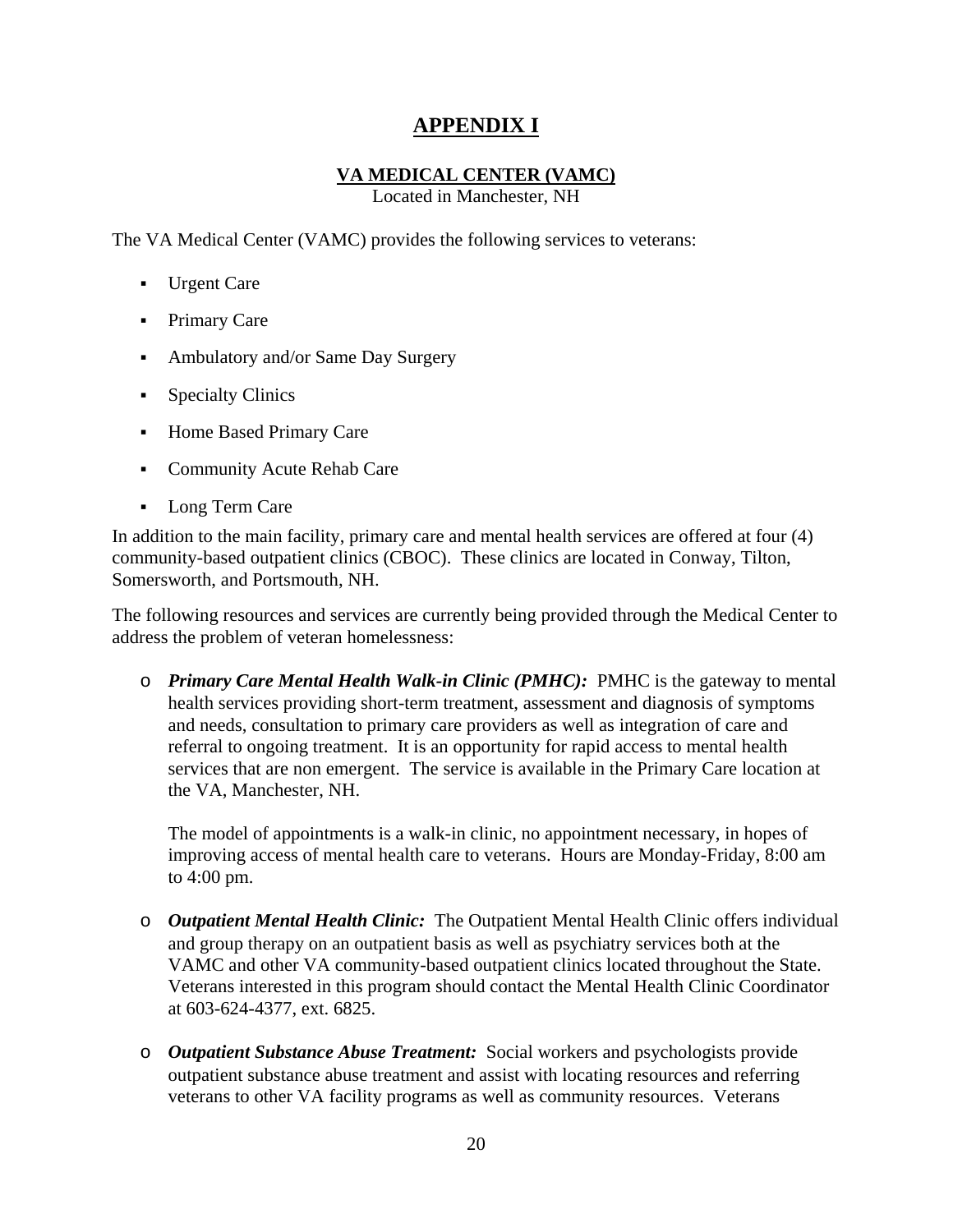interested in this program should contact the VA Manchester Mental Health Clinic Coordinator at 603-624-4377.

- o *Operation Iraqi Freedom (OIF)/Operation Enduring Freedom (OEF) Program:* The OIF/OEF Program provides case management services to newly returning veterans to assist with the transition from combat zone to civilian life, connecting them to the VA and non-VA resources. This program is located at the VAMC in Manchester, NH and services the men and women who have served in OIF/OEF wars.
- o *Polytrauma Program:* This program, located at the VAMC, Manchester, NH, offers assessment and treatment to veterans who may suffer from multiple physical, cognitive, psychological, psychosocial impairments and/or functional disabilities as a result of trauma. The Polytrauma Social Worker also provides case management, coordination of care, evaluation of psychosocial needs, family education, and support with community reintegration. Referrals are made through the veteran's primary care doctor at VAMC.
- o *Compensated Work Therapy (CWT):* This program works with veterans in overcoming barriers to employment. Vocational assistance is provided to any veteran who requires guidance to developing job search techniques, resume development or any issue related to employment. A Vocational Rehabilitation Specialist will determine which of two (2) available programs is best suited for the veterans.
	- **Supported Employment** is a CWT program designed primarily to help veterans diagnosed with serious mental illness (SMI), find and maintain competitive employment in their local community. Veterans in this program will work one-on-one with a Vocational Rehabilitation Specialist in the pursuit of employment.
	- **Transitional Work Experience** is a CWT program designed to provide employment assistance and work opportunities. Veterans may be financially compensated and provided jobs through Veterans Industries (VI) within the VA medical facility or the local community.

# **VA MEDICAL CENTER WHITE RIVER JUNCTION (VAMC-WRJ)**

Located in White River Junction, VT

All services listed above with the exception of the Community Acute Rehab and Long Term Care, are also offered by VAMC-WRJ.

VAMC-WRJ also provides home- and community-based Mental Health Intensive Case Management (MHICM). MHICM is a program for the chronically mentally ill to support them in independent living. VAMC-WRJ has a sixty (60)-bed medical unit, which includes a seven (7)-bed ICU. Detoxification inpatient stays are available for those who require it. VAMC-WRJ also has a psychiatric unit of ten (10) beds.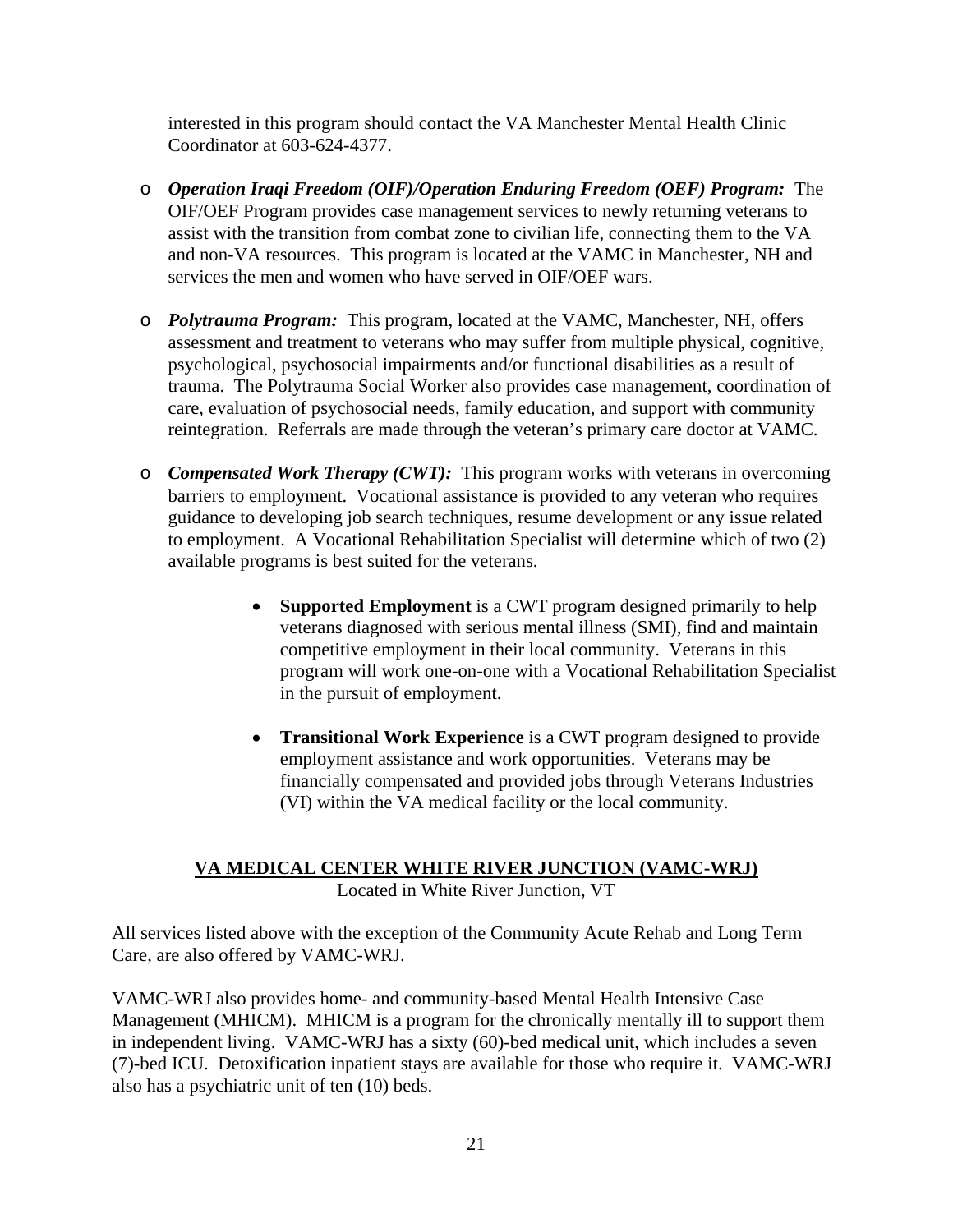By the Fall of 2010, the Brattleboro, VT CBOC will be operational with primary care mental health and program support staff ready to serve those veterans from Cheshire County, NH and surrounding areas who wish to have greater, and more convenient access to this care. VAMC-WRJ can be reached at 1-802-295-7363; Substance Abuse Treatment - Extension 6079; Primary Mental Health Care - Extension 5760.

#### **HEALTHCARE FOR HOMELESS VETERANS (HCHV) PROGRAM**

Located at the Manchester VA Medical Center

In response to the increasing number of veterans seen in the general homeless population, The VA, in 1987, developed the Health Care for Homeless Veterans (HCHV) Program. It was not until 2001 though, that the HCHV Program was established at the Manchester VA Medical Center. This Program is designed to provide outreach services to homeless veterans with mental health and substance abuse issues and assist them in accessing and utilizing needed medical, psychiatric, substance abuse, and housing resources.

- o *Outreach:* The Manchester Homeless Coordinator provides outreach services to homeless veterans in community locations such as shelters, soup kitchens and drop in centers in central and southern New Hampshire. Typically, the referring agency will contact the Manchester VA Homeless Coordinator and arrange for a specific day/time to meet with the veteran or group of veterans at the community location where the veteran is. This is done on an "as needed" basis.
- o *Homeless Walk-in Clinic:* The HCHV Program offers a daily walk-in clinic for homeless veterans at the VAMC-Manchester, NH. Veterans can receive walk-in services by calling 1-603-624-4366, ext. 6845, Monday through Friday.
- o *National Call Center for Homeless Veterans (NCCHV):* The NCCHV was developed out of the VA's national plan to end veteran homelessness in five (5) years. NCCHV will serve as a resource for homeless veterans seeking immediate assistance through a 24 hour toll-free hotline (1-877-4AID VET). Veterans who contact the hotline will be directed to their local VA where they will receive timely and coordinated access to all VA services.
- o *Intake Assessment:* HCHV staff assesses each homeless veteran using a clinical assessment tool (Form X). This tool is also useful in assisting HCHV with determining the psychosocial needs of the veteran. Assessments are done at the VA Medical Center, shelters, soup kitchens, and various other community agencies where HCHV staff may meet with homeless veterans for an intake assessment. Upon completion, Form X is sent to the Northeast Program Evaluation Center (NEPEC) in Connecticut for program evaluation purposes.
- o *Referral:* Homeless veterans are referred by HCHV staff into the VA or a community residential treatment facility, substance abuse treatment, transitional housing, job and employment stabilization programs, veteran's benefits, social security, representative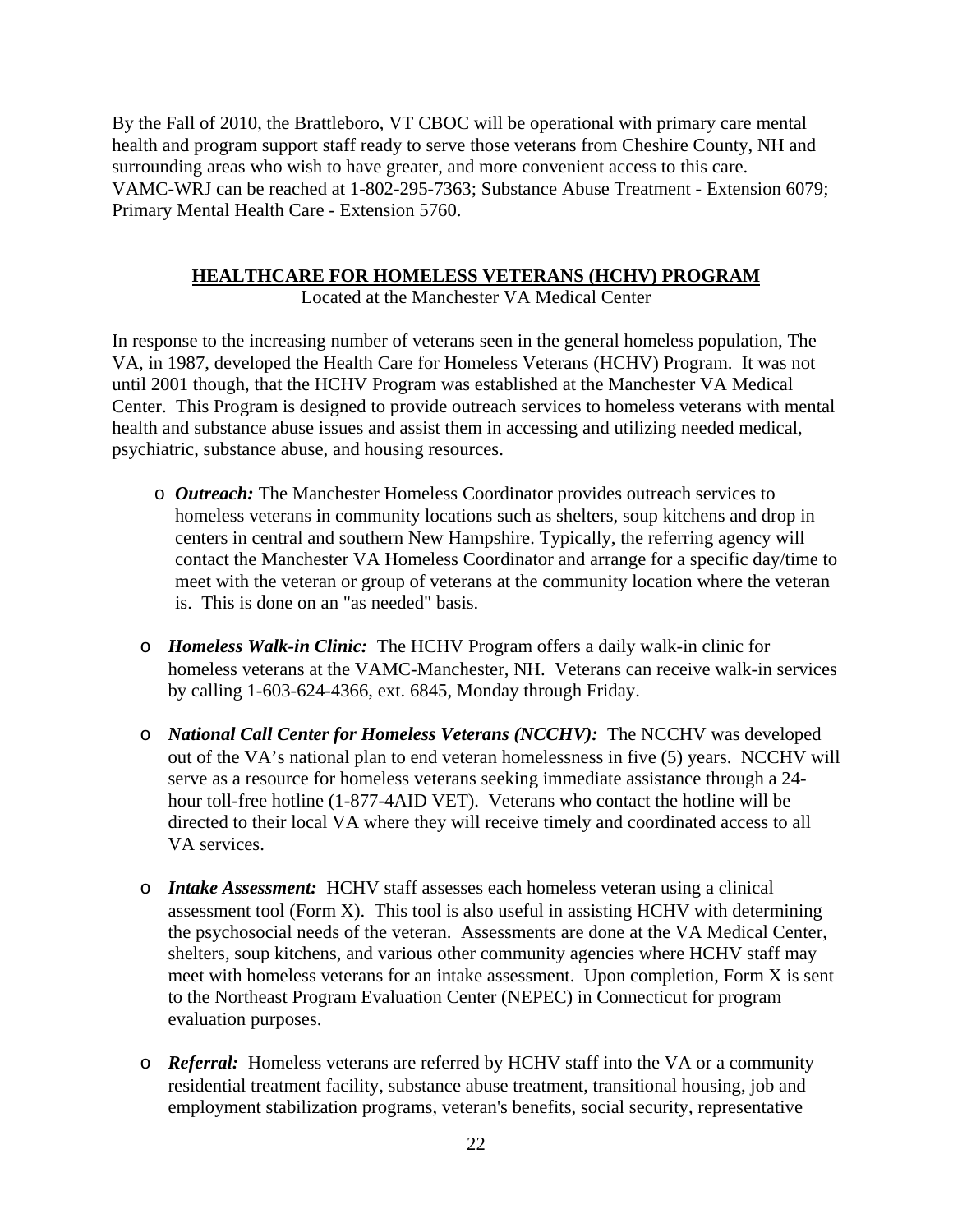payee services and supported housing. Referrals are based on the assessment of need and where the veteran is interested in receiving his/her care.

- o *Community Case Management:* Assisting veterans who do not enter the residential or inpatient care, but who need supportive services in the community for a short period of time until the veteran is connected to a housing or clinical program**.** Typically the Manchester VA Homeless Coordinator will meet with the veteran at the VAMC or at a local shelter/agency. On those rare occasions when either the veteran or homeless coordinator is unable to meet in person, the homeless coordinator will work with the veteran via phone and/or with local agencies where the veteran is located to ensure he/she is receiving the care and assistance that is needed.
- o *HCHV Residential Treatment:* The residential treatment contract provides veterans with ninety (90) days to six (6) months of community-based residential services at a contracted residential treatment facility. Limited case management is provided by a Homeless Coordinator for the length of placement. At this time, the VA contracts with Helping Hands located in Manchester, NH and Harbor Homes, Inc. in Nashua, NH to provide residential treatment for homeless veterans. Agencies that wish to apply for contract funds need to submit a proposal under HUD's Notice of Funding Availability (NOFA) Homeless Program.
- o *Grant and Per Diem (GPD):* GPD is a partnership between Harbor Homes, Inc., located in Nashua, NH and the HCHV Program. This program provides transitional housing up to two (2) years to homeless veterans who have no or minimal income, along with twenty four (24)-hour staffing, ongoing case management and treatment planning. Agencies wishing to participate in the GPD Program may submit an application when the HUD Notice of Funding Availability (NOFA) is published in the Federal Register.
- o *VA Supportive Housing (VASH):* This program combines an allocation of Section 8 rental vouchers from HUD with ongoing case management and clinical services provided by the VA Supportive Housing Program. In order to be eligible for this program the veteran must meet the McKinney Act definition of homelessness. The Public Housing Authority will determine eligibility based on income limits. Veterans who are appropriate candidates must require case management services in order to obtain and sustain independent community housing. Veterans needing case management services have a serious mental illness, substance use disorder history, physical disabilities, and/or difficulty reintegrating back into society after years of being homeless.

*"Once where I was hopeless I now have hope as a direct result of the VASH program which was a huge turning point in my life which now brings me peace of mind and a good sense of well being and the VA and VASH has lightened the burden."*  Comment from a Once-Homeless Veteran – 4/05/2010

o *Project CHALENG:* Project CHALENG (Community Homelessness Assessment, Local Education and Networking Groups) for Veterans, an innovative program designed to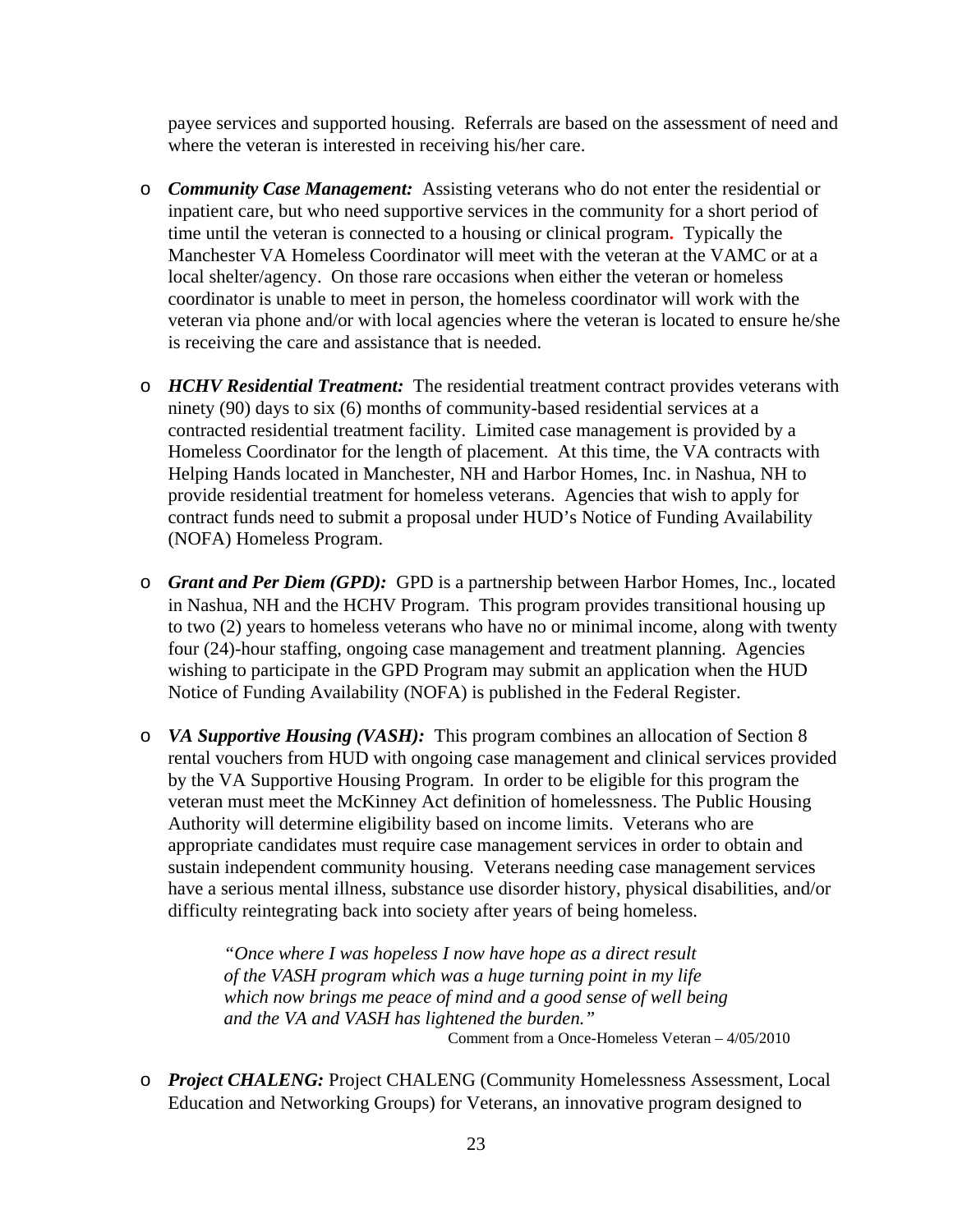enhance the continuum of care for homeless veterans provided by the local VA and its surrounding community service agencies. Each year the Healthcare for Homeless Veterans (HCHV) Program, located at the VAMC, conducts a survey with homeless veterans and community providers. The purpose of this survey is to assess current perceptions of homeless veterans' needs, the degree of VA/community cooperation and collaboration in serving homeless veterans, along with progress on local homeless veterans' program initiatives. The results from this survey are sent to the VA Central Office, Washington, DC, after which they are published each year to assist the VA and others in determining the services that are needed.

- o *Stand Down:* Stand Down is an annual one-day event that provides an opportunity to homeless veterans of the many services available to them, such as food, shelter, clothing, health screenings, VA and Social Security benefits counseling, and referrals to a variety of other necessary services, such as housing, employment and substance abuse treatment. Stand Downs are collaborative events, coordinated between the VAMC in Manchester, NH and other local government and community agencies who serve the homeless. The time/day of the event is advertised in multiple ways to ensure that all homeless veterans and providers are aware that the event is taking place.
- o *Homeless Veterans Dental Program:* The dental needs of homeless veterans are well documented and ranks as one of the highest unmet needs for this population as shown each year in the VA CHALENG Report. Dental problems, such as pain and/or missing teeth can be tremendous barriers in seeking and obtaining employment. Studies have shown that after dental care, veterans report significant improvement in perceived oral health, general health and overall self-esteem, thus, supporting the notion that dental care is an important aspect of the overall concept of homeless rehabilitation.

Given these factors, the VAMC offers free dental vouchers for veterans who are participating in either the Grant or Per Diem Program, or are under contract at Helping Hands and/or Safe Haven. Veterans in each of these programs do not qualify until they have been in the program for at least sixty (60) days.

#### **HEALTHCARE FOR HOMELESS VETERANS (HCHV) PROGRAM**

Located at the White River Junction, VT Medical Center

HCHV began in 2006 at the VA-WRJ. The HCHV team has doubled in size over the past year. Like the Manchester VAMC's HCHV Programs, HCHV at VAMC-WRJ provides outreach services and offers resources to homeless veterans.

o *Outreach, Referral, & Community Case Management:* At VAWRJ, there is point-ofcontact for the westernmost counties of New Hampshire providing similar service in which referrals from the community come on an "as needed" basis. Screenings for HCHV Programs and case management often takes place but is not limited to the Berlin Vet Center in Gorham, NH or the Community-Based Outreach Clinic in Littleton, NH. Michelle Lague at 802-295-9363 x5871 fills this role. Furthermore, each HCHV team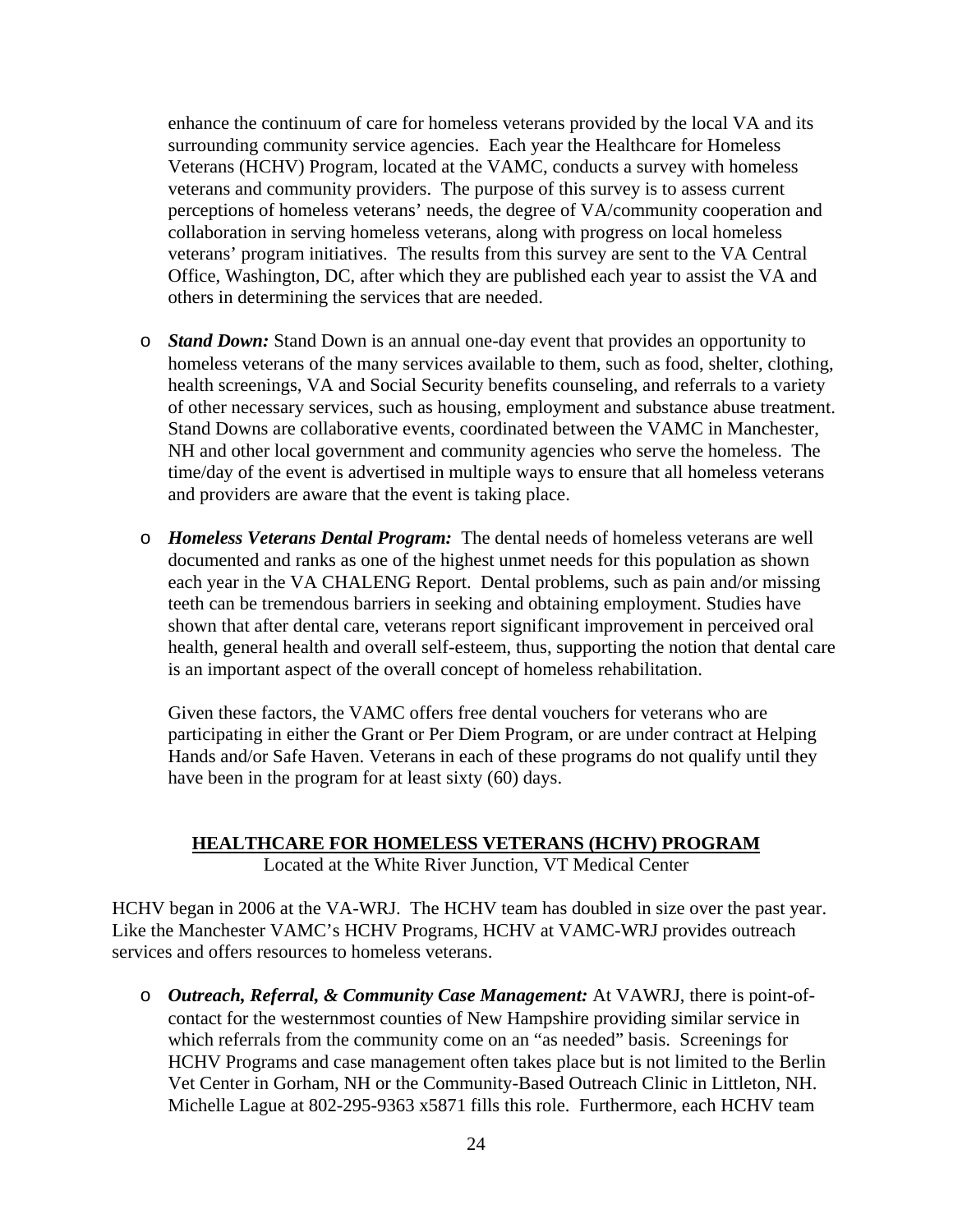member at VAMC-WRJ possesses designated responsibilities and duties to specific program evaluation, management, and administration. Therefore, depending on referrals and individual cases, more than one team member may be involved in knowing about a veteran, especially as transitions regarding the housing situation are made.

VA-WRJ also provides social work and mental health outreach in Colebrook, Gorham, and Plymouth, NH at designated times/days and by appointment. By the fall of 2010, similar provider availability will be established and operational in Newport and Keene, NH. Community case management and outreach by a VA-WRJ HCHV team member will be available as needed at these locations. More structured, standing clinic appointment times specific to assisting homeless veterans are being developed.

VA-WRJ also provides social work and mental health outreach in Colebrook, Gorham and Plymouth, NH at designated times/days and by appointment. By the fall of 2010, similar provider availability will be established and operational in Newport and Keene, NH.

- o *Homeless Walk-in Clinic:* VA-WRJ does not operate a homeless walk-in clinic per say. However, via the primary mental health or primary care clinics veterans can present to social workers issues regarding homelessness and housing. Social workers then make referrals and consult with an appropriate Health Care for Homeless Veterans team. Mental health outpatient and primary care social workers have knowledge of and access to HCHV liaisons who then can help in facilitating appropriate referrals and information sharing.
- o *National Call Center for Homeless Veterans (NCCHV):* The NCCHV was developed out of the VA's national plan to end veteran homelessness in five (5) years. NCCHV will serve as a resource for homeless veterans seeking immediate assistance through a 24 hour toll-free hotline (1(877) 4AID VET). Veterans who contact the hotline will be directed to their local VA where they will receive timely and coordinated access to all VA services.
- o *Intake Assessment:* HCHV staff assesses each homeless veteran using a clinical assessment tool (Form X). This tool is also useful in assisting HCHV with determining the psychosocial needs of the veteran. Assessments are done at the VA Medical Center, shelters, soup kitchens, and various other community agencies where HCHV staff may meet with homeless veterans for an intake assessment. Upon completion, Form X is sent to the Northeast Program Evaluation Center (NEPEC) in Connecticut for program evaluation purposes.
- o *Grant and Per Diem (GPD):* This program provides two (2) years transitional housing to homeless veterans who have no or minimal income, along with twenty four (24)-hour staffing, ongoing case management and treatment planning. Agencies wishing to participate in the GPD Program may submit an application when the HUD Notice of Funding Availability (NOFA) is published in the Federal Register.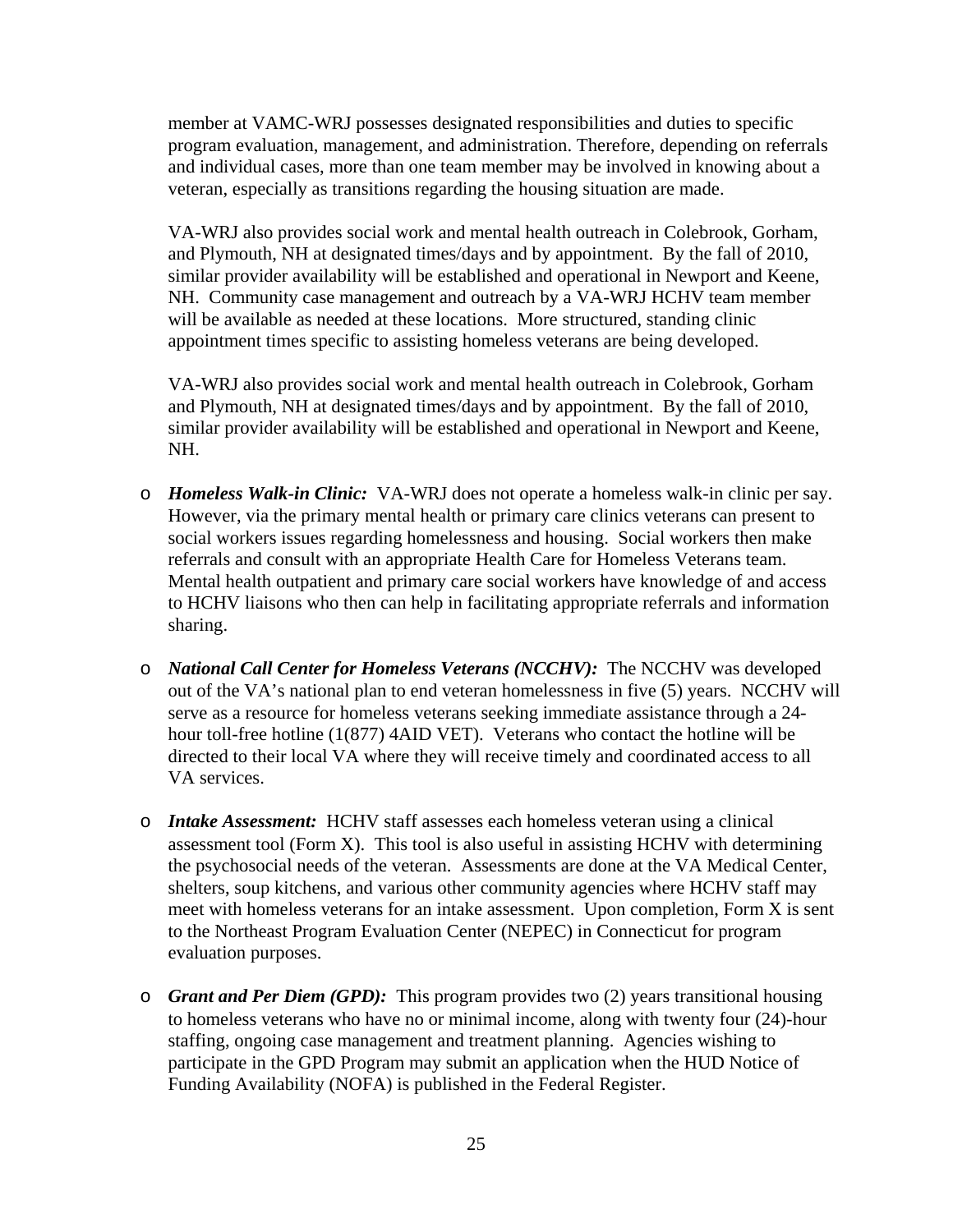VA-WRJ HCHV Grant Per Diem Programs include: (1) the 20-bed Veterans Victory Farm, an organic working farm, located in Fitzwilliam, NH and operated by Veterans Homestead out of Massachusetts, located in Fitzwilliam, NH, (2) the 6-bed Phoenix House Rise Program in Bellows Falls, VT, and (3) the 20-bed Veteran's Place in Northfield, VT. By the end of 2010, two more GPD Programs will be established and operational in Winooski and Bradford, VT. While only one of the GPD Programs within VA-WRJ's jurisdiction is located in NH, per the GPD Program policies, thirty six (36) GPD Program beds within VA-WRJ's jurisdiction are in or within relatively easy access to New Hampshire. Programs are open to homeless veterans regardless of state of origin or referral. The Grant Per Diem Liaison can be reached at 1-802-295-9363 x5763.

- o *VA Supportive Housing (VASH):* This program combines an allocation of Section 8 rental vouchers from HUD with ongoing case management and clinical services provided by the VA Supportive Housing Program. In order to be eligible for this program the veteran must meet the McKinney Act definition of homelessness. The Public Housing Authority will determine eligibility based on income limits. Veterans who are appropriate candidates must require case management services in order to obtain and sustain independent community housing. Veterans needing case management services have a serious mental illness, substance use disorder history, physical disabilities, and/or difficulty reintegrating back into society after years of being homeless.
- o *Community Residential Treatment:* The residential treatment contract provides veterans with ninety (90) days to six (6) months of community-based residential services at a contracted residential treatment facility. Limited case management is provided by a HCHV team member for the length of placement. At this time, the VA-WRJ contracts with Health Care and Rehabilitation Services with locations in Proctorsville and Woodstock, VT and Spring Lake Ranch of Cuttingsville, VT to provide residential treatment for homeless veterans. Agencies that wish to apply for contract funds must submit a proposal under HUD's Notice of Funding Availability (NOFA) Homeless Program.
- o *Project CHALENG:* Project CHALENG (Community Homelessness Assessment, Local Education and Networking Groups) for veterans, an innovative program designed to enhance the continuum of care for homeless veterans provided by the local VA and its surrounding community service agencies. Each year the Healthcare for Homeless Veterans (HCHV) Program, located at the VA-WRJ, conducts a survey with homeless veterans and community providers. The purpose of this survey is to assess current perceptions of homeless veterans' needs, the degree of VA/community cooperation and collaboration in serving homeless veterans, along with progress on local homeless veterans' program initiatives. The results from this survey are sent to the VA Central Office, Washington, DC, after which they are published each year to assist the VA and others in determining the services that are needed.
- o *Stand Down:* Stand Down is an annual one-day event that provides an opportunity to homeless veterans of the many services available to them, such as food, shelter, clothing, health screenings, VA and Social Security benefits counseling, and referrals to a variety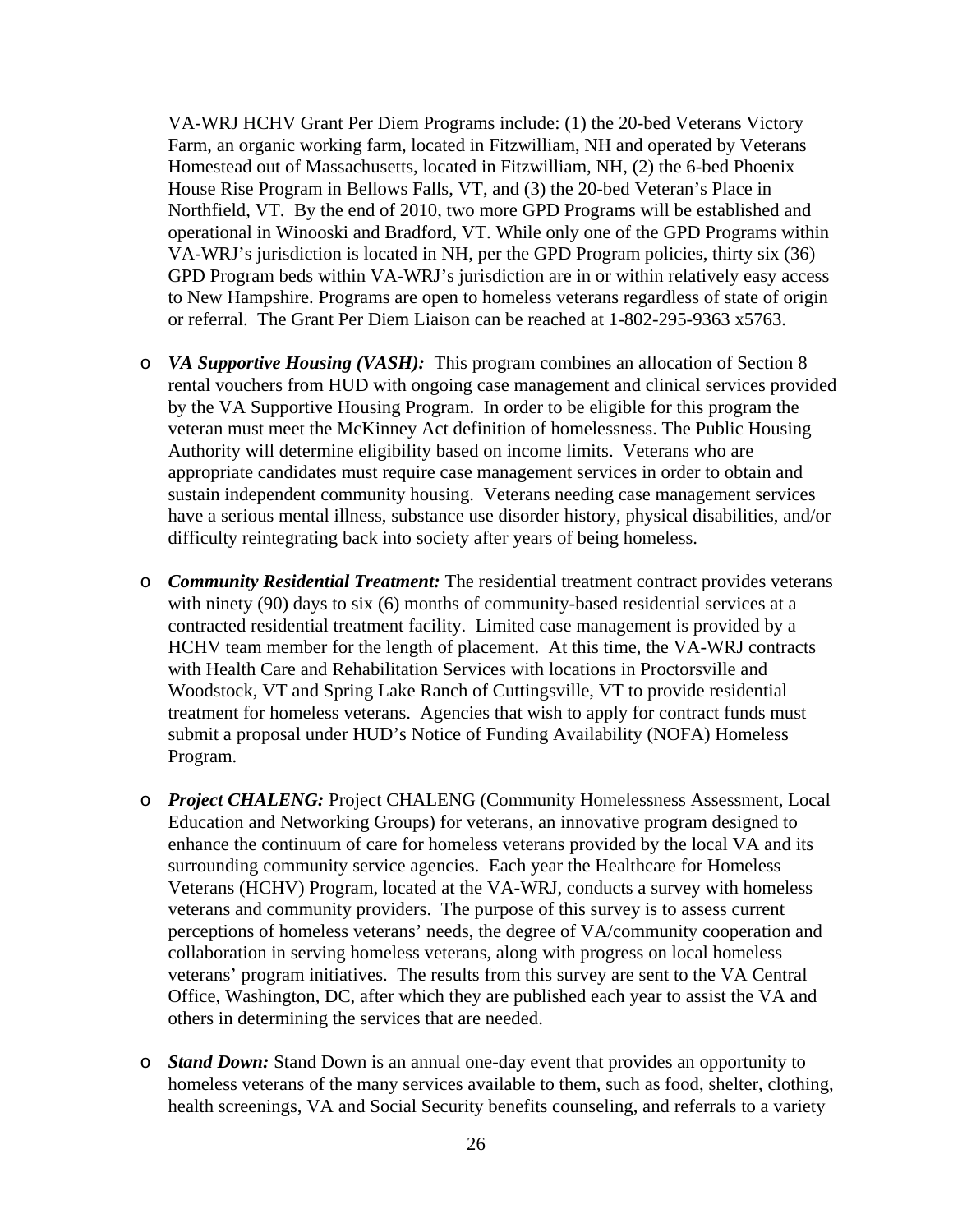of other necessary services, such as housing, employment and substance abuse treatment. Stand Downs are collaborative events, coordinated between the VA-WRJ and other local government and community agencies who serve the homeless. The time/day of the event is advertised in multiple ways to ensure that all homeless veterans and providers are aware that the event is taking place.

o *Homeless Veterans Dental Program:* The dental needs of homeless veterans are well documented and ranks as one of the highest unmet needs for this population as shown each year in the VA CHALENG Report. Dental problems, such as pain and/or missing teeth can be tremendous barriers in seeking and obtaining employment. Studies have shown that after dental care, veterans report significant improvement in perceived oral health, general health and overall self-esteem, thus, supporting the notion that dental care is an important aspect of the overall concept of homeless rehabilitation.

Given these factors, the VAMC offers free dental vouchers for veterans who are participating in either the Grant or Per Diem Programs or Community Residential Treatment Programs. Veterans in each of these programs do not qualify until they have been in the program for at least sixty (60) days.

### **APPENDIX II**

#### **VETERAN ADMINISTRATION (VA) SPECIFIC PROGRAMS**

- o *VA Benefits Administration (VBA):* VA has many additional benefits and services to assist homeless veterans. Disability benefits, education, and rehabilitation services, are among the services that the VAB offers to eligible veterans. VA annually awards more than \$29 billion in disability benefits to millions of veterans. In many instances, these payments are the major source of income to veterans and serve to prevent homelessness. VA's Fiduciary Program provides specialized case management to over 100,000 veterans, many of whom might be homeless without the services it provides.
- o *Vet Center:*Provides readjustment counseling and outreach services to all veterans who served in any combat zone. For military-related issues, services are also available for family members. The Vet Center has a clinic in Manchester, Keene, and Gorham, NH. In addition, clinicians are also located in satellite offices in Newington, NH.
- o *Post 9/11 GI Bill Benefits:* The Post-9/11 GI Bill provides financial support for education and housing to individuals with at least 90 days of aggregate service on or after September 11, 2001, or individuals discharged with a service-connected disability after 30 days. You must have received an honorable discharge to be eligible for the Post-9/11 GI Bill. To apply online the veteran can go to: http://www.gibill.va.gov
- o *Department of Veterans Affairs (VA) Guaranteed Home Loans:* The VA Guaranteed Home Loan is made possible by private lenders, such as banks, savings and loans or mortgage companies. These loans are offered to eligible veterans for the purchase of a home for their own personal occupancy. This includes purchasing an existing home,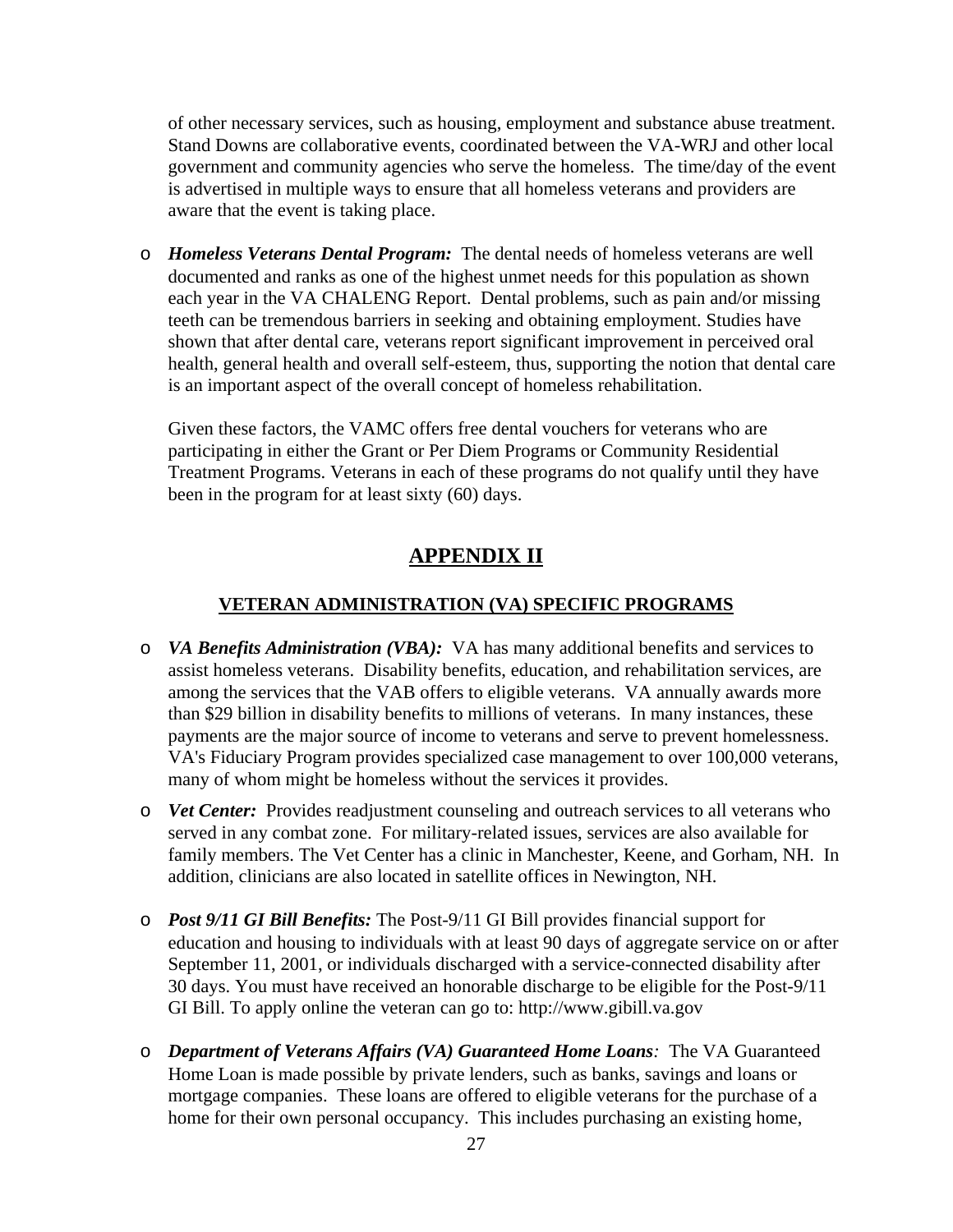condominium, townhouse, or co-op. It can also be used to build a home. The VA guarantees the loan to protect the lender against loss if the payments are not made. In addition, VA-Guaranteed Home Loans are intended to encourage lenders to offer veterans loans with more favorable terms. Some of the advantages of the VA Guaranteed Loan include:

- No down payment (unless required by the lender, or the purchase price is more than the reasonable value of the property) up to the Freddie Mac loan limit for the county where the property is located.
- Buyers informed of reasonable value.
- Negotiable interest rates and limitations on closing costs.
- No mortgage insurance premiums; however, veterans using the program must pay a funding fee that could range between 0.5% and 3.3% of the loan amount and can be included in the loan. Veterans receiving disability compensation from the VA are exempt from the fee.
- Mortgages are assumable.
- The guaranteed loan program can be used to refinance an existing loan to reduce the interest rate.
- VA assistance to veteran borrowers in default due to temporary financial difficulty.

Information is available on the VA website at www.homeloans.va.gov or the veteran can call the Manchester Regional Loan Center at 1-800-827-6311.

- o *Special Adapted Housing (SAH) Grant Program:* Veterans with specific serviceconnected disabilities may be entitled to a grant from VA to construct an adapted dwelling or modify their existing home to meet their needs. Eligible veterans may use the grant up to three (3) times, as long as the amount does not exceed the maximum allowable. Information is available on the VA website at www.homeloans.va.gov or the veteran can call the Manchester Regional Loan Center at 1-800-827-6311.
- o *Post 9/11 GI Bill Benefits:* The Post-9/11 GI Bill provides financial support for education and housing to individuals with at least ninety (90) days of aggregate service on or after September 11, 2001, or individuals discharged with a service-connected disability after thirty (30) days. Eligibility requires an honorable discharge for the Post-9/11 GI Bill. To apply online, the veteran can go to: http://www.gibill.va.gov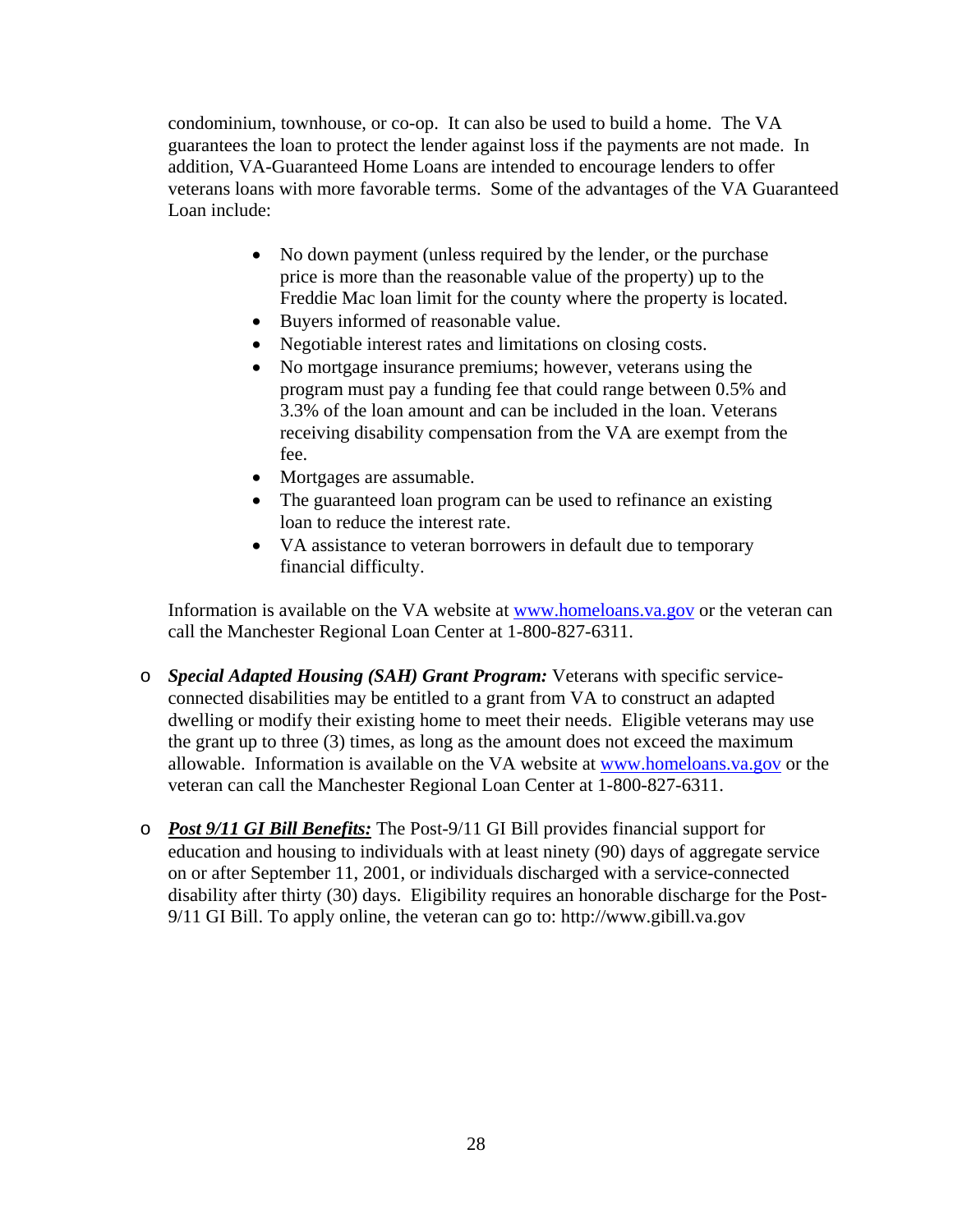#### **APPENDIX III**

## **PROPOSED PROJECTED PLAN IMPACT ON VETERAN HOMELESSNESS HOUSING IN NEW HAMPSHIRE**

|                            | <b>HOUSING - 2010</b>                  |                           |                                  |                                     |                              |                               |              |                                                                                                 |  |  |
|----------------------------|----------------------------------------|---------------------------|----------------------------------|-------------------------------------|------------------------------|-------------------------------|--------------|-------------------------------------------------------------------------------------------------|--|--|
|                            |                                        |                           |                                  |                                     |                              |                               |              |                                                                                                 |  |  |
| <b>Agency Name</b>         | <b>Facility Name</b>                   | Location                  | <b>Type of</b><br><b>Housing</b> | No.<br><sub>of</sub><br><b>Beds</b> | No.<br><sub>of</sub><br>Apts | <b>VASH</b><br><b>Voucher</b> | <b>TOTAL</b> | <b>Based on</b><br><b>2009 NH</b><br><b>HMIS</b><br><b>Homeless</b><br><b>Veterans</b><br>Count |  |  |
| <b>Helping Hands</b>       | <b>Helping Hands</b><br>Outreach       | Manchester,<br><b>NH</b>  | T                                | 23                                  | $\overline{0}$               | $\theta$                      | 23           | 428                                                                                             |  |  |
| Harbor Homes, Inc.         | Veteran's FIRST                        | Nashua, NH                | $\mathbf T$                      | 16                                  | $\overline{0}$               | $\overline{0}$                | 16           |                                                                                                 |  |  |
| Harbor Homes, Inc.         | <b>Buckingham Place</b>                | Nashua, NH                | T                                | $\theta$                            | 20                           | $\overline{0}$                | 20           |                                                                                                 |  |  |
| Harbor Homes, Inc.         | Safe Haven-<br>contract beds           | Nashua, NH                | T                                | 5                                   | $\overline{0}$               | $\overline{0}$                | 5            |                                                                                                 |  |  |
| Harbor Homes, Inc.         | <b>Liberty House</b>                   | Manchester,<br><b>NH</b>  | T                                | 10                                  | $\overline{0}$               | $\overline{0}$                | 10           |                                                                                                 |  |  |
| Harbor Homes, Inc.         | Dalianis House                         | Nashua, NH                | T                                | $\theta$                            | 20                           | $\overline{0}$                | 20           |                                                                                                 |  |  |
| Veterans<br>Homestead, MA  | Victory Farm                           | Fitzwilliam,<br><b>NH</b> | T                                | 20                                  | $\Omega$                     | $\overline{0}$                | 20           |                                                                                                 |  |  |
| <b>HUD VASH</b><br>Program | Manchester<br><b>Housing Authority</b> | Scattered                 | PH                               | $\overline{0}$                      | $\overline{0}$               | 35                            | 35           |                                                                                                 |  |  |
|                            |                                        | <b>Total</b>              |                                  | 74                                  | 40                           | $\boldsymbol{0}$              | 149          | 279                                                                                             |  |  |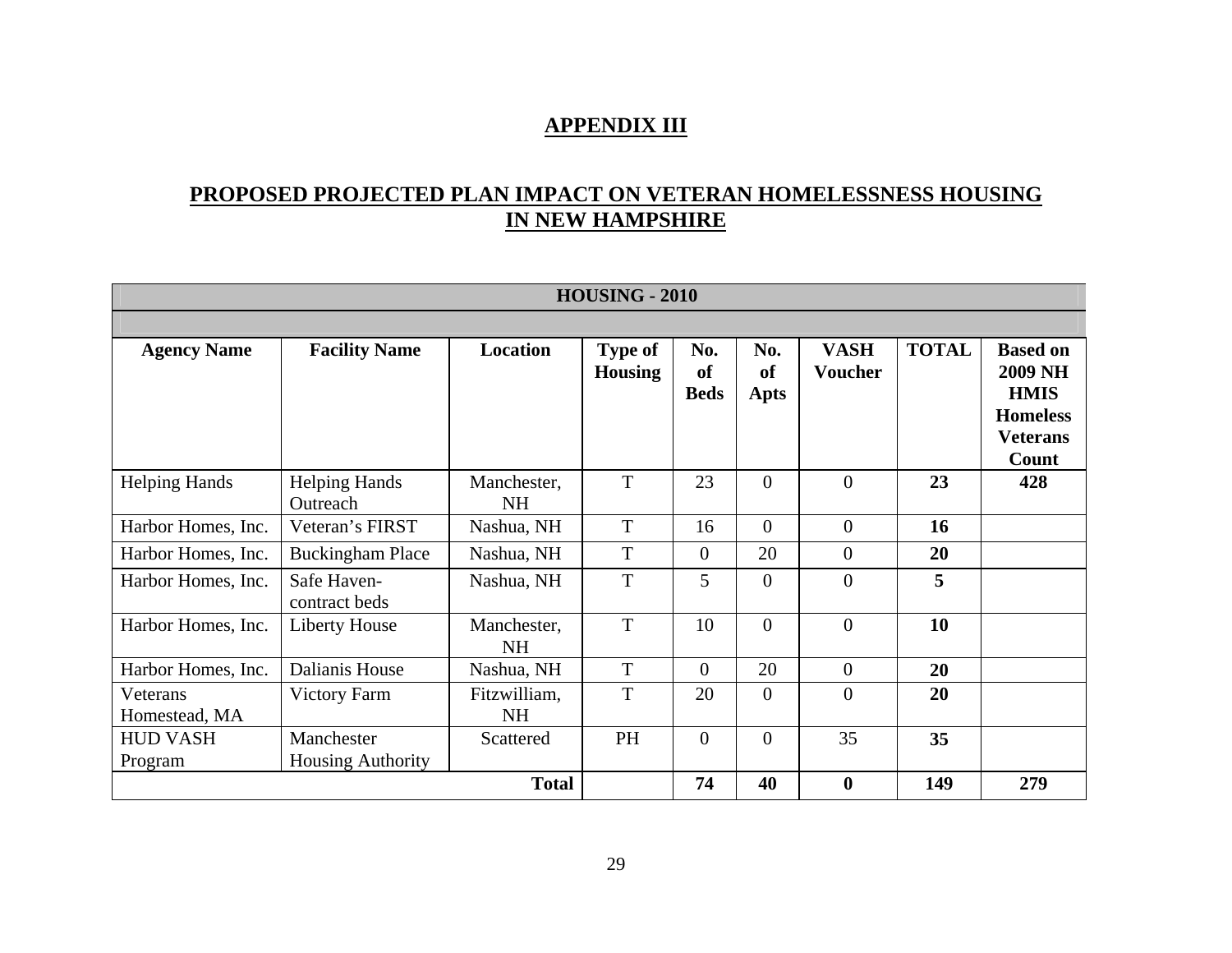| <b>PROPOSED HOUSING - 2011</b> |                                        |                                 |                                  |                          |                   |                               |              |                                                                                                 |
|--------------------------------|----------------------------------------|---------------------------------|----------------------------------|--------------------------|-------------------|-------------------------------|--------------|-------------------------------------------------------------------------------------------------|
|                                |                                        |                                 |                                  |                          |                   |                               |              |                                                                                                 |
| <b>Agency Name</b>             | <b>Facility Name</b>                   | <b>Location</b>                 | <b>Type of</b><br><b>Housing</b> | No.<br>of<br><b>Beds</b> | No.<br>of<br>Apts | <b>VASH</b><br><b>Voucher</b> | <b>TOTAL</b> | <b>Based on</b><br><b>2009 NH</b><br><b>HMIS</b><br><b>Homeless</b><br><b>Veterans</b><br>Count |
| Harbor Homes, Inc.             | Somerville Street                      | Manchester,<br><b>NH</b>        | T                                | 26                       | $\theta$          | $\overline{0}$                | 26           | 279                                                                                             |
| Harbor Homes, Inc.             | <b>Great Brook Homes</b>               | Antrim, NH                      | <b>PH</b>                        | 5                        | $\theta$          | $\Omega$                      | 5            |                                                                                                 |
| <b>HUD VASH</b><br>Program     | NH Housing<br><b>Finance Authority</b> | Tilton and<br>Manchester,<br>NH | <b>PH</b>                        | $\overline{0}$           | $\overline{0}$    | 25                            | 25           |                                                                                                 |
|                                |                                        | <b>Total</b>                    |                                  | 31                       | $\bf{0}$          | 25                            | 56           | 223                                                                                             |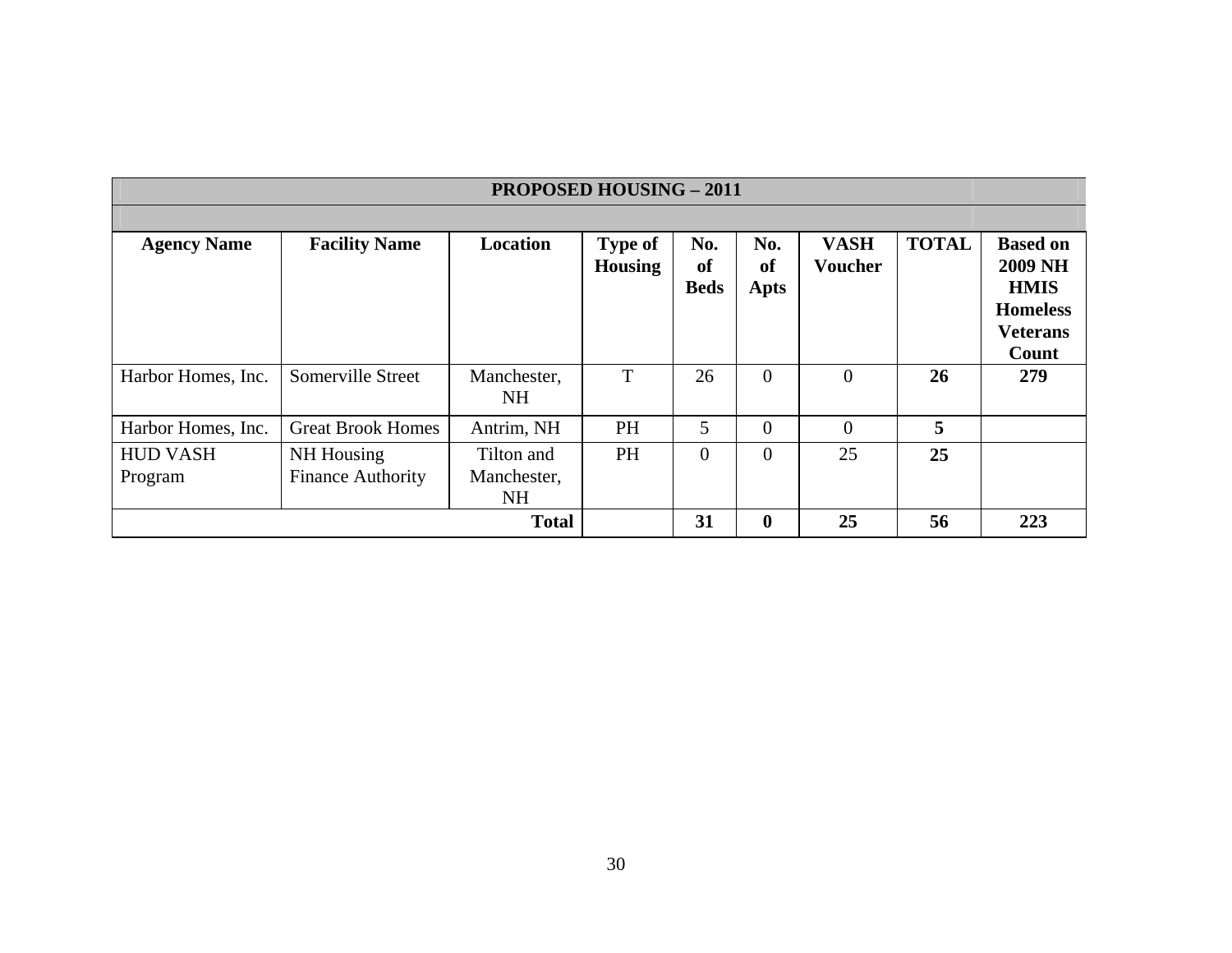|                                | <b>PROPOSED HOUSING - 2012</b> |                 |                           |                          |                                 |                               |              |                                                                                                 |  |  |  |
|--------------------------------|--------------------------------|-----------------|---------------------------|--------------------------|---------------------------------|-------------------------------|--------------|-------------------------------------------------------------------------------------------------|--|--|--|
|                                |                                |                 |                           |                          |                                 |                               |              |                                                                                                 |  |  |  |
| <b>Agency Name</b>             | <b>Facility Name</b>           | <b>Location</b> | <b>Type of</b><br>Housing | No.<br>of<br><b>Beds</b> | No.<br><b>of</b><br><b>Apts</b> | <b>VASH</b><br><b>Voucher</b> | <b>TOTAL</b> | <b>Based on</b><br><b>2009 NH</b><br><b>HMIS</b><br><b>Homeless</b><br><b>Veterans</b><br>Count |  |  |  |
| Seacoast                       | Unknown                        | Seacoast Area   | T                         | 20                       | $\overline{0}$                  | $\overline{0}$                | 20           | 223                                                                                             |  |  |  |
| <b>NH</b> Housing<br>Authority | Unknown                        | Scattered       | <b>PH</b>                 | $\overline{0}$           | 5                               | $\overline{0}$                | 5            |                                                                                                 |  |  |  |
| <b>HUD VASH</b><br>Program     | Unknown                        | Unknown         | PH                        | $\overline{0}$           | $\overline{0}$                  | 50                            | 50           |                                                                                                 |  |  |  |
|                                |                                | <b>Total</b>    |                           | 20                       | 5                               | 50                            | 75           | 148                                                                                             |  |  |  |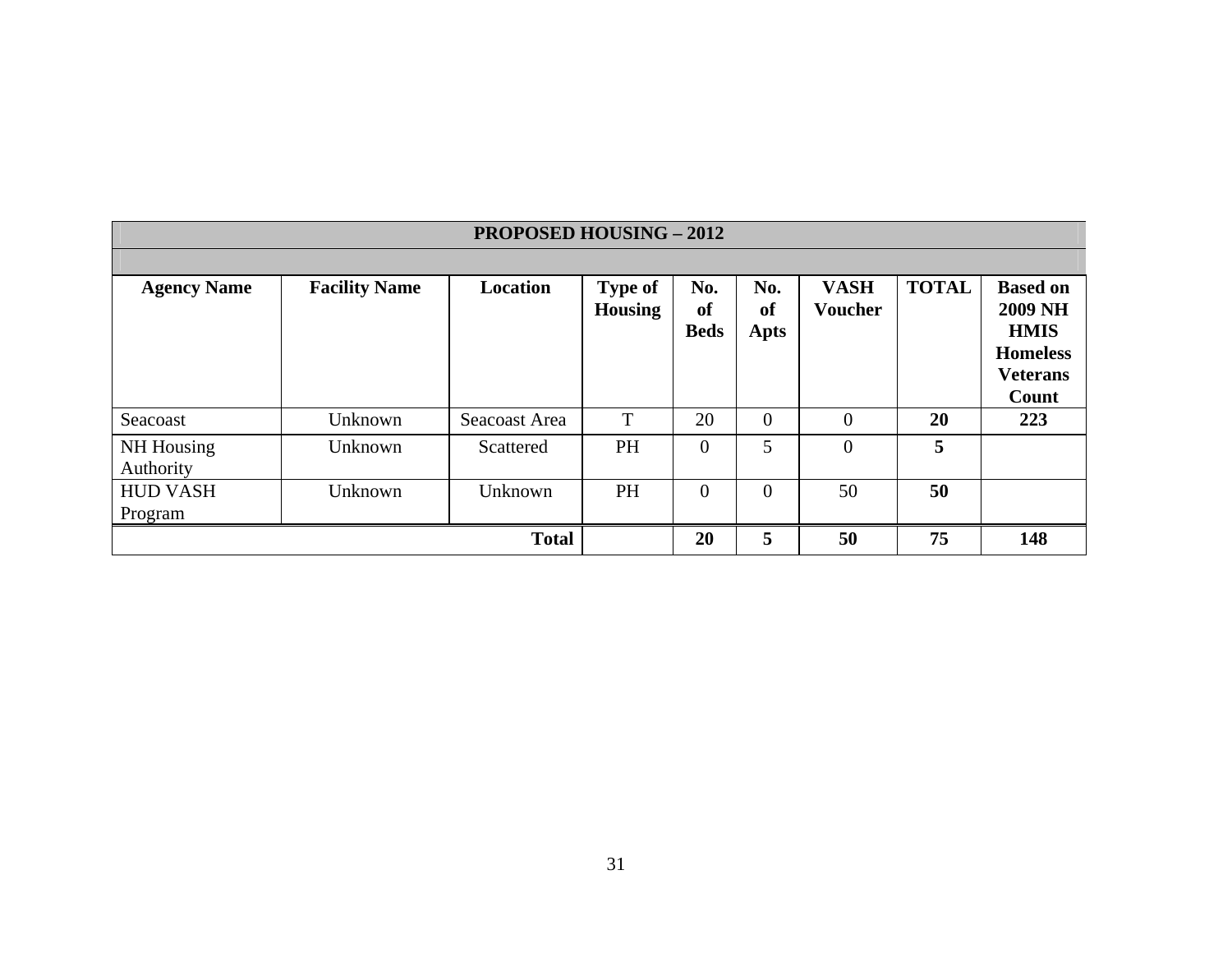|                            | <b>PROPOSED HOUSING - 2013</b> |                 |                                  |                          |                                 |                               |              |                                                                                                 |  |  |
|----------------------------|--------------------------------|-----------------|----------------------------------|--------------------------|---------------------------------|-------------------------------|--------------|-------------------------------------------------------------------------------------------------|--|--|
|                            |                                |                 |                                  |                          |                                 |                               |              |                                                                                                 |  |  |
| <b>Agency Name</b>         | <b>Facility Name</b>           | <b>Location</b> | <b>Type of</b><br><b>Housing</b> | No.<br>of<br><b>Beds</b> | No.<br><b>of</b><br><b>Apts</b> | <b>VASH</b><br><b>Voucher</b> | <b>TOTAL</b> | <b>Based on</b><br><b>2009 NH</b><br><b>HMIS</b><br><b>Homeless</b><br><b>Veterans</b><br>Count |  |  |
| North Country              | Unknown                        | Scattered       | T                                | 20                       | $\overline{0}$                  | $\overline{0}$                | 20           | 148                                                                                             |  |  |
| NH Housing<br>Authority    | Unknown                        | Scattered       | <b>PH</b>                        | $\overline{0}$           | 5                               | $\overline{0}$                | 5            |                                                                                                 |  |  |
| <b>HUD VASH</b><br>Program | Unknown                        | Unknown         | PH                               | $\overline{0}$           | $\overline{0}$                  | 75                            | 75           |                                                                                                 |  |  |
|                            |                                | <b>Total</b>    |                                  | 20                       | 5                               | 75                            | 100          | 48                                                                                              |  |  |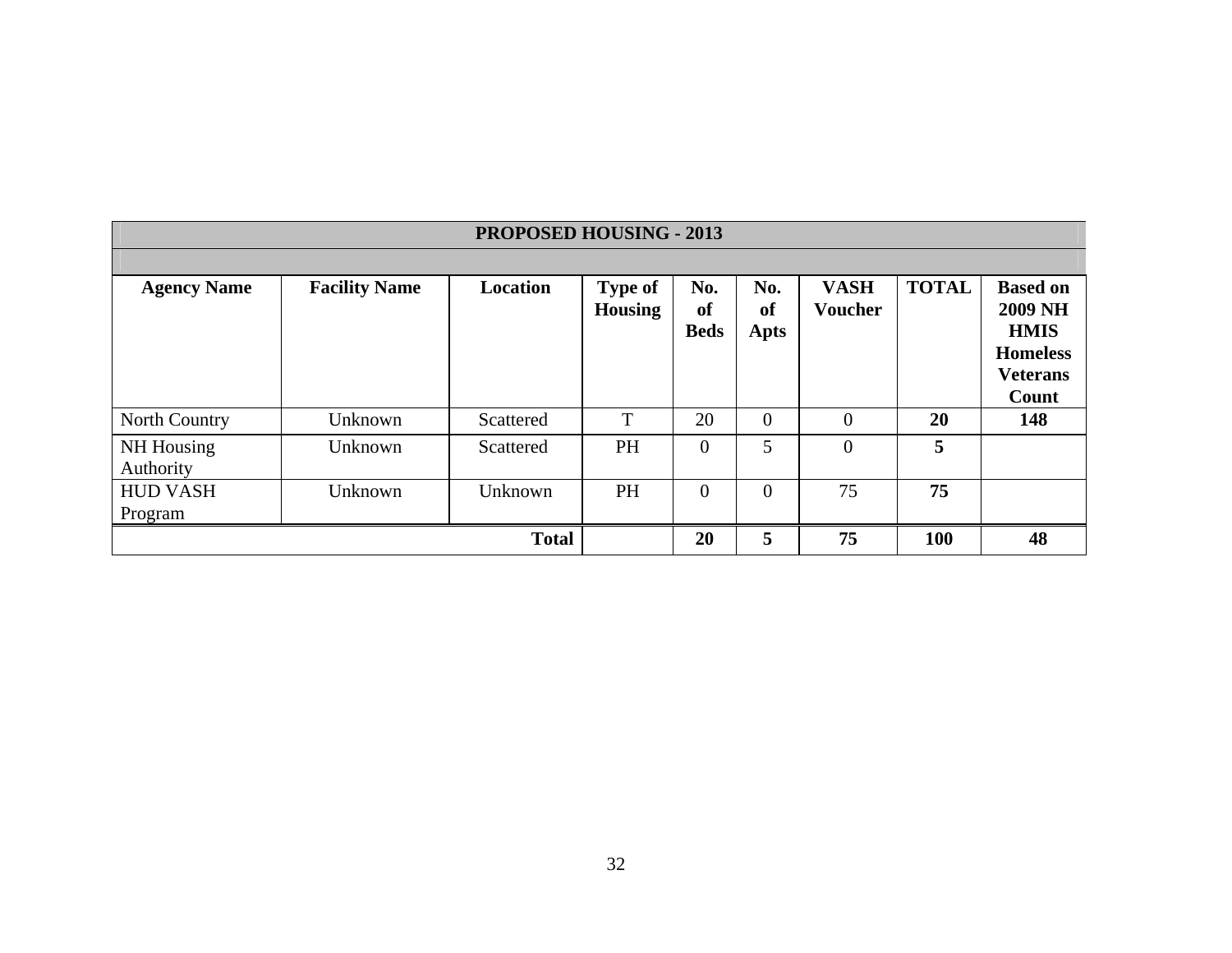|                            |                       | <b>PROPOSED HOUSING - 2014</b> |                                  |                          |                          |                               |              |                                                                                        |
|----------------------------|-----------------------|--------------------------------|----------------------------------|--------------------------|--------------------------|-------------------------------|--------------|----------------------------------------------------------------------------------------|
| <b>Agency Name</b>         | <b>Facility Name</b>  | Location                       | <b>Type of</b><br><b>Housing</b> | No.<br>of<br><b>Beds</b> | No.<br>of<br><b>Apts</b> | <b>VASH</b><br><b>Voucher</b> | <b>TOTAL</b> | <b>Based on</b><br><b>2009 NH</b><br><b>HMIS</b><br><b>Homeless</b><br><b>Veterans</b> |
| Southwestern<br>Region     | Unknown               | Keene, NH                      | T                                | 20                       | $\Omega$                 | $\overline{0}$                | 20           | Count<br>48                                                                            |
| Harbor Homes, Inc.         | Mainstream<br>Housing | Scattered                      | PH                               | $\Omega$                 | 5                        | $\overline{0}$                | 5            |                                                                                        |
| NH Housing<br>Authority    | Unknown               | Unknown                        | <b>PH</b>                        | $\overline{0}$           | 5                        | $\overline{0}$                | 5            |                                                                                        |
| <b>HUD VASH</b><br>Program | Unknown               | Unknown                        | <b>PH</b>                        | $\Omega$                 | $\theta$                 | 75                            | 75           |                                                                                        |
|                            |                       | <b>Total</b>                   |                                  | 20                       | 10                       | 75                            | 105          | $-57$                                                                                  |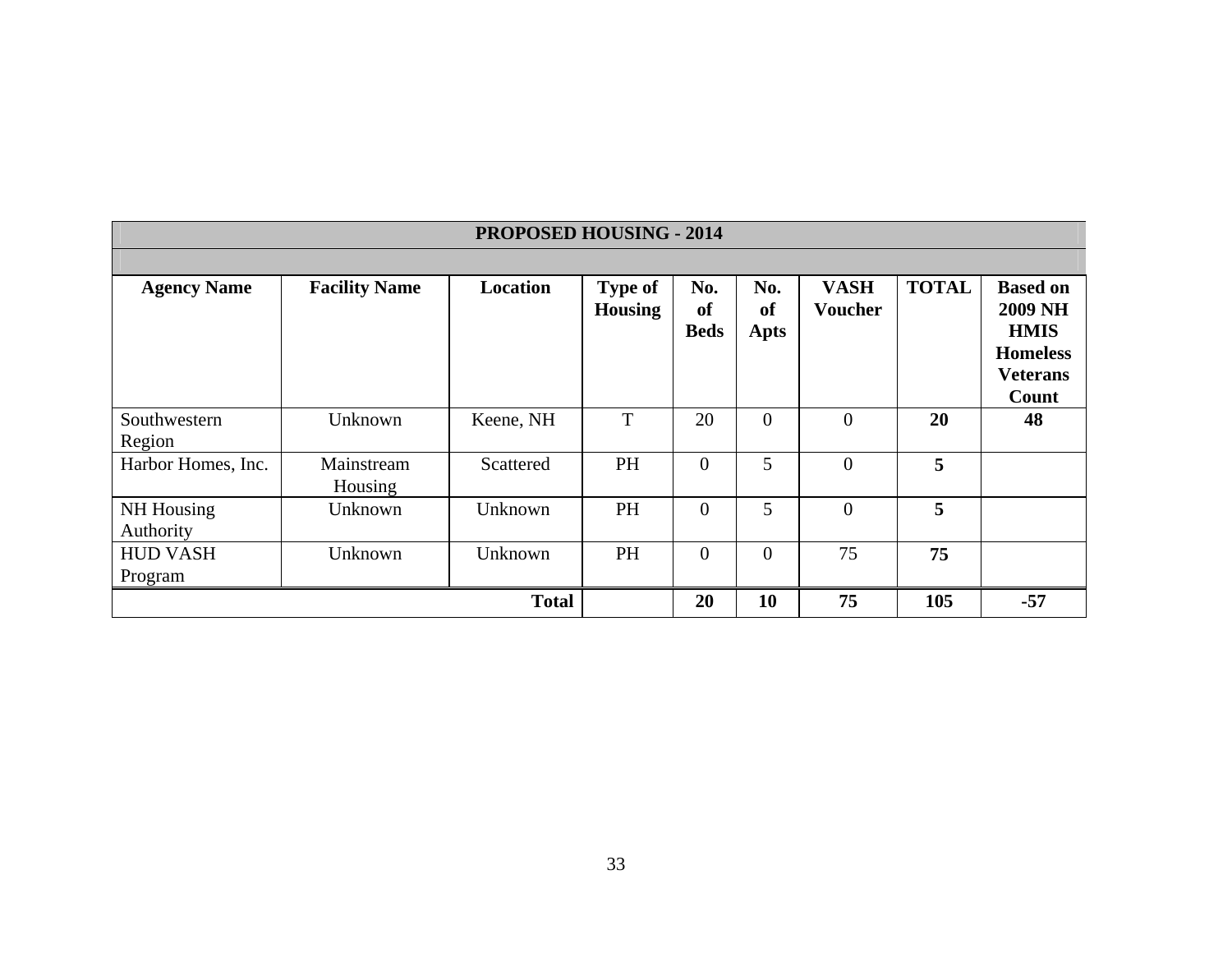## **APPENDIX IV**

## **ACRONYM LIST**

| <b>CBOC</b>    | - Community-Based Outpatient Clinics                       |
|----------------|------------------------------------------------------------|
| COC            | - Continuum of Care                                        |
| <b>CWT</b>     | - Compensated Work Therapy                                 |
| <b>CSM</b>     | - Command Sergeant Major                                   |
| <b>DHHS</b>    | - NH Department of Health and Human Services               |
| DOD            | - US Department of Defense                                 |
| <b>DOL</b>     | - Department of Labor                                      |
| <b>DOLVETS</b> | - US Department of Labor, Veterans Employment and Training |
| DA             | - US Department of Veterans Affairs                        |
| <b>GPD</b>     | - Grant and Per Diem                                       |
| <b>HCHV</b>    | - Healthcare for Homeless Veterans                         |
| <b>HHI</b>     | - Harbor Homes, Inc.                                       |
| <b>HMIS</b>    | - Homeless Management Information System                   |
| <b>HUD</b>     | - US Department of Housing and Urban Development           |
| <b>HVC</b>     | - Homeless Veterans Committee                              |
| <b>HVRP</b>    | - Homeless Veterans Reintegration Program                  |
| <b>ICH</b>     | - US Interagency Council on Homelessness                   |
| <b>LSDA</b>    | - Local Service Delivery Area                              |
| <b>MCADC</b>   | - Military and Civilian Alcohol and Drug Committee         |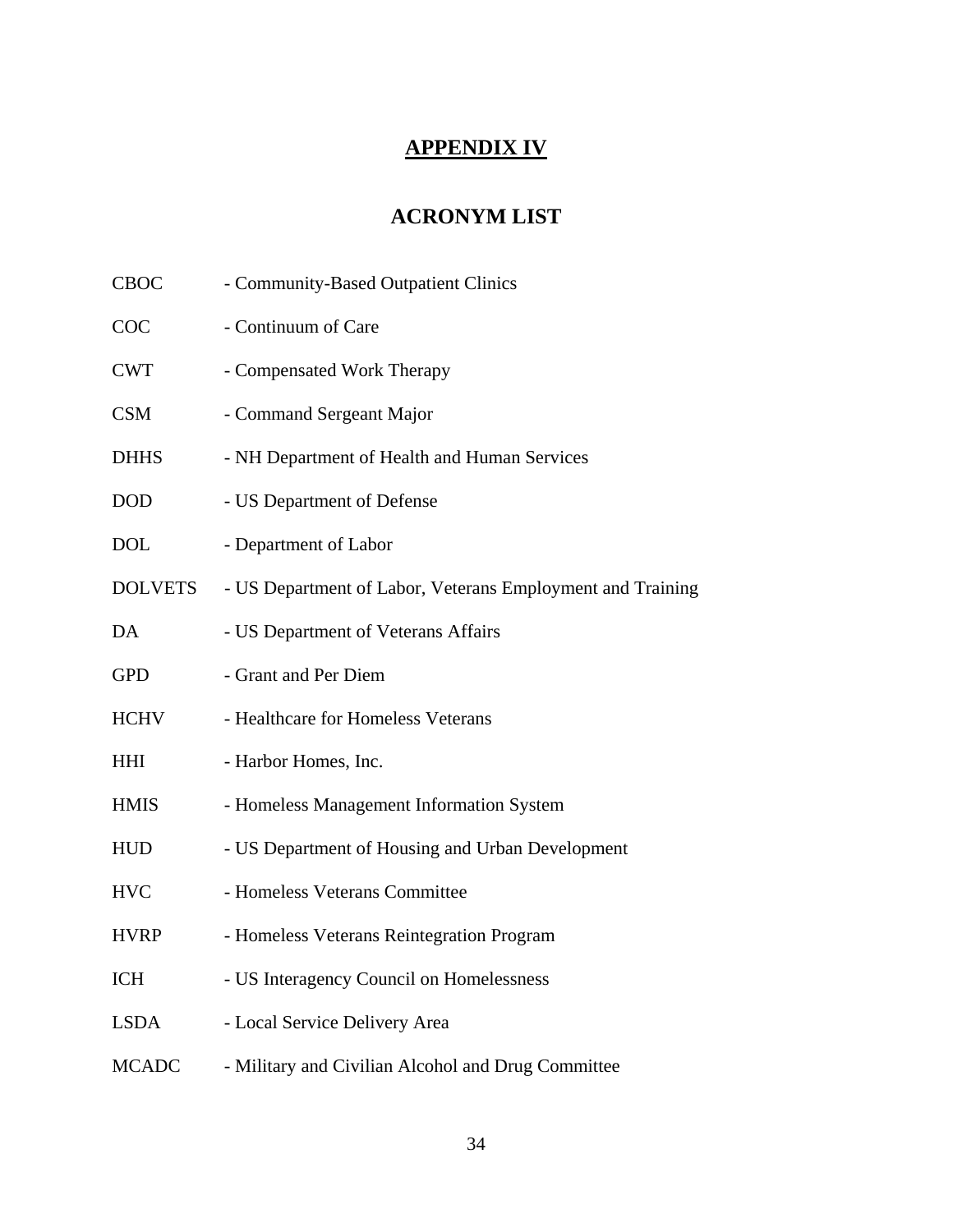| <b>MOA</b>   | - Memorandum of Agreement                    |
|--------------|----------------------------------------------|
| <b>MOU</b>   | - Memorandum of Understanding                |
| <b>NCCHV</b> | - National Call Center for Homeless Veterans |
| <b>NEPEC</b> | - Northeast Program Evaluation Center        |
| <b>NH</b>    | - New Hampshire                              |
| <b>NHNG</b>  | - New Hampshire National Guard               |
| <b>NHOVS</b> | - New Hampshire Office of Veteran Services   |
| <b>NOFA</b>  | -HUD's Notice of Funding Availability        |
| <b>OEF</b>   | - Operation Enduring Freedom                 |
| OIF          | - Operation Iraqi Freedom                    |
| <b>PMHC</b>  | - Primary Care Mental Health Walk-in Clinic  |
| <b>PTSD</b>  | - Post-Traumatic Stress Disorder             |
| <b>SAH</b>   | - Specially Adapted Housing                  |
| <b>SMI</b>   | - Serious Mental Illness                     |
| VA           | - Veterans Administration                    |
| <b>VAMC</b>  | - VA Medical Center                          |
| VASH         | - VA Supportive Housing                      |
| <b>VBA</b>   | - Veteran's Benefits Administration          |
| VHA          | - Veterans Healthcare Administration         |
| VI           | - Veterans Industries                        |
| <b>VISN</b>  | - Veterans Integrated Service Network        |
| <b>VSO</b>   | - Veteran Service Organization               |
| <b>WRJ</b>   | - White River Junction, VT                   |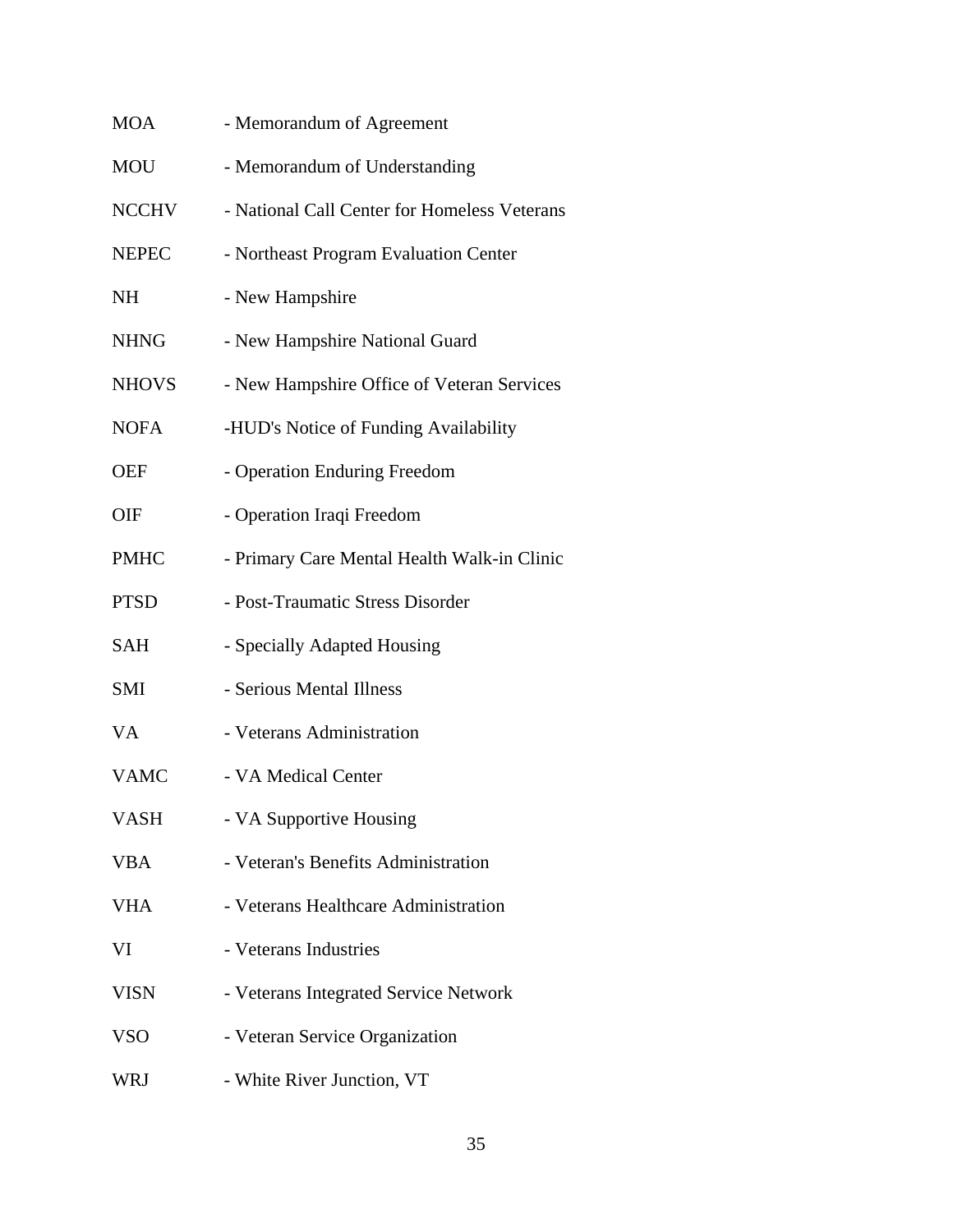## **APPENDIX V**

# **VETERANS RESOURCE CHART**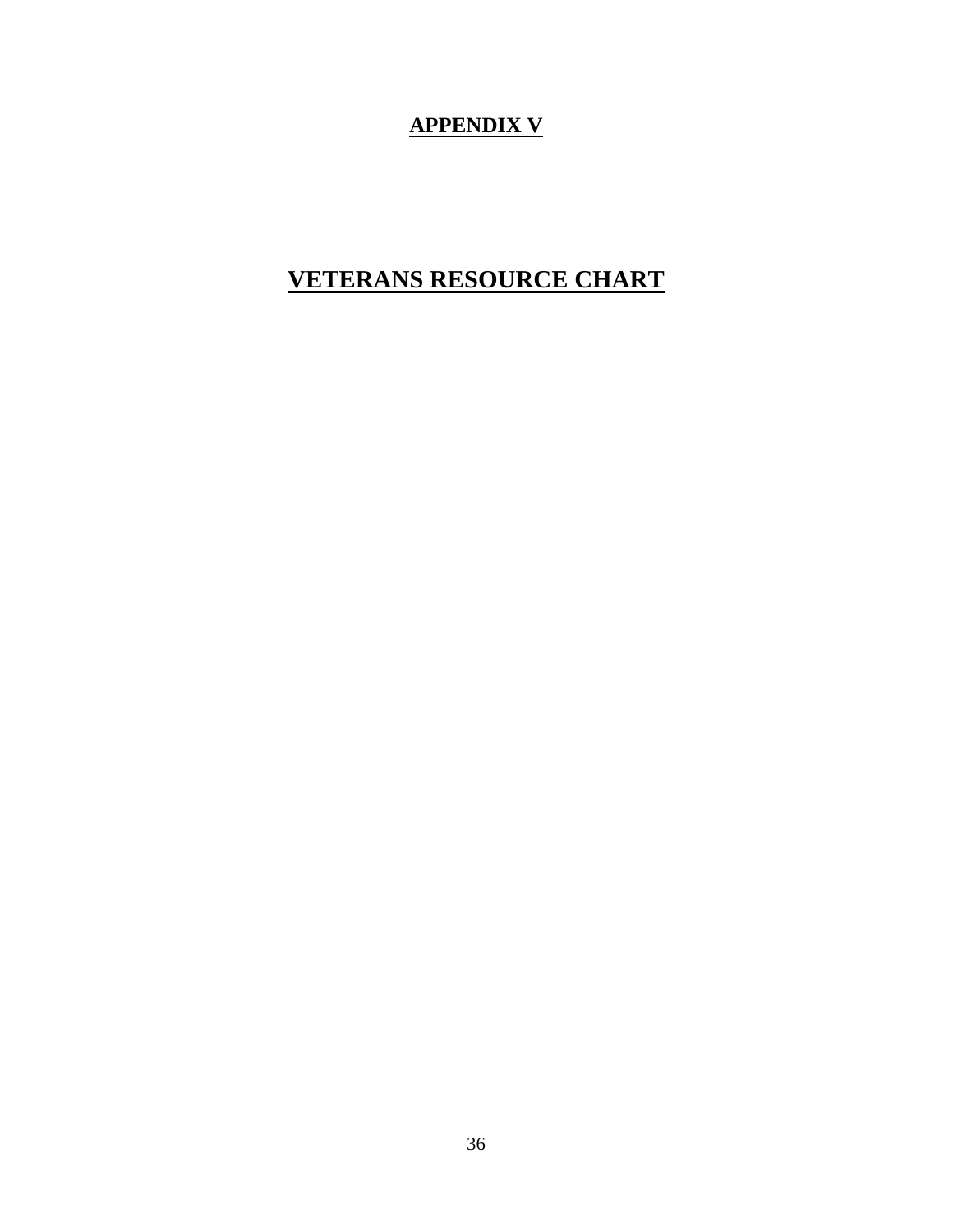| <b>KEY TO CHART CHECK OFFS:</b><br>$R = REFERRAL$<br>SHELTER | S = ALL SERVE VETERANS, THOUGH NOT<br>NECESSARILY EXCLUSIVELY |              |                             |                       | Educational         | Financial                                      |                       | $\frac{1}{3}$ |                                            |                       |                       | Medical          |                                |                               |                       |                       | Social                |                      |                                            | Residential                                    |                                |                                  | Vocational            |                          | Veterans              |
|--------------------------------------------------------------|---------------------------------------------------------------|--------------|-----------------------------|-----------------------|---------------------|------------------------------------------------|-----------------------|---------------|--------------------------------------------|-----------------------|-----------------------|------------------|--------------------------------|-------------------------------|-----------------------|-----------------------|-----------------------|----------------------|--------------------------------------------|------------------------------------------------|--------------------------------|----------------------------------|-----------------------|--------------------------|-----------------------|
| <b>Company Name</b>                                          | <b>Address</b>                                                | Phone        | E-mail                      | continuing Education  | inancial Asssitance | Benefit Application<br>Debt Counseling         | egal Representatio    | Divorce       | <b>Juardianship/Custody</b><br>lealth Care | lental Health Care    | Medications           | Physical Therapy | Substance Abuse                | <b>Dental Care</b><br>ye Care | amily Counseling      | Aarital Counseling    | ransportation         | Childcare            | Peer Support                               | ood and Nutrition<br><b>Affordable Hous</b>    | Clothing                       | $\frac{a}{a}$<br>lob finding and | Skill retraining      | Counsel<br><b>Janeer</b> | Veterans only         |
| American Legion, Dept. of NH                                 | 25 Capitol Street, Room 431                                   |              |                             |                       |                     |                                                |                       |               | $\times$                                   |                       |                       |                  |                                |                               |                       |                       |                       |                      |                                            |                                                |                                |                                  |                       |                          | $\boldsymbol{\times}$ |
|                                                              | Concord, NH 03301-6312                                        |              |                             |                       |                     |                                                |                       |               |                                            |                       |                       |                  |                                |                               |                       |                       |                       |                      |                                            |                                                |                                |                                  |                       |                          |                       |
| American Red Cross                                           | Ashley Pushkarewicz                                           | 603.889.6664 | ashley@nashua.redcross.org  |                       |                     |                                                |                       |               |                                            |                       |                       |                  |                                |                               |                       |                       |                       |                      |                                            |                                                |                                |                                  |                       |                          |                       |
|                                                              |                                                               |              |                             |                       |                     |                                                |                       |               | $\pmb{\times}$                             | $X-R$                 |                       |                  | $X-R$                          |                               |                       |                       |                       |                      |                                            | $\mathsf{X}\text{-}\mathsf{R}$                 | $\mathsf{X}\text{-}\mathsf{R}$ |                                  |                       |                          |                       |
|                                                              | NH Gateway Chapter<br>28 Concord Street                       |              |                             |                       |                     |                                                |                       |               |                                            |                       |                       |                  |                                |                               |                       |                       |                       |                      |                                            |                                                |                                |                                  |                       |                          |                       |
|                                                              | Nashua, NH 03064                                              |              |                             |                       |                     |                                                |                       |               |                                            |                       |                       |                  |                                |                               |                       |                       |                       |                      |                                            |                                                |                                |                                  |                       |                          |                       |
|                                                              |                                                               |              |                             |                       |                     |                                                |                       |               |                                            |                       |                       |                  |                                |                               |                       |                       |                       |                      |                                            |                                                |                                |                                  |                       |                          |                       |
| Belknap-Merrimack                                            | PO Box 1016                                                   | 603.225.3295 | rlittlefield@bm-cap.org     |                       |                     |                                                |                       |               |                                            |                       | $\boldsymbol{\times}$ |                  |                                |                               |                       |                       |                       |                      | $\mathbf{\times}$<br>$\boldsymbol{\times}$ |                                                |                                | $\mathbb{\times}$                |                       |                          |                       |
| Community Action Program                                     | Concord, NH 03302                                             |              |                             |                       |                     |                                                |                       |               |                                            |                       |                       |                  |                                |                               |                       |                       |                       |                      |                                            |                                                |                                |                                  |                       |                          |                       |
|                                                              |                                                               |              |                             |                       |                     |                                                |                       |               |                                            |                       |                       |                  |                                |                               |                       |                       |                       |                      |                                            |                                                |                                |                                  |                       |                          |                       |
| Brain Injury Association of NH                               | 109 North State Street, Suite 2                               | 603.225.8400 | NHveterans@bianh.org        |                       |                     |                                                |                       |               |                                            |                       |                       |                  |                                |                               |                       |                       |                       |                      |                                            |                                                |                                |                                  |                       |                          |                       |
| REFERRAL TO VA                                               | Concord, NH 03301                                             |              |                             |                       |                     |                                                |                       |               |                                            |                       |                       |                  |                                |                               |                       |                       |                       |                      |                                            |                                                |                                |                                  |                       |                          |                       |
|                                                              |                                                               |              |                             |                       |                     |                                                |                       |               |                                            |                       |                       |                  |                                |                               |                       |                       |                       |                      |                                            |                                                |                                |                                  |                       |                          |                       |
| Bridge House, Inc.                                           | 260 Highland Street                                           | 603.536.7631 | bridgehouseinc@gmail.com    |                       |                     |                                                |                       |               |                                            |                       |                       |                  |                                |                               |                       |                       | $\pmb{\times}$        | $\vert \times \vert$ | $\mathbb{\times}$                          |                                                |                                | $\boldsymbol{\times}$            | $\boldsymbol{\times}$ | $\mathbf{\times}$        |                       |
|                                                              | Plymouth, NH 03264                                            |              |                             |                       |                     |                                                |                       |               |                                            |                       |                       |                  |                                |                               |                       |                       |                       |                      |                                            |                                                |                                |                                  |                       |                          |                       |
|                                                              |                                                               |              |                             |                       |                     |                                                |                       |               |                                            |                       |                       |                  |                                |                               |                       |                       |                       |                      |                                            |                                                |                                |                                  |                       |                          |                       |
| Catholic Charities of NH                                     | Lake Street, Nashua, NH 03062                                 | 603.889.9431 | Lillian                     | $X-R$                 | $\times$            | $X-R$<br>$X - R$                               | $\times$              |               | $X-R$                                      | $\boldsymbol{\times}$ |                       |                  | $\mathsf{X}\text{-}\mathsf{R}$ | $X-R$<br>$X-R$                | $X-R$                 | $X-R$                 |                       | $_{\rm X-R}$         | $X-R$                                      | $X-R$<br>$X-R$                                 | $X-R$                          | $X-R$                            | $X-R$                 | $\boldsymbol{\times}$    |                       |
|                                                              |                                                               |              |                             |                       |                     |                                                |                       |               |                                            |                       |                       |                  |                                |                               |                       |                       |                       |                      |                                            |                                                |                                |                                  |                       |                          |                       |
| Catholic Charities of NH                                     | Myrtle Street, Manchester, NH                                 | 603.669.3030 |                             |                       |                     |                                                | $\times$              |               |                                            |                       |                       |                  |                                | $X-R$<br>$X-R$                |                       |                       |                       |                      |                                            | $\boldsymbol{\times}$                          | $\times$                       |                                  | Χ-R                   | $X-R$                    | $\boldsymbol{\times}$ |
|                                                              |                                                               |              |                             |                       |                     |                                                |                       |               |                                            |                       |                       |                  |                                |                               |                       |                       |                       |                      |                                            |                                                |                                |                                  |                       |                          |                       |
| Catholic Medical Center<br>Community Health Services         | Marianne Savarese, Project Director                           | 603.663.8716 | msavarese@cmc-nh.org        |                       | $\pmb{\times}$      |                                                |                       |               | $X-R$                                      | $\pmb{\times}$        |                       |                  |                                |                               |                       |                       |                       |                      |                                            |                                                |                                |                                  |                       | $\pmb{\times}$           |                       |
| REFERRALS TO VA                                              | Mobile Community Health Team/                                 |              |                             |                       |                     |                                                |                       |               |                                            |                       |                       |                  |                                |                               |                       |                       |                       |                      |                                            |                                                |                                |                                  |                       |                          |                       |
|                                                              | <b>HCH Manchester</b>                                         |              |                             |                       |                     |                                                |                       |               |                                            |                       |                       |                  |                                |                               |                       |                       |                       |                      |                                            |                                                |                                |                                  |                       |                          |                       |
|                                                              | 195 McGregor Street                                           |              |                             |                       |                     |                                                |                       |               |                                            |                       |                       |                  |                                |                               |                       |                       |                       |                      |                                            |                                                |                                |                                  |                       |                          |                       |
|                                                              | Manchester, NH 03102                                          |              |                             |                       |                     |                                                |                       |               |                                            |                       |                       |                  |                                |                               |                       |                       |                       |                      |                                            |                                                |                                |                                  |                       |                          |                       |
|                                                              |                                                               |              |                             |                       |                     |                                                |                       |               |                                            |                       |                       |                  |                                |                               |                       |                       |                       |                      |                                            |                                                |                                |                                  |                       |                          |                       |
| Center for Life Management                                   | 10 Tsienneto Road                                             | 603.434.1577 | nfo@clmnh.org               |                       |                     |                                                |                       |               |                                            | $\times$              | $\times$              |                  |                                |                               | $\times$              | $\mathbb{1}$          |                       |                      |                                            |                                                |                                |                                  |                       |                          |                       |
| REFERRALS TO BARRY QUIMBY                                    | Derry, NH 03038                                               |              |                             |                       |                     |                                                |                       |               |                                            |                       |                       |                  |                                |                               |                       |                       |                       |                      |                                            |                                                |                                |                                  |                       |                          |                       |
| NH Combat Veterans Motorcycle                                | Bobby Broneske, Londonderry, NH                               | 603.537.9758 | bronesk@systems.textron.com |                       |                     |                                                |                       |               |                                            |                       |                       |                  |                                |                               |                       |                       |                       |                      |                                            |                                                |                                |                                  |                       |                          |                       |
| Associaton - Chapter 5/2                                     |                                                               |              |                             |                       |                     |                                                |                       |               |                                            |                       |                       |                  |                                |                               |                       |                       |                       |                      | $\pmb{\times}$                             | $\pmb{\times}$<br>$\boldsymbol{\times}$        | $\boldsymbol{\times}$          |                                  |                       |                          | $\boldsymbol{\times}$ |
|                                                              | Richard Paris, Bradford, NH                                   | 603.496.8441 | iver12@tds.net              |                       |                     |                                                |                       |               |                                            |                       |                       |                  |                                |                               |                       |                       |                       |                      |                                            |                                                |                                |                                  |                       |                          |                       |
|                                                              |                                                               |              |                             |                       |                     |                                                |                       |               |                                            |                       |                       |                  |                                |                               |                       |                       |                       |                      |                                            |                                                |                                |                                  |                       |                          |                       |
|                                                              |                                                               |              |                             |                       |                     |                                                |                       |               |                                            |                       |                       |                  |                                |                               |                       |                       |                       |                      |                                            |                                                |                                |                                  |                       |                          |                       |
| Community Improvement Associates,                            | 463 Washington Street                                         | 603.352.1016 | Butch@cianh.com             |                       |                     |                                                |                       |               |                                            | $\boldsymbol{\times}$ | $\pmb{\times}$        |                  | $\boldsymbol{\times}$          |                               | $\boldsymbol{\times}$ | $\times$              |                       |                      |                                            | $\boldsymbol{\times}$                          |                                |                                  |                       |                          |                       |
| Inc                                                          | Keene, NH 03041                                               |              |                             |                       |                     |                                                |                       |               |                                            |                       |                       |                  |                                |                               |                       |                       |                       |                      |                                            |                                                |                                |                                  |                       |                          |                       |
| <b>Community Partners</b>                                    | 113 Crosby Road, Suite 1                                      | 603.516.9300 | inquiry@bhdssc.org          |                       |                     |                                                |                       |               |                                            | $\times$              | $\boldsymbol{\times}$ |                  |                                |                               | $\boldsymbol{\times}$ | $\times$              |                       |                      |                                            |                                                |                                |                                  |                       |                          |                       |
|                                                              | Dover, NH 03820                                               |              |                             |                       |                     |                                                |                       |               |                                            |                       |                       |                  |                                |                               |                       |                       |                       |                      |                                            |                                                |                                |                                  |                       |                          |                       |
|                                                              |                                                               |              |                             |                       |                     |                                                |                       |               |                                            |                       |                       |                  |                                |                               |                       |                       |                       |                      |                                            |                                                |                                |                                  |                       |                          |                       |
| Concord Homeless Resource Center                             |                                                               | 603.224.2571 |                             |                       |                     |                                                | $\boldsymbol{\times}$ |               | $\boldsymbol{\times}$                      |                       | $\boldsymbol{\times}$ |                  | $\boldsymbol{\times}$          | $\boldsymbol{\times}$         |                       | $\boldsymbol{\times}$ | $\boldsymbol{\times}$ |                      |                                            |                                                |                                | $\boldsymbol{\times}$            |                       |                          |                       |
|                                                              | Marcia Sprague                                                |              |                             | $\boldsymbol{\times}$ | $\pmb{\times}$      | $\boldsymbol{\times}$<br>$\boldsymbol{\times}$ |                       |               |                                            | $\boldsymbol{\times}$ |                       |                  |                                | $\boldsymbol{\times}$         | $\boldsymbol{\times}$ |                       |                       |                      |                                            | $\boldsymbol{\times}$<br>$\boldsymbol{\times}$ | $\boldsymbol{\times}$          |                                  | $\times$ R            | $\boldsymbol{\times}$    |                       |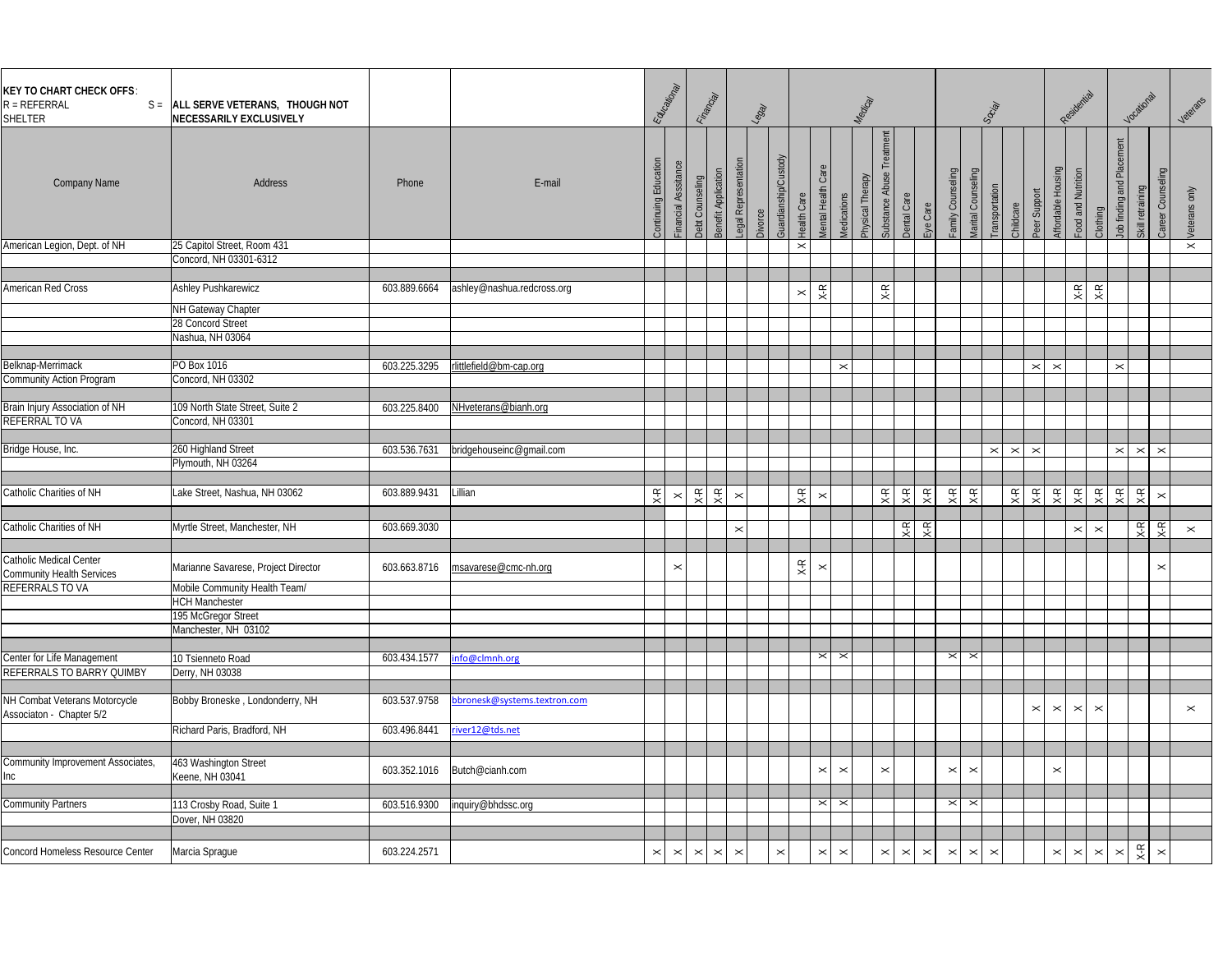| <b>KEY TO CHART CHECK OFFS:</b><br>$R = REFERRAL$<br>$S =$<br>SHELTER     | ALL SERVE VETERANS, THOUGH NOT<br>NECESSARILY EXCLUSIVELY |              |                                  | Educational    |                                              | <b>Financial</b>               |                     | <b>ROST</b> |                      |                                                                  |                    | Medical          |                                |                                |                                |                       | Social        |                           |                    | Residential       |                       |                     | Vocational                            | Veterans              |
|---------------------------------------------------------------------------|-----------------------------------------------------------|--------------|----------------------------------|----------------|----------------------------------------------|--------------------------------|---------------------|-------------|----------------------|------------------------------------------------------------------|--------------------|------------------|--------------------------------|--------------------------------|--------------------------------|-----------------------|---------------|---------------------------|--------------------|-------------------|-----------------------|---------------------|---------------------------------------|-----------------------|
| <b>Company Name</b>                                                       | Address                                                   | Phone        | E-mail                           | Continuing Edu | Financial Asssitan<br>Debt Counseling        | Benefit Application            | egal Representation | Divorce     | Guardianship/Custody | <b><i>Mental</i></b> Health Care<br>lealth Care                  | <b>Medications</b> | Physical Therapy | Substance Abuse Treatment      | <b>Dental Care</b><br>Eye Care | amily Counseling               | Marital Counseling    | ransportation | Peer Support<br>Childcare | Affordable Housing | ood and Nutrition | Clothing              | lob finding and Pla | Career Counseling<br>Skill retraining | Veterans only         |
| Conway VA Community Based                                                 | 7 Greenwood Avenue                                        | 603.447.3500 |                                  |                |                                              |                                |                     |             |                      |                                                                  |                    |                  |                                |                                |                                |                       |               |                           |                    |                   |                       |                     |                                       | $\boldsymbol{\times}$ |
| <b>Outpatient Clinic</b>                                                  | Conway, NH 03818                                          | ext:11       |                                  |                |                                              |                                |                     |             |                      | $\times$<br>$\times$                                             | $\mathbf{\times}$  |                  |                                |                                |                                |                       |               |                           |                    |                   |                       |                     |                                       |                       |
|                                                                           |                                                           |              |                                  |                |                                              |                                |                     |             |                      |                                                                  |                    |                  |                                |                                |                                |                       |               |                           |                    |                   |                       |                     |                                       |                       |
| Corpus Christi Emergency Resources                                        | Joan Koliss                                               | 603.598.1641 | ccassist@myfairpoint.net         |                |                                              |                                |                     |             |                      |                                                                  |                    |                  |                                | $\times$<br>$\mathord{\times}$ |                                |                       | $\times$      |                           |                    | $\times$          |                       |                     |                                       |                       |
| Cross Roads House, Inc.                                                   | 600 Lafayette Road<br>Portsmouth, NH 03801                | 603.436.2218 | Chris@crossroadshouse.org        |                |                                              |                                |                     |             |                      | $\times$                                                         |                    |                  |                                |                                | $\boldsymbol{\times}$          | $\boldsymbol{\times}$ |               | $\pmb{\times}$            | $S-X$              | $\pmb{\times}$    | $\boldsymbol{\times}$ |                     |                                       |                       |
|                                                                           | 399 Silver Street, Manchester, NH 03103                   | 603.623.9495 |                                  |                |                                              |                                |                     |             |                      |                                                                  |                    |                  |                                |                                |                                |                       |               |                           |                    |                   |                       |                     |                                       |                       |
| Disabled American Veterans                                                |                                                           |              |                                  |                | $\boldsymbol{\times}$<br>$\times$            |                                |                     |             |                      |                                                                  |                    |                  |                                |                                |                                |                       |               |                           |                    |                   |                       |                     |                                       | $\mathbf{\times}$     |
|                                                                           |                                                           |              |                                  |                |                                              |                                |                     |             |                      |                                                                  |                    |                  |                                |                                |                                |                       |               |                           |                    |                   |                       |                     |                                       |                       |
| Easter Seals New Hampshire                                                | Chrystn Pitt, Intake Coordinator                          | 603-315-4354 | cpitt@eastersealsnh.org          |                |                                              |                                |                     |             |                      |                                                                  |                    |                  |                                |                                |                                |                       |               |                           |                    |                   |                       |                     |                                       |                       |
| REFERRALS                                                                 | 555 Auburn Street                                         |              |                                  |                |                                              |                                |                     |             |                      |                                                                  |                    |                  |                                |                                |                                |                       |               |                           |                    |                   |                       |                     |                                       |                       |
|                                                                           | Manchester, NH 03103                                      |              |                                  |                |                                              |                                |                     |             |                      |                                                                  |                    |                  |                                |                                |                                |                       |               |                           |                    |                   |                       |                     |                                       |                       |
|                                                                           |                                                           |              |                                  |                |                                              |                                |                     |             |                      |                                                                  |                    |                  |                                |                                |                                |                       |               |                           |                    |                   |                       |                     |                                       |                       |
| Eastern Paralyzed Veterans Assoc                                          | 54 Nashua Street, PO Box 380                              | 603.672.6193 |                                  |                |                                              | $\times$                       | $\times$            |             |                      |                                                                  |                    |                  |                                |                                |                                |                       |               |                           |                    |                   |                       |                     |                                       | $\mathbf{\times}$     |
|                                                                           | Milford, NH 03055-0380                                    |              |                                  |                |                                              |                                |                     |             |                      |                                                                  |                    |                  |                                |                                |                                |                       |               |                           |                    |                   |                       |                     |                                       |                       |
| Families in Transition                                                    | 122 Market Street<br>Manchester, NH 03101                 | 603.641.9441 | maureen@fitnh.com                |                | $\times$ R<br>$\mathsf{X}\text{-}\mathsf{R}$ | $\mathsf{X}\text{-}\mathsf{R}$ | $\times$ R          |             |                      | $\mathsf{X}\text{-}\mathsf{R}$<br>$\mathsf{X}\text{-}\mathsf{R}$ |                    |                  | $\mathsf{X}\text{-}\mathsf{R}$ | $X-R$<br>$\times \mathsf{R}$   | $\mathsf{X}\text{-}\mathsf{R}$ |                       |               |                           | $S-X$              | $\times$          | $\boldsymbol{\times}$ |                     |                                       |                       |
| First Congregational Church<br><b>EMERGENCY SHELTER - COLD</b><br>WEATHER | 177 North Main Street<br>Concord, NH 03301                | 603.225.5491 | pastor@concordsfirstchurch.org   |                |                                              |                                |                     |             |                      |                                                                  |                    |                  |                                |                                |                                |                       |               |                           | $x-x$              |                   |                       |                     |                                       |                       |
| Genesis Behavioral Health                                                 | 111 Church Street                                         |              |                                  |                |                                              |                                |                     |             |                      |                                                                  |                    |                  |                                |                                |                                |                       |               |                           |                    |                   |                       |                     |                                       |                       |
|                                                                           | Laconia, NH 03246                                         | 603.524.1100 | info@genesisbh.org               |                |                                              |                                |                     |             |                      | $\pmb{\times}$                                                   | $\times$           |                  |                                |                                | $\boldsymbol{\times}$          | $\times$              |               |                           |                    |                   |                       |                     |                                       |                       |
|                                                                           | Kristin Walsh                                             |              |                                  |                |                                              |                                |                     |             |                      |                                                                  |                    |                  |                                |                                |                                |                       |               |                           |                    |                   |                       |                     |                                       |                       |
|                                                                           |                                                           |              |                                  |                |                                              |                                |                     |             |                      |                                                                  |                    |                  |                                |                                |                                |                       |               |                           |                    |                   |                       |                     |                                       |                       |
| Greater Nashua Interfaith                                                 | Laura Skibba                                              | 603.883.7338 | laskibba@gnihn.org               |                |                                              |                                |                     |             |                      |                                                                  |                    |                  |                                |                                | $\times$                       |                       | $\checkmark$  | $\times$                  | $\checkmark$       | $\times$          | $\times$              |                     |                                       |                       |
| <b>Hospitality Network</b>                                                |                                                           |              |                                  |                |                                              |                                |                     |             |                      |                                                                  |                    |                  |                                |                                |                                |                       |               |                           |                    |                   |                       |                     |                                       |                       |
|                                                                           |                                                           |              |                                  |                |                                              |                                |                     |             |                      |                                                                  |                    |                  |                                |                                |                                |                       |               |                           |                    |                   |                       |                     |                                       |                       |
| Greater Nashua Mental Health Center at Susan Mead<br>Community Council    | 8<br>Prospect Street, Nashua, NH 03060                    | 603.889.6147 | meads@ccofnashua.org             |                |                                              |                                |                     |             |                      | $\boldsymbol{\times}$                                            | $\times$           |                  |                                |                                | $\boldsymbol{\times}$          | $\boldsymbol{\times}$ |               |                           |                    |                   |                       |                     |                                       |                       |
|                                                                           |                                                           |              |                                  |                |                                              |                                |                     |             |                      |                                                                  |                    |                  |                                |                                |                                |                       |               |                           |                    |                   |                       |                     |                                       |                       |
| Harbor Homes, Inc.                                                        | Peter Kelleher, President/CEO                             | 603.882.3616 | p.kelleher@harborhomes.org       | $\times$       |                                              |                                |                     |             |                      | $\checkmark$                                                     |                    |                  |                                |                                | $\checkmark$                   |                       |               |                           |                    |                   |                       |                     | $\checkmark$                          |                       |
|                                                                           | 45 High Street                                            |              |                                  |                |                                              |                                |                     |             |                      |                                                                  |                    |                  |                                |                                |                                |                       |               |                           |                    |                   |                       |                     |                                       |                       |
|                                                                           | Nashua, NH 03060                                          |              |                                  |                |                                              |                                |                     |             |                      |                                                                  |                    |                  |                                |                                |                                |                       |               |                           |                    |                   |                       |                     |                                       |                       |
|                                                                           |                                                           |              |                                  |                |                                              |                                |                     |             |                      |                                                                  |                    |                  |                                |                                |                                |                       |               |                           |                    |                   |                       |                     |                                       |                       |
| Headrest, Inc                                                             | 14 Church Street                                          | 603.448.4872 | nfo@headrest.org                 |                |                                              |                                |                     |             |                      | $\times$                                                         |                    |                  |                                |                                |                                |                       |               |                           | $\star$            | $\pmb{\times}$    | $\boldsymbol{\times}$ |                     |                                       |                       |
|                                                                           | Lebanon, NH 03246                                         |              |                                  |                |                                              |                                |                     |             |                      |                                                                  |                    |                  |                                |                                |                                |                       |               |                           |                    |                   |                       |                     |                                       |                       |
|                                                                           |                                                           |              |                                  |                |                                              |                                |                     |             |                      |                                                                  |                    |                  |                                |                                |                                |                       |               |                           |                    |                   |                       |                     |                                       |                       |
| Healthcare for Homeless Veterans                                          | VAMC                                                      |              | 603.624.4366 lisa.jacobus@va.gov |                |                                              |                                |                     |             |                      |                                                                  |                    |                  |                                |                                |                                |                       |               |                           |                    |                   |                       |                     |                                       | $\times$              |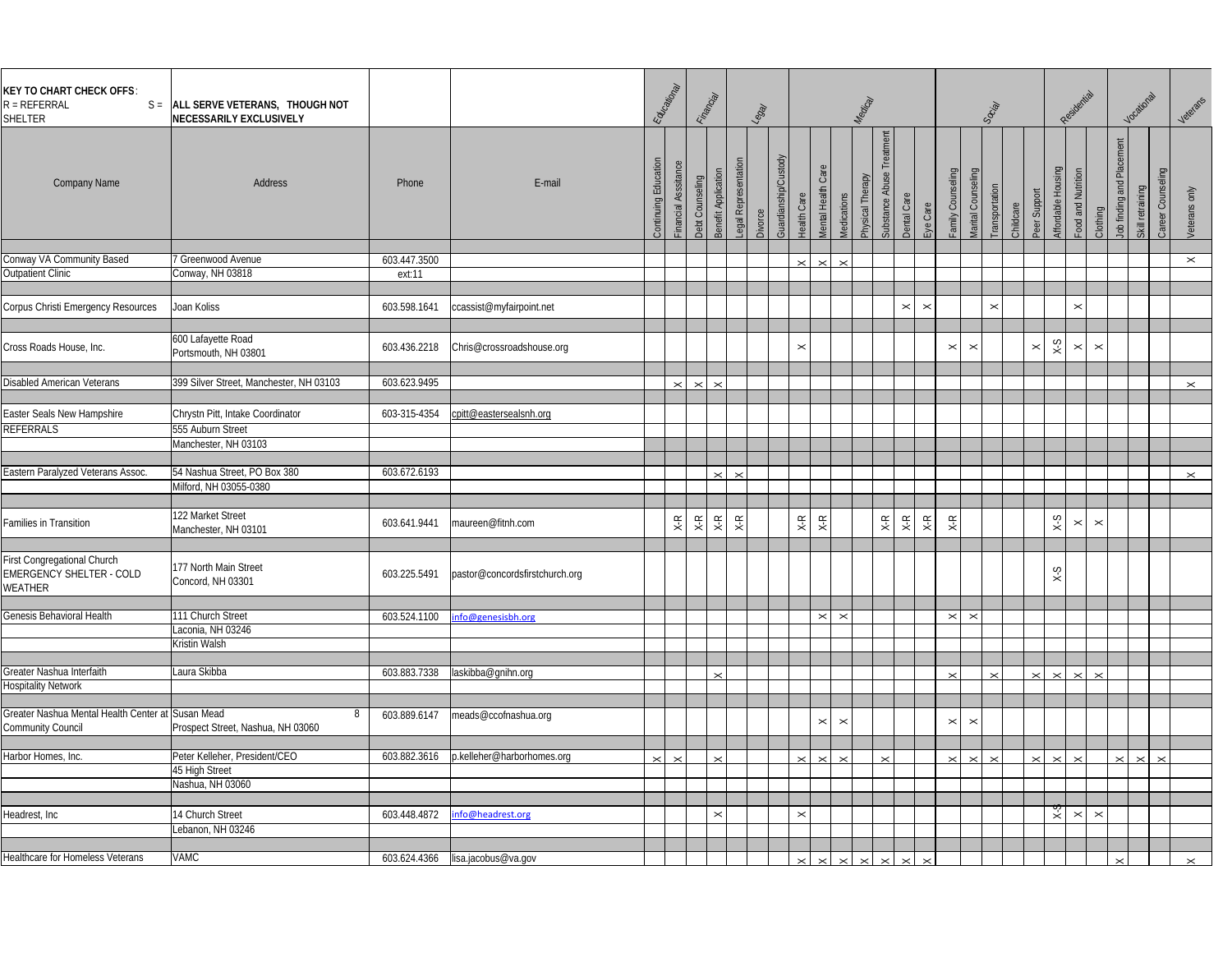| <b>KEY TO CHART CHECK OFFS:</b><br>$R = REFERRAL$<br>$S =$<br>SHELTER | ALL SERVE VETERANS, THOUGH NOT<br>NECESSARILY EXCLUSIVELY  |                             |                              | Educational   |                       | Financial                              |                     | $\frac{1}{3}$  |                      |                                   |                           | Medical          |                          |                         |                  |                    | Social        |                |                                    | Residential           |                       |                                        | Vocational                                 | Veterans              |
|-----------------------------------------------------------------------|------------------------------------------------------------|-----------------------------|------------------------------|---------------|-----------------------|----------------------------------------|---------------------|----------------|----------------------|-----------------------------------|---------------------------|------------------|--------------------------|-------------------------|------------------|--------------------|---------------|----------------|------------------------------------|-----------------------|-----------------------|----------------------------------------|--------------------------------------------|-----------------------|
| <b>Company Name</b>                                                   | Address                                                    | Phone                       | E-mail                       | ontinuing Edu | inancial Asssitance   | senefit Application<br>Debt Counseling | egal Representation | <b>Divorce</b> | Guardianship/Custody | lental Health Care<br>lealth Care | <i><b>Medications</b></i> | Physical Therapy | Substance Abuse Treatmen | Dental Care<br>Eye Care | amily Counseling | Aarital Counseling | ransportation | Childcare      | Affordable Housing<br>Peer Support | ood and Nutrition     | Clothing              | $\overline{5}$<br>lob finding and Plac | ling<br>Career Counsel<br>Skill retraining | Veterans only         |
| Program (HCHV)                                                        | 718 Smyth Road                                             | x 3622                      |                              |               |                       |                                        |                     |                |                      |                                   |                           |                  |                          |                         |                  |                    |               |                |                                    |                       |                       |                                        |                                            |                       |
|                                                                       | Manchester, NH 03104                                       |                             |                              |               |                       |                                        |                     |                |                      |                                   |                           |                  |                          |                         |                  |                    |               |                |                                    |                       |                       |                                        |                                            |                       |
| Helping Hands Outreach                                                | 50 Lowell Street                                           | 603.623.8778                | craig@hh-oc.org              |               |                       |                                        |                     |                |                      |                                   |                           |                  |                          |                         |                  |                    |               |                | $\boldsymbol{\times}$              |                       |                       |                                        |                                            |                       |
| Ministeries, Inc. A160                                                | Manchester, NH 03101                                       |                             |                              |               |                       |                                        |                     |                |                      |                                   |                           |                  |                          |                         |                  |                    |               |                |                                    |                       |                       |                                        |                                            |                       |
|                                                                       |                                                            |                             |                              |               |                       |                                        |                     |                |                      |                                   |                           |                  |                          |                         |                  |                    |               |                |                                    |                       |                       |                                        |                                            |                       |
| Honor Flight Network                                                  | 300 E. Auburn Ave.                                         | 937.521.2400                | info@honorflight.org         |               |                       |                                        |                     |                |                      |                                   |                           |                  |                          |                         |                  |                    |               |                |                                    |                       |                       |                                        |                                            | $\times$              |
| (A non-profit organization created                                    | Springfield, OH 45505-4703                                 |                             |                              |               |                       |                                        |                     |                |                      |                                   |                           |                  |                          |                         |                  |                    |               |                |                                    |                       |                       |                                        |                                            |                       |
| solely to honor America's                                             |                                                            |                             |                              |               |                       |                                        |                     |                |                      |                                   |                           |                  |                          |                         |                  |                    |               |                |                                    |                       |                       |                                        |                                            |                       |
| veterans for all their sacrifices)                                    |                                                            |                             |                              |               |                       |                                        |                     |                |                      |                                   |                           |                  |                          |                         |                  |                    |               |                |                                    |                       |                       |                                        |                                            |                       |
| TRANSPORT VETERANS TO SEE                                             |                                                            |                             |                              |               |                       |                                        |                     |                |                      |                                   |                           |                  |                          |                         |                  |                    |               |                |                                    |                       |                       |                                        |                                            |                       |
| WASHINGTON MONUMENTS                                                  |                                                            |                             |                              |               |                       |                                        |                     |                |                      |                                   |                           |                  |                          |                         |                  |                    |               |                |                                    |                       |                       |                                        |                                            |                       |
|                                                                       | 630 9th Ave, Suite 807<br>New                              |                             |                              |               |                       |                                        |                     |                |                      |                                   |                           |                  |                          |                         |                  |                    |               |                |                                    |                       |                       |                                        |                                            |                       |
| Iraq Veterans Against the War                                         | Work, NY 10036                                             | 646.723.0989                | ivaw@ivaw.org                |               |                       |                                        |                     |                |                      |                                   |                           |                  |                          |                         |                  |                    |               |                |                                    |                       |                       |                                        |                                            | $\boldsymbol{\times}$ |
| OFFER NO SERVICES LISTED-BUT                                          |                                                            |                             |                              |               |                       |                                        |                     |                |                      |                                   |                           |                  |                          |                         |                  |                    |               |                |                                    |                       |                       |                                        |                                            |                       |
| DO REFERRALS                                                          |                                                            |                             |                              |               |                       |                                        |                     |                |                      |                                   |                           |                  |                          |                         |                  |                    |               |                |                                    |                       |                       |                                        |                                            |                       |
|                                                                       |                                                            |                             |                              |               |                       |                                        |                     |                |                      |                                   |                           |                  |                          |                         |                  |                    |               |                |                                    |                       |                       |                                        |                                            |                       |
| IWVO Advocate-Iraq War Veterans<br>Organization                       | Career and job listings for<br>veterans and discharged-ME, |                             | info@iraqwarveterans.org     |               |                       |                                        |                     |                |                      |                                   |                           |                  |                          |                         |                  |                    |               |                |                                    |                       |                       | $\times$                               | $\times$                                   | $\boldsymbol{\times}$ |
|                                                                       | MA, NH, NY, NJ, RI)                                        |                             |                              |               |                       |                                        |                     |                |                      |                                   |                           |                  |                          |                         |                  |                    |               |                |                                    |                       |                       |                                        |                                            |                       |
|                                                                       |                                                            |                             |                              |               |                       |                                        |                     |                |                      |                                   |                           |                  |                          |                         |                  |                    |               |                |                                    |                       |                       |                                        |                                            |                       |
| Keystone Hall                                                         | Annette Escalante, VP                                      | 603.881.4848                | a.escalante@keystonehall.org |               |                       |                                        |                     |                |                      |                                   |                           |                  | $\boldsymbol{\times}$    |                         |                  |                    |               | $\pmb{\times}$ |                                    | $\boldsymbol{\times}$ |                       |                                        |                                            |                       |
| GNCA, Inc.                                                            | Pine Street Ext.                                           | x3109                       |                              |               |                       |                                        |                     |                |                      |                                   |                           |                  |                          |                         |                  |                    |               |                |                                    |                       |                       |                                        |                                            |                       |
|                                                                       | Nashua, NH 03060                                           |                             |                              |               |                       |                                        |                     |                |                      |                                   |                           |                  |                          |                         |                  |                    |               |                |                                    |                       |                       |                                        |                                            |                       |
|                                                                       |                                                            |                             |                              |               |                       |                                        |                     |                |                      |                                   |                           |                  |                          |                         |                  |                    |               |                |                                    |                       |                       |                                        |                                            |                       |
| Kingston Veterans Club, Inc                                           | 36 Church Street                                           | 603.642.3419                | kingstonvetsclub@aol.com     |               |                       |                                        |                     |                |                      |                                   |                           |                  |                          |                         |                  |                    |               |                |                                    |                       |                       |                                        |                                            | $\mathord{\times}$    |
|                                                                       | PO Box 521                                                 |                             |                              |               |                       |                                        |                     |                |                      |                                   |                           |                  |                          |                         |                  |                    |               |                |                                    |                       |                       |                                        |                                            |                       |
|                                                                       | Kingston, NH 03848                                         |                             |                              |               |                       |                                        |                     |                |                      |                                   |                           |                  |                          |                         |                  |                    |               |                |                                    |                       |                       |                                        |                                            |                       |
| Laconia Area Community Land Trust,                                    | 658 Union Avenue<br>Laconia,                               |                             |                              |               |                       |                                        |                     |                |                      |                                   |                           |                  |                          |                         |                  |                    |               |                |                                    |                       |                       |                                        |                                            |                       |
| Inc.                                                                  | NH 03246                                                   | 603.524.0747                | leigh.campbell@laclt.org     |               |                       | $\boldsymbol{\times}$                  |                     |                |                      |                                   |                           |                  |                          |                         |                  |                    |               |                | $\boldsymbol{\times}$              |                       |                       |                                        |                                            |                       |
|                                                                       |                                                            |                             |                              |               |                       |                                        |                     |                |                      |                                   |                           |                  |                          |                         |                  |                    |               |                |                                    |                       |                       |                                        |                                            |                       |
| Lamprey Health Center                                                 | Mariellen Durso                                            | 603.883.1626                | mdurso@lampreyhealth.org     |               |                       |                                        |                     |                |                      |                                   |                           |                  |                          |                         |                  |                    |               |                |                                    |                       |                       |                                        |                                            |                       |
| VETERANS REFERRED TO VA                                               |                                                            |                             |                              |               |                       |                                        |                     |                |                      |                                   |                           |                  |                          |                         |                  |                    |               |                |                                    |                       |                       |                                        |                                            |                       |
|                                                                       |                                                            |                             |                              |               |                       |                                        |                     |                |                      |                                   |                           |                  |                          |                         |                  |                    |               |                |                                    |                       |                       |                                        |                                            |                       |
| Liberty House                                                         | 75 West Baker Street                                       | 603.669.0761                | Libertyhouse75@aol.com       |               | $\boldsymbol{\times}$ |                                        |                     |                |                      |                                   |                           |                  |                          |                         |                  |                    |               |                |                                    | $\boldsymbol{\times}$ | $\boldsymbol{\times}$ | $\boldsymbol{\times}$                  | $\pmb{\times}$<br>$\times$                 |                       |
|                                                                       | Manchester, NH 03103                                       |                             |                              |               |                       |                                        |                     |                |                      |                                   |                           |                  |                          |                         |                  |                    |               |                |                                    |                       |                       |                                        |                                            |                       |
|                                                                       |                                                            |                             |                              |               |                       |                                        |                     |                |                      |                                   |                           |                  |                          |                         |                  |                    |               |                |                                    |                       |                       |                                        |                                            |                       |
| Marguerite's Place, Inc.                                              | Barbara Alves, Executive Director                          | 603.598.1582                | balves@margueritesplace.org  |               |                       |                                        |                     |                |                      |                                   |                           |                  |                          |                         |                  |                    |               |                |                                    |                       |                       |                                        |                                            |                       |
| WOMEN WITH CHILDREN                                                   | Pallm Street, Nashua, NH 03060                             |                             |                              |               |                       |                                        |                     |                |                      |                                   |                           |                  |                          |                         |                  |                    |               |                |                                    |                       |                       |                                        |                                            |                       |
| REFERRALS                                                             |                                                            |                             |                              |               |                       |                                        |                     |                |                      |                                   |                           |                  |                          |                         |                  |                    |               |                |                                    |                       |                       |                                        |                                            |                       |
| Merrimack Valley Aids Project                                         | 8 Wall Street                                              | 603.226.0607 dhill@mvap.org |                              |               |                       |                                        |                     |                |                      |                                   |                           |                  |                          |                         |                  |                    |               |                |                                    |                       |                       |                                        |                                            |                       |
|                                                                       |                                                            |                             |                              |               |                       |                                        |                     |                |                      | $\times$<br>$\boldsymbol{\times}$ | $\times$                  |                  |                          |                         |                  |                    |               |                |                                    |                       |                       |                                        |                                            |                       |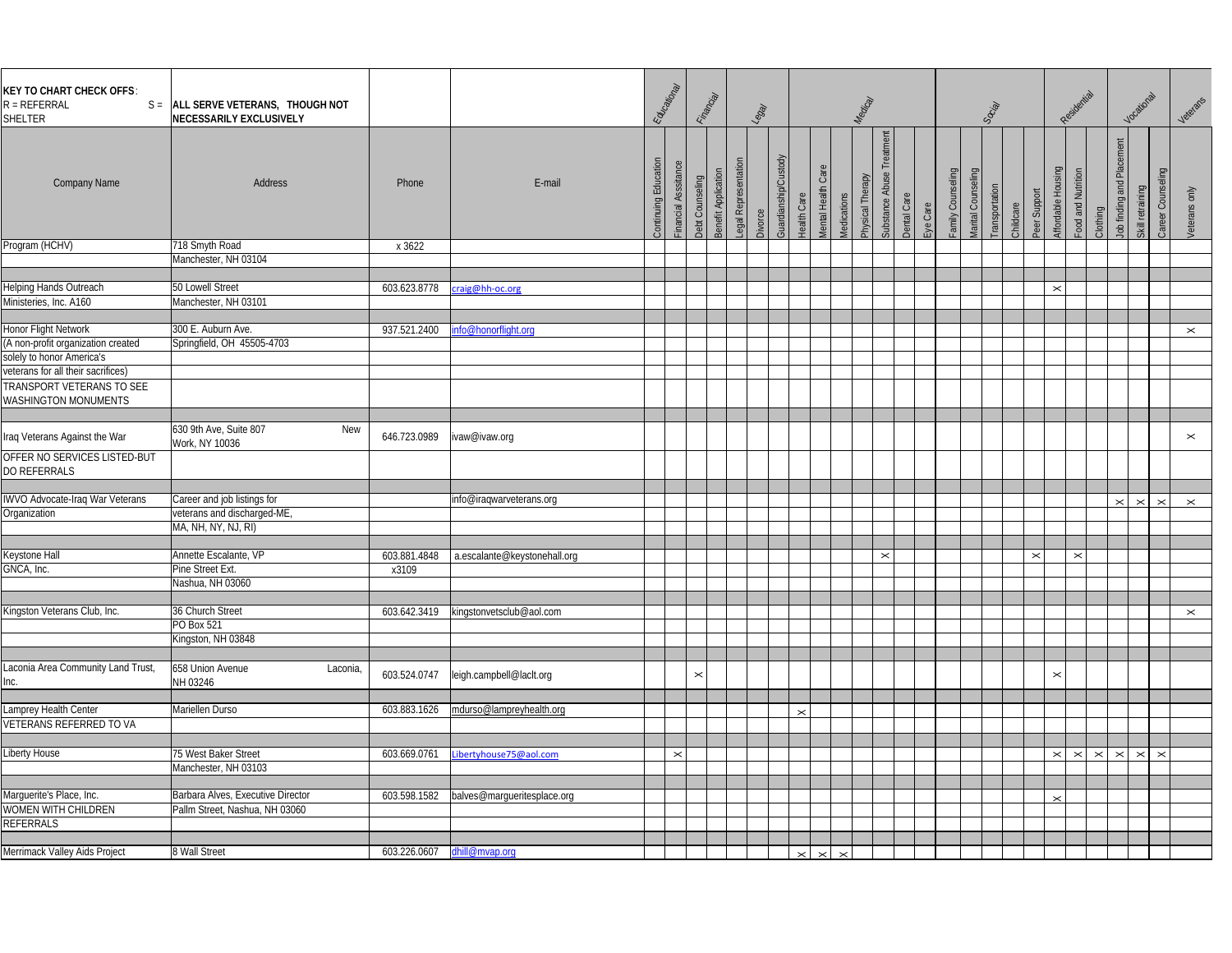| <b>KEY TO CHART CHECK OFFS:</b><br>$R = REFERRAL$<br>SHELTER | S = ALL SERVE VETERANS, THOUGH NOT<br>NECESSARILY EXCLUSIVELY                  |                |                                                      | Educational           |                       | Financial                                     |                     | $\frac{1}{3}$ |                      |                                     |                    | Medical          |                   |                                |                   |                    | Social        |           |              | Residential                                   |                   |                         | Vocational            |                   | Veterans              |
|--------------------------------------------------------------|--------------------------------------------------------------------------------|----------------|------------------------------------------------------|-----------------------|-----------------------|-----------------------------------------------|---------------------|---------------|----------------------|-------------------------------------|--------------------|------------------|-------------------|--------------------------------|-------------------|--------------------|---------------|-----------|--------------|-----------------------------------------------|-------------------|-------------------------|-----------------------|-------------------|-----------------------|
| <b>Company Name</b>                                          | Address                                                                        | Phone          | E-mail                                               | Continuing Edu        | Financial Asssitance  | Benefit Application<br><b>Debt Counseling</b> | egal Representation | Divorce       | Guardianship/Custody | Care<br>lental Health<br>ealth Care | <b>Aedications</b> | Physical Therapy | Substance Abuse   | <b>Dental Care</b><br>Eye Care | amily Counseling  | Aarital Counseling | ransportation | Childcare | Peer Support | -ood and Nutrition<br><b>Affordable Housi</b> | Clothing          | Plac<br>lob finding and | Skill retraining      | Counsel<br>Career | <b>/eterans</b> only  |
| REFERRALS                                                    | Concord, NH 03301                                                              |                |                                                      |                       |                       |                                               |                     |               |                      |                                     |                    |                  |                   |                                |                   |                    |               |           |              |                                               |                   |                         |                       |                   |                       |
|                                                              |                                                                                |                |                                                      |                       |                       |                                               |                     |               |                      |                                     |                    |                  |                   |                                |                   |                    |               |           |              |                                               |                   |                         |                       |                   |                       |
| My Friends Place<br>REFERRALS                                | 368 Washington Street<br>Dover, NH 03820                                       | 603.749.3017   | nfp368@aol.com                                       | $\times$              |                       | $\times$<br>$\times$                          |                     |               |                      |                                     |                    |                  | $\mathbf{\times}$ |                                |                   |                    | $\times$      |           |              | $\mathbf{\times}$                             | $\mathbf{\times}$ |                         |                       |                   |                       |
|                                                              |                                                                                |                |                                                      |                       |                       |                                               |                     |               |                      |                                     |                    |                  |                   |                                |                   |                    |               |           |              |                                               |                   |                         |                       |                   |                       |
| Monadnock Family Services                                    | 64 Main Street, Suite 201                                                      | 603.357.4400   | ttp://www.mfs.org/about-mfs/contact-mfs              |                       |                       |                                               |                     |               |                      | $\times$                            | $\mathbf{\times}$  |                  |                   |                                | $\mathbf{\times}$ | $\mathbb{\times}$  |               |           |              |                                               |                   |                         |                       |                   |                       |
|                                                              | Geene, NH 03431                                                                |                |                                                      |                       |                       |                                               |                     |               |                      |                                     |                    |                  |                   |                                |                   |                    |               |           |              |                                               |                   |                         |                       |                   |                       |
|                                                              |                                                                                |                |                                                      |                       |                       |                                               |                     |               |                      |                                     |                    |                  |                   |                                |                   |                    |               |           |              |                                               |                   |                         |                       |                   |                       |
| Nashua Pastoral Care Center                                  | Maryse Wirbal. Executive Director                                              | 603.886.2866   | nwirbal@nashuanpcc.org                               |                       | $\check{ }$           | $\sim$                                        |                     |               |                      |                                     |                    |                  |                   |                                |                   |                    |               |           |              |                                               |                   |                         |                       |                   |                       |
|                                                              | 7 Concord Street                                                               |                |                                                      |                       |                       |                                               |                     |               |                      |                                     |                    |                  |                   |                                |                   |                    |               |           |              |                                               |                   |                         |                       |                   |                       |
|                                                              | Nashua, NH 03064                                                               |                |                                                      |                       |                       |                                               |                     |               |                      |                                     |                    |                  |                   |                                |                   |                    |               |           |              |                                               |                   |                         |                       |                   |                       |
|                                                              |                                                                                |                |                                                      |                       |                       |                                               |                     |               |                      |                                     |                    |                  |                   |                                |                   |                    |               |           |              |                                               |                   |                         |                       |                   |                       |
| Nashua Soup Kitchen & Shelter, Inc.                          | Lisa Christie, Executive Director                                              | 603.889.7770   | isa@nsks.org                                         |                       | $\boldsymbol{\times}$ |                                               |                     |               |                      |                                     |                    |                  |                   |                                |                   |                    |               |           |              | $\mathbf{\times}$<br>$\times$                 |                   | $\boldsymbol{\times}$   | $\boldsymbol{\times}$ | $\times$          |                       |
|                                                              | 42 Chestnut Street                                                             |                |                                                      |                       |                       |                                               |                     |               |                      |                                     |                    |                  |                   |                                |                   |                    |               |           |              |                                               |                   |                         |                       |                   |                       |
|                                                              | Nashua, NH 03061                                                               |                |                                                      |                       |                       |                                               |                     |               |                      |                                     |                    |                  |                   |                                |                   |                    |               |           |              |                                               |                   |                         |                       |                   |                       |
|                                                              |                                                                                |                |                                                      |                       |                       |                                               |                     |               |                      |                                     |                    |                  |                   |                                |                   |                    |               |           |              |                                               |                   |                         |                       |                   |                       |
| Nat'l Alliance of Dedicated Patriots                         | 176 Route 101, Unit B3, PMB107<br>NH.                                          | 5235           | Bedford, 603.668.9800 ext info@dedicatedpatriots.com |                       |                       |                                               |                     |               |                      |                                     |                    |                  |                   |                                |                   |                    |               |           | $\times$     |                                               |                   | $\mathbf{\times}$       | $\pmb{\times}$        |                   | $\boldsymbol{\times}$ |
| MARKETING                                                    |                                                                                |                |                                                      |                       |                       |                                               |                     |               |                      |                                     |                    |                  |                   |                                |                   |                    |               |           |              |                                               |                   |                         |                       |                   |                       |
|                                                              |                                                                                |                |                                                      |                       |                       |                                               |                     |               |                      |                                     |                    |                  |                   |                                |                   |                    |               |           |              |                                               |                   |                         |                       |                   |                       |
| National Suicide Prevention Lifeline                         |                                                                                | 1.800.273.TALK |                                                      |                       |                       |                                               |                     |               |                      |                                     |                    |                  |                   |                                |                   |                    |               |           |              |                                               |                   |                         |                       |                   | $\mathord{\times}$    |
| SPECIAL HOTLINE FOR VETERANS<br>AND MILITARY - REFERRALS     |                                                                                |                |                                                      |                       |                       |                                               |                     |               |                      |                                     |                    |                  |                   |                                |                   |                    |               |           |              |                                               |                   |                         |                       |                   |                       |
|                                                              |                                                                                |                |                                                      |                       |                       |                                               |                     |               |                      |                                     |                    |                  |                   |                                |                   |                    |               |           |              |                                               |                   |                         |                       |                   |                       |
| Neighborhood Housing Services<br>of Greater Nashua, Inc.     | Bridget Belton-Jette, Executive Director<br>63 Temple Street, Nashua, NH 03060 | 603.882.2077   | bbelton@nhsgn.org                                    | $\mathbb{\times}$     |                       |                                               |                     |               |                      |                                     |                    |                  |                   |                                |                   |                    |               |           |              |                                               |                   |                         |                       |                   |                       |
|                                                              |                                                                                |                |                                                      |                       |                       |                                               |                     |               |                      |                                     |                    |                  |                   |                                |                   |                    |               |           |              |                                               |                   |                         |                       |                   |                       |
| NH 211 - United Way                                          | <sup>2</sup> O Box 211                                                         | 866.444.4211   | 211nh@211nh.org                                      |                       |                       |                                               |                     |               |                      |                                     |                    |                  |                   |                                |                   |                    |               |           |              |                                               |                   |                         |                       |                   | $\mathord{\times}$    |
| INFORMATION AND REFERRAL FOR<br>VETERANS                     | Manchester, NH 03105                                                           |                |                                                      |                       |                       |                                               |                     |               |                      |                                     |                    |                  |                   |                                |                   |                    |               |           |              |                                               |                   |                         |                       |                   |                       |
|                                                              |                                                                                |                |                                                      |                       |                       |                                               |                     |               |                      |                                     |                    |                  |                   |                                |                   |                    |               |           |              |                                               |                   |                         |                       |                   |                       |
| NH Coalition Against Domestic                                | <b>Public Policy Director</b>                                                  | 603.224.8893   | amanda@nhcadsv.org                                   |                       |                       |                                               |                     |               |                      |                                     |                    |                  |                   |                                |                   |                    |               |           |              |                                               |                   |                         |                       |                   |                       |
| & Sexual Violence                                            | Concord, NH 03302                                                              |                |                                                      |                       |                       |                                               |                     |               |                      |                                     |                    |                  |                   |                                |                   |                    |               |           |              |                                               |                   |                         |                       |                   |                       |
|                                                              |                                                                                |                |                                                      |                       |                       |                                               |                     |               |                      |                                     |                    |                  |                   |                                |                   |                    |               |           |              |                                               |                   |                         |                       |                   |                       |
| NH Coalition to End Homelessness                             | Keith Kuenning, Executive Director                                             | 603.774.5195   | keithkuenning@msn.com                                | $\boldsymbol{\times}$ | $\boldsymbol{\times}$ |                                               |                     |               |                      |                                     |                    |                  |                   |                                |                   |                    |               |           | $\times$     |                                               | $\times$          |                         |                       |                   |                       |
| ADVOCACY/COMMUNITY<br>ORGANIZING                             | P.O. Box 688, Manchester, NH 03105                                             |                |                                                      |                       |                       |                                               |                     |               |                      |                                     |                    |                  |                   |                                |                   |                    |               |           |              |                                               |                   |                         |                       |                   |                       |
|                                                              |                                                                                |                |                                                      |                       |                       |                                               |                     |               |                      |                                     |                    |                  |                   |                                |                   |                    |               |           |              |                                               |                   |                         |                       |                   |                       |
| New Generation, Inc.                                         | Priscilla Torella                                                              | 603.436.4989   | otorella@newgennh.org                                |                       |                       |                                               |                     |               |                      |                                     |                    |                  |                   |                                |                   |                    |               |           |              |                                               |                   |                         |                       |                   |                       |
| HOME FOR PREGNANT WOMEN                                      | PO Box 676<br>Greenland, NH 03840                                              |                |                                                      |                       |                       |                                               |                     |               |                      |                                     |                    |                  |                   |                                |                   |                    |               |           |              |                                               |                   |                         |                       |                   |                       |
|                                                              |                                                                                |                |                                                      |                       |                       |                                               |                     |               |                      |                                     |                    |                  |                   |                                |                   |                    |               |           |              |                                               |                   |                         |                       |                   |                       |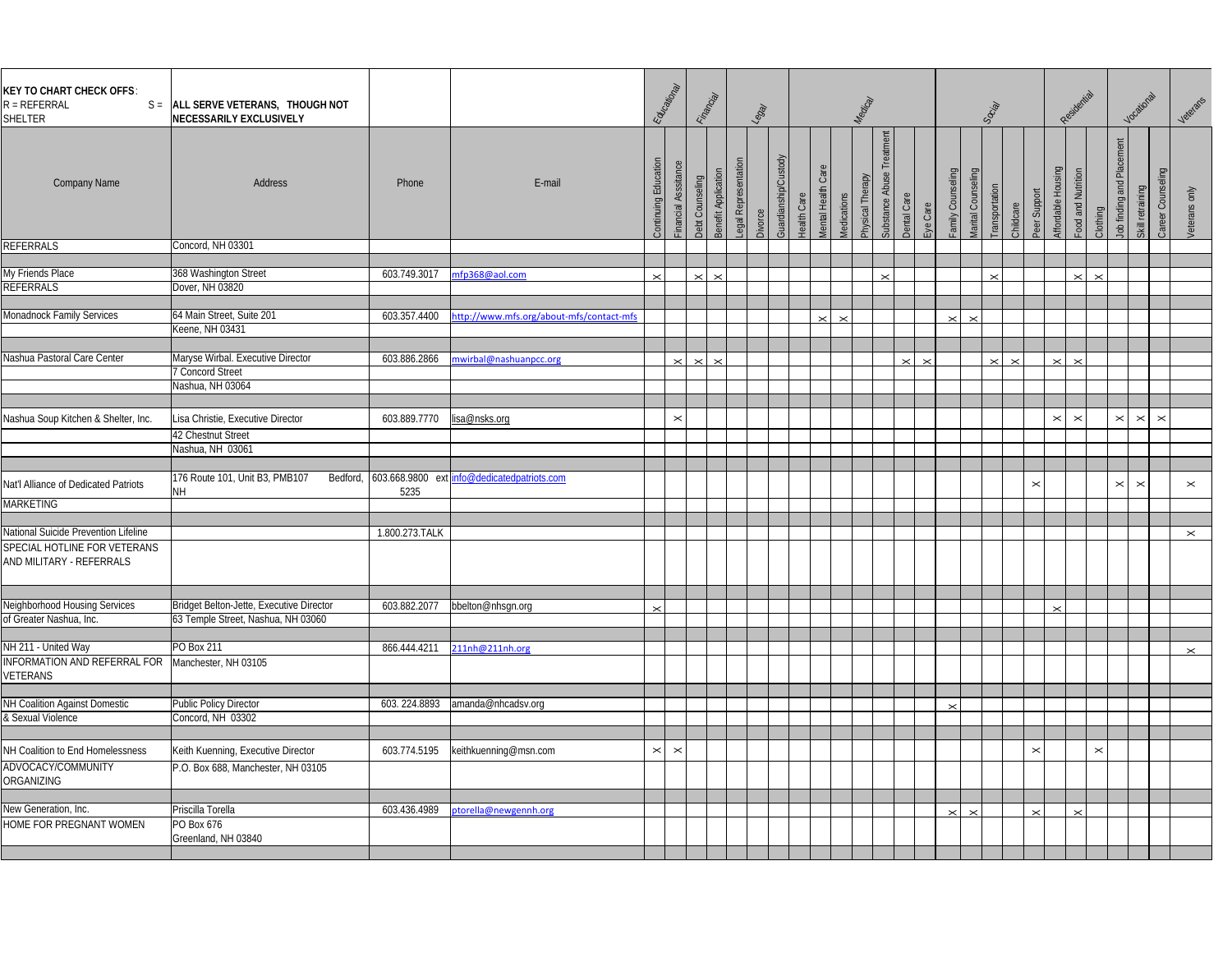| <b>KEY TO CHART CHECK OFFS:</b><br>$R = REFERRAL$<br>SHELTER | S = ALL SERVE VETERANS, THOUGH NOT<br>NECESSARILY EXCLUSIVELY                                                 |                          |                                      | Educational          |                                            | Financial                              |                     | $\frac{1}{6}$ |                      |                                        |                | Medical          |                       |                                |                       |                       | Social        |           |                       | Residential                             |                       |                             | Vocational       |                   | Veterans          |
|--------------------------------------------------------------|---------------------------------------------------------------------------------------------------------------|--------------------------|--------------------------------------|----------------------|--------------------------------------------|----------------------------------------|---------------------|---------------|----------------------|----------------------------------------|----------------|------------------|-----------------------|--------------------------------|-----------------------|-----------------------|---------------|-----------|-----------------------|-----------------------------------------|-----------------------|-----------------------------|------------------|-------------------|-------------------|
| <b>Company Name</b>                                          | Address                                                                                                       | Phone                    | E-mail                               | Continuing Education | Financial Asssitance                       | Benefit Application<br>Debt Counseling | egal Representation | Divorce       | Guardianship/Custody | lental Health Care<br>lealth Care      | Medications    | Physical Therapy | Substance Abuse       | <b>Dental Care</b><br>Eye Care | amily Counseling      | Aarital Counseling    | ransportation | Childcare | Peer Support          | Affordable Housing<br>ood and Nutrition | Clothing              | Ξ<br>lob finding and Placer | Skill retraining | Career Counseling | Veterans only     |
| New Hampshire Homeless Hotline                               | PO Box 2338<br>Concord, NH 03302-2338                                                                         | 800.852.3388             | joy@cscnh.org                        |                      |                                            |                                        |                     |               |                      |                                        |                |                  |                       |                                |                       |                       |               |           | $\boldsymbol{\times}$ |                                         |                       |                             |                  |                   |                   |
| New Hampshire Housing Authority                              | <b>B.</b> Guinther<br>Program<br>Planning Analyst<br>32 Constitution Drive<br>Bedford, NH 03108               | 603.472.8623             | bguinther@nhhfa.org                  |                      | $\mathbb{\times}$<br>$\boldsymbol{\times}$ | $\boldsymbol{\times}$                  |                     |               |                      |                                        |                |                  |                       |                                |                       |                       |               |           |                       | $\times$                                |                       |                             |                  |                   |                   |
| New Horizons for New Hampshire<br>REFERRALS                  | 199 Manchester Street<br>Manchester, NH 03103                                                                 | 603.668.1877             | Michael.Tessier@newhorizonsfornh.org |                      |                                            |                                        |                     |               |                      | $\times$                               | $\pmb{\times}$ |                  | $\boldsymbol{\times}$ |                                |                       |                       |               |           |                       | ζ-λ<br>$\boldsymbol{\times}$            | $\boldsymbol{\times}$ |                             |                  |                   |                   |
| NH Legal Assistance                                          | 1361 Elm Street, Suite 307<br>Manchester, NH 03101                                                            | 603.206.2201             | officemanager@nhla.org               |                      |                                            |                                        |                     | $\times$      |                      |                                        |                |                  |                       |                                |                       |                       |               |           |                       |                                         |                       |                             |                  |                   |                   |
| National Veterans Council                                    | 275 Chestnut Street, Room 517<br>Manchester, NH 03101-2411                                                    | 603.624.9230             |                                      |                      |                                            |                                        |                     |               |                      |                                        |                |                  |                       |                                |                       |                       |               |           |                       |                                         |                       |                             |                  |                   | $\times$          |
| NH Veterans Home<br><b>NURSING HOME</b>                      | 139 Winter Street<br>Tilton, NH 03276-5415                                                                    | 603.527.4400             | shirley.ray@nhvh.nh.gov              |                      |                                            |                                        |                     |               |                      |                                        |                |                  |                       |                                |                       |                       |               |           |                       |                                         |                       |                             |                  |                   | $\times$          |
| NH Veterans Resources                                        | 608HA, Tilton Outpatient Clinic<br>NH Veterans Home<br>139 Winter Street<br>P.O. Box 229<br>Tilton, NH 03276. | 603.624.4366<br>ext:5600 |                                      |                      |                                            |                                        |                     |               |                      | $\mathbf{\times}$<br>$\mathbf{\times}$ |                |                  |                       |                                |                       |                       |               |           | $\times$              | $\times$                                |                       |                             |                  | $\times$          | $\times$          |
| Northern Human Services                                      | 87 Washington Street<br>Conway, NH 03818                                                                      | 603.447.3347             |                                      |                      |                                            |                                        |                     |               |                      | $\times$                               | $\times$       |                  |                       |                                | $\mathbf{\times}$     | $\times$              |               |           |                       |                                         |                       |                             |                  |                   |                   |
| Portsmouth Veterans Based<br><b>Outpatient Clinic</b>        | Pease International Tradeport<br>302 Newmarket Street<br>Portsmouth, NH 03803-0157                            | 603.624.4366<br>ext 5500 |                                      |                      |                                            |                                        |                     |               |                      | $\times$<br>$\times$                   |                |                  |                       |                                |                       |                       |               |           | $\times$              | $\times$                                |                       |                             |                  | $\times$          | $\mathbf{\times}$ |
| Riverbend Community Mental Health                            | PO Box 2032<br>Concord, NH 03302-2032                                                                         | 603.228.1551             | josephson@riverbendcmhc.org          |                      |                                            |                                        |                     |               |                      | $\times$                               | $\pmb{\times}$ |                  |                       |                                | $\boldsymbol{\times}$ | $\boldsymbol{\times}$ |               |           |                       |                                         |                       |                             |                  |                   |                   |
| Rockingham CAC                                               | 7 Junkins Avenue<br>Portsmouth, NH 03570                                                                      | 603.431.2911             | qschneider@rcaction.org              |                      | $\checkmark$<br>$\times$                   |                                        |                     |               |                      |                                        |                |                  |                       |                                |                       |                       |               |           |                       |                                         |                       |                             |                  |                   |                   |
| Seacoast Mental Health Center                                | 1145 Sagamore Avenue<br>Portsmouth, NH 03570                                                                  | 603.431.6703             | gestes@smhc-nh.org                   |                      |                                            |                                        |                     |               |                      |                                        |                |                  |                       |                                |                       |                       |               |           |                       |                                         |                       |                             |                  |                   |                   |
| St. John Neumann Church                                      | 101A Pennichuck Square. 708 Milford Rd.<br>Merrimack, NH 03054                                                | 603.880.4689             | sinoutreach2@gmail.com               |                      |                                            |                                        |                     |               |                      |                                        |                |                  |                       |                                |                       |                       |               |           |                       |                                         |                       |                             |                  |                   |                   |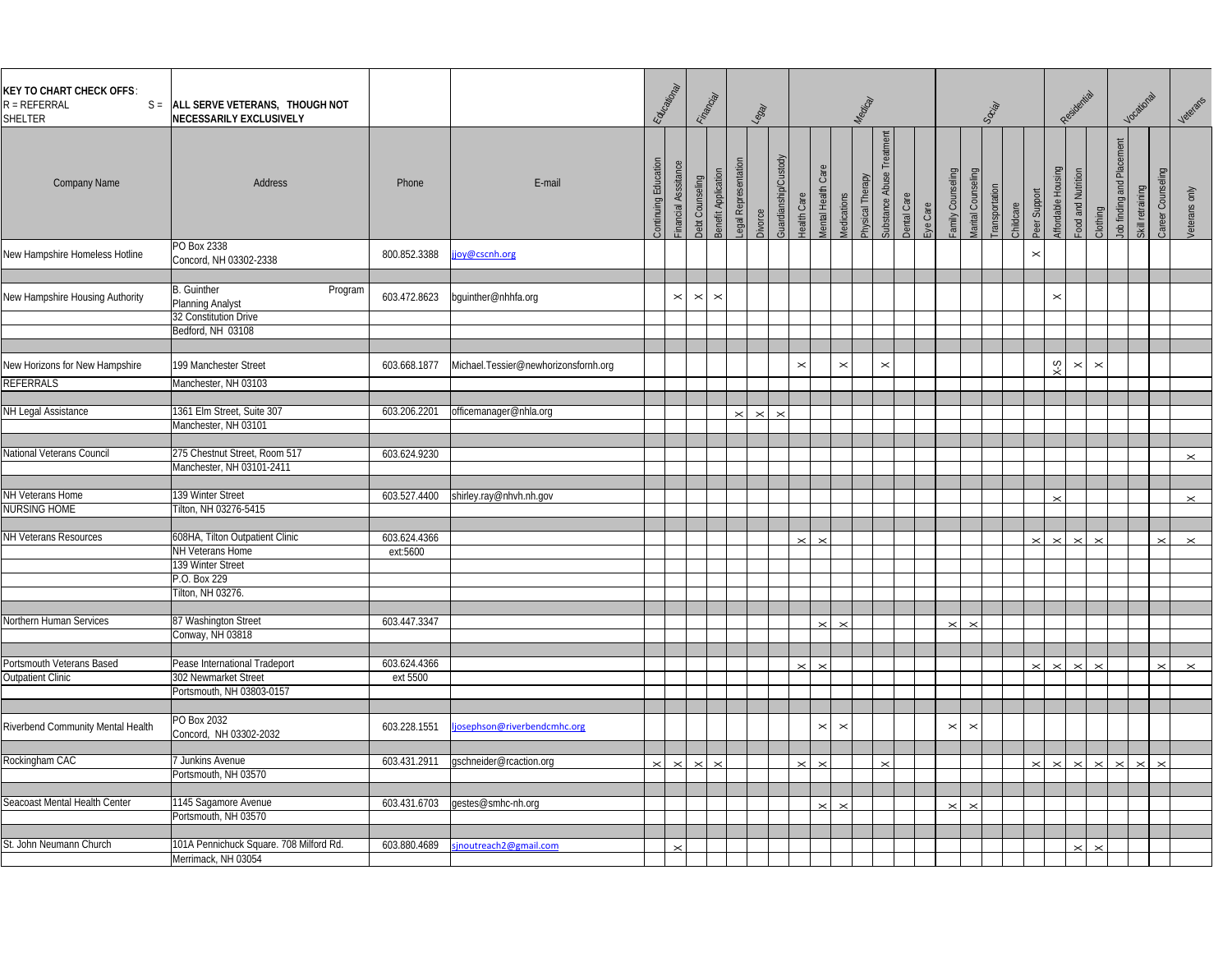| <b>KEY TO CHART CHECK OFFS:</b><br>$R = REFERRAL$<br>SHELTER            | S = ALL SERVE VETERANS, THOUGH NOT<br><b>NECESSARILY EXCLUSIVELY</b>                    |                          |                                 | Eduardon                       |                       | Financial          |                     | $\frac{1}{3}$                      |                          |                                           |                   | Medical                 |                          |                                   |                          |                           | Social                |            |                    | Residential                              |                   |                       | Vocational       |                   | Veterans              |
|-------------------------------------------------------------------------|-----------------------------------------------------------------------------------------|--------------------------|---------------------------------|--------------------------------|-----------------------|--------------------|---------------------|------------------------------------|--------------------------|-------------------------------------------|-------------------|-------------------------|--------------------------|-----------------------------------|--------------------------|---------------------------|-----------------------|------------|--------------------|------------------------------------------|-------------------|-----------------------|------------------|-------------------|-----------------------|
| <b>Company Name</b>                                                     | <b>Address</b>                                                                          | Phone                    | E-mail                          | Continuing Edu                 | Financial Asssitance  | Debt Counseling    | Benefit Application | egal Representation<br>Divorce     | Guardianship/Custody     | <b>Mental Health Care</b><br>lealth Care  | Medications       | Physical Therapy        | Substance Abuse Treatm   | Dental Care<br>Eye Care           | Family Counseling        | Marital Counseling        | <b>Transportation</b> | Childcare  | Peer Support       | Affordable Housing<br>-ood and Nutrition | Clothing          | Job finding and Place | Skill retraining | Career Counseling | Veterans only         |
| Somersworth VA Community Based -<br>Outpatient Clinic                   | 200 Route 108<br>Somersworth, NH 03878                                                  | 603.624.4366<br>ext:5700 |                                 |                                |                       |                    |                     |                                    |                          | $\times$<br>$\boldsymbol{\times}$         |                   |                         |                          |                                   |                          |                           |                       |            | $\times$           | $\boldsymbol{\times}$<br>$\times$        | $\pmb{\times}$    |                       |                  | $\times$          | $\boldsymbol{\times}$ |
| South Congregational Church                                             | Concord, NH 03301                                                                       | 603-224-2521             |                                 |                                |                       |                    |                     |                                    |                          |                                           |                   |                         |                          |                                   |                          |                           |                       |            |                    | $S-X$                                    |                   |                       |                  |                   |                       |
| EMERGENCY SHELTER - COLD<br>WEATHER                                     | Contact Marilyn                                                                         |                          |                                 |                                |                       |                    |                     |                                    |                          |                                           |                   |                         |                          |                                   |                          |                           |                       |            |                    |                                          |                   |                       |                  |                   |                       |
| Southern NH Services                                                    | 40 Pine Street                                                                          | 603.668.8010             | gale@snhs.org                   | $\times$ $\times$              |                       |                    | $\times$            |                                    |                          |                                           |                   |                         |                          |                                   | $\boldsymbol{\times}$    |                           |                       |            | $\mathord{\times}$ |                                          | $\times$ $\times$ |                       |                  |                   |                       |
|                                                                         | Manchester, NH 03103                                                                    |                          |                                 |                                |                       |                    |                     |                                    |                          |                                           |                   |                         |                          |                                   |                          |                           |                       |            |                    |                                          |                   |                       |                  |                   |                       |
| Southwestern Community Serv., Inc.                                      | 63 Community Way<br>Keene,<br>NH 03431                                                  | 603.352.7512             | ljewett@scshelps.org            | $\mathsf{X}\text{-}\mathsf{R}$ | $\widetilde{\cdot}$   | $\widetilde{\div}$ | 뜻                   | $\overline{\overline{S}}$<br>$\xi$ | $\overline{\mathcal{C}}$ | $x - R$<br>$\mathsf{X}\text{-}\mathsf{R}$ | $x - k$           | $\overline{\mathsf{K}}$ | $\overline{\mathcal{X}}$ | $x - k$<br>$x - K$                | $\overline{\mathcal{C}}$ | $\widetilde{\mathcal{X}}$ | $\zeta$ -R            | $\zeta$ -R | $X - R$            | $x \rightarrow x$<br>$\xi$               | $\xi$             | $x - k$               | $X-R$            | $\times$ R        |                       |
| NH State Veterans Council<br>Office<br>of Veterans' Services            | Mary E. Morin, Director                                                                 | 603.624.9230             | nary.morin@vba.va.gov           | $\boldsymbol{\times}$          | $\boldsymbol{\times}$ | $\,\times\,$       | $\mathbf{\times}$   |                                    |                          | $\times$<br>$\boldsymbol{\times}$         |                   | $\boldsymbol{\times}$   | $\vert \times \vert$     | $\times$<br>$\boldsymbol{\times}$ | $\boldsymbol{\times}$    |                           |                       |            | $\times$           |                                          |                   |                       |                  |                   |                       |
|                                                                         | NH State Veterans Council<br>275 Chestnut Street, Room 321<br>Manchester, New Hampshire |                          |                                 |                                |                       |                    |                     |                                    |                          |                                           |                   |                         |                          |                                   |                          |                           |                       |            |                    |                                          |                   |                       |                  |                   |                       |
| State of New Hampshire                                                  | ynda Thistle-Elliot                                                                     | 603.271.3840             | elliott@ed.state.nh.us          |                                |                       |                    |                     |                                    |                          |                                           |                   |                         |                          |                                   |                          |                           |                       |            |                    | $\boldsymbol{\times}$                    |                   |                       |                  |                   |                       |
| Department of Education<br>REFERRALS                                    | State Director of Homeless Edu.& Title 1<br>Coordinator                                 |                          |                                 |                                |                       |                    |                     |                                    |                          |                                           |                   |                         |                          |                                   |                          |                           |                       |            |                    | $\boldsymbol{\times}$                    |                   |                       |                  |                   |                       |
|                                                                         | 101 Pleasant Street<br>Concord, NH 03301                                                |                          |                                 |                                |                       |                    |                     |                                    |                          |                                           |                   |                         |                          |                                   |                          |                           |                       |            |                    |                                          |                   |                       |                  |                   |                       |
| State of New Hampshire<br>Dept. of Health & Human Services<br>REFERRALS | Maureen Ryan, Bureau Admin.<br>Bureau of Homeless & Housing<br>105 Pleasant Street      | 603.271.5059             | maureen.u.ryan@dhhs.state.nh.us |                                |                       |                    |                     |                                    |                          |                                           |                   |                         |                          |                                   |                          |                           |                       |            |                    |                                          |                   |                       |                  |                   |                       |
|                                                                         | Concord, NH 03301                                                                       |                          |                                 |                                |                       |                    |                     |                                    |                          |                                           |                   |                         |                          |                                   |                          |                           |                       |            |                    |                                          |                   |                       |                  |                   |                       |
| The American Legion<br>NH GI Bill Education Benefits                    | 3 Barrell Court, Suite 300<br>Concord, NH 03301-8543                                    | 603.271.2555<br>ext:353  |                                 | $\boldsymbol{\times}$          | $\times$              |                    |                     |                                    |                          |                                           |                   |                         |                          |                                   |                          |                           |                       |            |                    |                                          |                   | $\checkmark$          | $\times$         | $\checkmark$      |                       |
| NH National Guard Tuition<br>Assistance                                 |                                                                                         |                          |                                 |                                |                       |                    |                     |                                    |                          |                                           |                   |                         |                          |                                   |                          |                           |                       |            |                    |                                          |                   |                       |                  |                   |                       |
| The Friends Emergency Housing<br>Program                                | 30 Thompson Street<br>Concord,<br>NH 03301                                              | 603.228.1462             | admin@friendsprogram.org        |                                |                       |                    |                     |                                    |                          |                                           |                   |                         |                          |                                   |                          |                           |                       |            |                    | $\boldsymbol{\times}$                    |                   |                       |                  |                   |                       |
| The Mental Health Center of                                             | 401 Cypress Street                                                                      | 603.668.4111             | nfo@mhcgm.org                   |                                |                       |                    |                     |                                    |                          | $\times$                                  | $\mathbb{\times}$ |                         |                          |                                   | $\boldsymbol{\times}$    | $\mathbf{\times}$         |                       |            |                    |                                          |                   |                       |                  |                   |                       |
| Greater Manchester                                                      | Manchester, NH 03103                                                                    |                          |                                 |                                |                       |                    |                     |                                    |                          |                                           |                   |                         |                          |                                   |                          |                           |                       |            |                    |                                          |                   |                       |                  |                   |                       |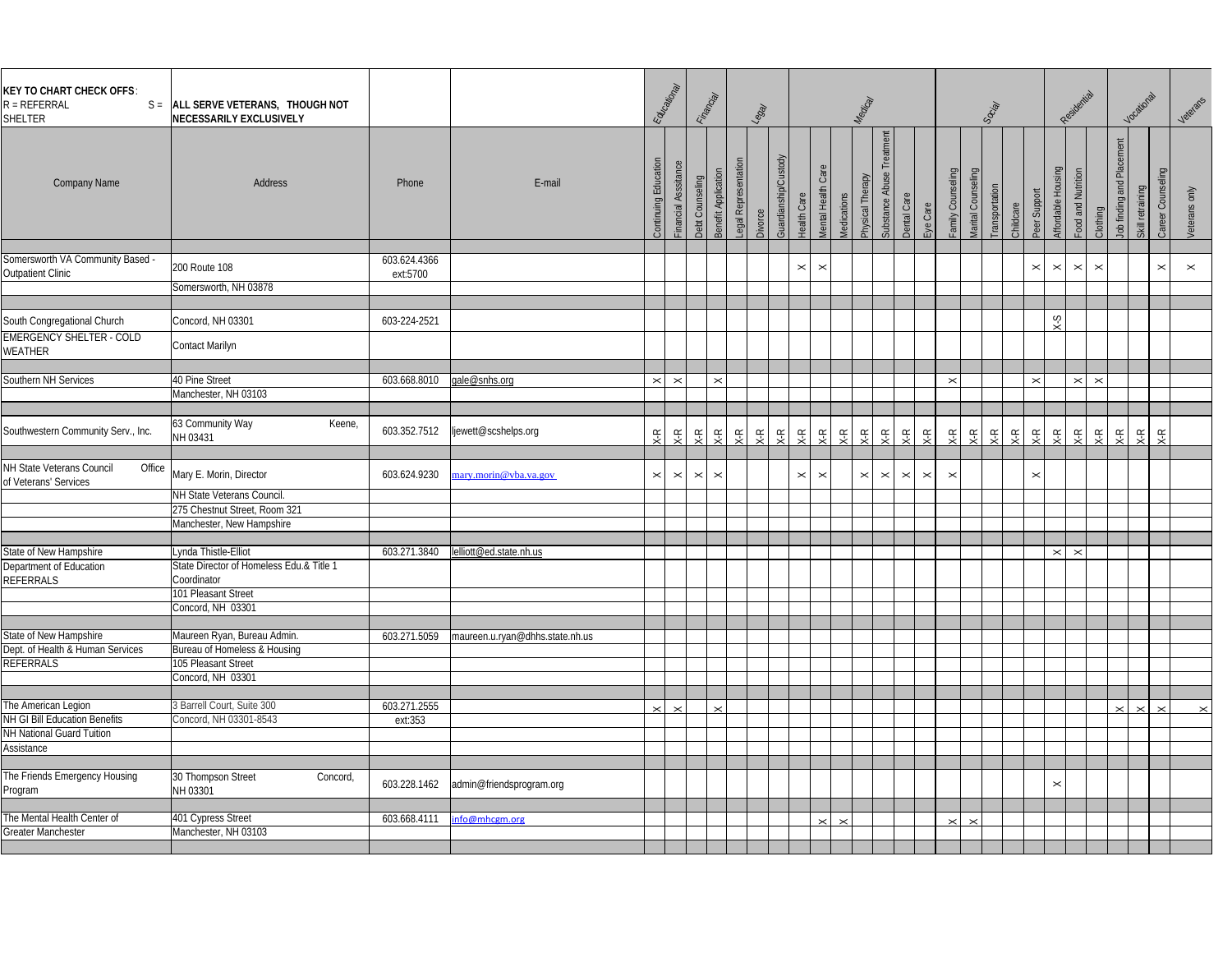| <b>KEY TO CHART CHECK OFFS:</b><br>$R = REFERRAL$<br>SHELTER | S = ALL SERVE VETERANS, THOUGH NOT<br>NECESSARILY EXCLUSIVELY        |                          |                                   | Eatient               |                          | Financial                               |                     | $\sqrt{8g^2}$ |                       |                |                                                 | Medical          |                               |             |          |                  | Social                              |           |                       | Residential                                |                                         |                             | Vocational       |                       | Veterans              |
|--------------------------------------------------------------|----------------------------------------------------------------------|--------------------------|-----------------------------------|-----------------------|--------------------------|-----------------------------------------|---------------------|---------------|-----------------------|----------------|-------------------------------------------------|------------------|-------------------------------|-------------|----------|------------------|-------------------------------------|-----------|-----------------------|--------------------------------------------|-----------------------------------------|-----------------------------|------------------|-----------------------|-----------------------|
| <b>Company Name</b>                                          | Address                                                              | Phone                    | E-mail                            | Continuing Edu        | Financial Asssitance     | Benefit Application<br>Debt Counseling  | egal Representation | Divorce       | Guardianship/Custody  | lealth Care    | <b><i>Mental</i></b> Health Care<br>Medications | Physical Therapy | reatmer<br>Substance Abuse Ti | Dental Care | Eye Care | amily Counseling | Marital Counseling<br>ransportation | Childcare | Peer Support          | Affordable Housing                         | ood and Nutrition<br>Clothing           | Ξ<br>Job finding and Placen | Skill retraining | Career Counseling     | <b>Veterans</b> only  |
| The Salvation Army - Carey House                             | 177 Union Avenue                                                     | 603.524.1834             | susan_lunt@use.salvationarmy.org  |                       |                          |                                         |                     |               |                       |                |                                                 |                  |                               |             |          |                  |                                     |           |                       | $\mathbb{\times}$<br>$\boldsymbol{\times}$ |                                         |                             |                  |                       |                       |
|                                                              | aconia, NH 03246                                                     |                          |                                   |                       |                          |                                         |                     |               |                       |                |                                                 |                  |                               |             |          |                  |                                     |           |                       |                                            |                                         |                             |                  |                       |                       |
|                                                              |                                                                      |                          |                                   |                       |                          |                                         |                     |               |                       |                |                                                 |                  |                               |             |          |                  |                                     |           |                       |                                            |                                         |                             |                  |                       |                       |
| The Salvation Army - McKenna House                           | 100 South Fruit Street<br>Concord<br>NH 03301                        | 603.228.3505             | Lorrie_Dale@use.salvationarmy.org |                       |                          |                                         |                     |               |                       |                |                                                 |                  |                               |             |          |                  |                                     |           |                       | $\boldsymbol{\times}$                      | $\,\times\,$                            |                             |                  |                       |                       |
| The Victory Farm                                             | The Homestead                                                        | 978.353.0234             | martha@veteranhomestead.org       |                       |                          | $\boldsymbol{\times}$                   |                     |               |                       |                |                                                 |                  |                               |             |          |                  |                                     |           |                       |                                            |                                         |                             |                  |                       |                       |
| (A supportive housing program                                | 69 High Street                                                       |                          |                                   |                       |                          |                                         |                     |               |                       |                |                                                 |                  |                               |             |          |                  |                                     |           |                       |                                            |                                         |                             |                  |                       |                       |
| located on an 80 acre working                                | Fitchburg, MA 01420                                                  |                          |                                   |                       |                          |                                         |                     |               |                       |                |                                                 |                  |                               |             |          |                  |                                     |           |                       |                                            |                                         |                             |                  |                       |                       |
| organic vegetable farm in NH.)                               | Leslie Lightfoot, CEO                                                |                          |                                   |                       |                          |                                         |                     |               |                       |                |                                                 |                  |                               |             |          |                  |                                     |           |                       |                                            |                                         |                             |                  |                       |                       |
|                                                              |                                                                      |                          |                                   |                       |                          |                                         |                     |               |                       |                |                                                 |                  |                               |             |          |                  |                                     |           |                       |                                            |                                         |                             |                  |                       |                       |
| The Way Home                                                 | Mary Sliney, Executive Director                                      | 603.644.0180             |                                   |                       | $\mathbf{\times}$        | $\,\times\,$                            |                     |               |                       |                |                                                 |                  |                               |             |          |                  |                                     |           |                       | $\boldsymbol{\times}$                      | $\,\times\,$                            |                             |                  |                       |                       |
|                                                              | 214 Spruce Street                                                    |                          | mary@thewayhomenh.org             |                       |                          |                                         |                     |               |                       |                |                                                 |                  |                               |             |          |                  |                                     |           |                       |                                            |                                         |                             |                  |                       |                       |
|                                                              | Manchester, NH 03103                                                 |                          |                                   |                       |                          |                                         |                     |               |                       |                |                                                 |                  |                               |             |          |                  |                                     |           |                       |                                            |                                         |                             |                  |                       |                       |
|                                                              |                                                                      |                          |                                   |                       |                          |                                         |                     |               |                       |                |                                                 |                  |                               |             |          |                  |                                     |           |                       |                                            |                                         |                             |                  |                       |                       |
| Tilton VA Community Based Outpatient<br>Clinic               | 630 West Main Street, Suite 400                                      | 603.624.4366<br>ext 5600 |                                   | $\boldsymbol{\times}$ | $\boldsymbol{\times}$    | $\boldsymbol{\times}$<br>$\pmb{\times}$ |                     |               |                       | $\pmb{\times}$ | $\boldsymbol{\times}$                           |                  | $\pmb{\times}$                |             |          |                  |                                     |           | $\times$              | $\boldsymbol{\times}$                      | $\boldsymbol{\times}$<br>$\pmb{\times}$ | $\boldsymbol{\times}$       | $\times$         | $\boldsymbol{\times}$ | $\boldsymbol{\times}$ |
|                                                              | Tilton, NH 03276                                                     |                          |                                   |                       |                          |                                         |                     |               |                       |                |                                                 |                  |                               |             |          |                  |                                     |           |                       |                                            |                                         |                             |                  |                       |                       |
|                                                              |                                                                      |                          |                                   |                       |                          |                                         |                     |               |                       |                |                                                 |                  |                               |             |          |                  |                                     |           |                       |                                            |                                         |                             |                  |                       |                       |
| Tri County CAP                                               | 30 Exchange Street                                                   | 603.752.7001             | lkelly@tccap.org                  |                       | $\boldsymbol{\times}$    | $\boldsymbol{\times}$                   |                     |               |                       |                |                                                 |                  |                               |             |          |                  |                                     |           | $\boldsymbol{\times}$ | $\boldsymbol{\times}$                      |                                         |                             |                  |                       |                       |
|                                                              | Berlin, NH 03570                                                     |                          |                                   |                       |                          |                                         |                     |               |                       |                |                                                 |                  |                               |             |          |                  |                                     |           |                       |                                            |                                         |                             |                  |                       |                       |
|                                                              |                                                                      |                          |                                   |                       |                          |                                         |                     |               |                       |                |                                                 |                  |                               |             |          |                  |                                     |           |                       |                                            |                                         |                             |                  |                       |                       |
| Tri County CAP Homeless Outreach                             | 57<br>Joie Finely Morris<br>Mechanic Steet - #5<br>Lebanon, NH 03766 | 603-443-6150             |                                   |                       | $\boldsymbol{\times}$    |                                         |                     |               | $\boldsymbol{\times}$ |                |                                                 |                  |                               |             |          |                  | $\pmb{\times}$                      |           | $\boldsymbol{\times}$ | $\boldsymbol{\times}$                      |                                         |                             |                  |                       |                       |
|                                                              |                                                                      |                          |                                   |                       |                          |                                         |                     |               |                       |                |                                                 |                  |                               |             |          |                  |                                     |           |                       |                                            |                                         |                             |                  |                       |                       |
| VA Boston Healthcare System                                  | Homeless Veterans Coord.                                             | 617.232.9500             | lindolee@aol.com                  |                       |                          |                                         |                     |               |                       |                |                                                 |                  |                               |             |          |                  |                                     |           |                       | ζ-λ                                        |                                         |                             |                  |                       | $\boldsymbol{\times}$ |
| REFERRALS                                                    | Social Work Department                                               |                          |                                   |                       |                          |                                         |                     |               |                       |                |                                                 |                  |                               |             |          |                  |                                     |           |                       |                                            |                                         |                             |                  |                       |                       |
|                                                              | 150 South Huntington Ave.                                            |                          |                                   |                       |                          |                                         |                     |               |                       |                |                                                 |                  |                               |             |          |                  |                                     |           |                       |                                            |                                         |                             |                  |                       |                       |
|                                                              | Jamaica Plain, MA 02130                                              |                          |                                   |                       |                          |                                         |                     |               |                       |                |                                                 |                  |                               |             |          |                  |                                     |           |                       |                                            |                                         |                             |                  |                       |                       |
|                                                              |                                                                      |                          |                                   |                       |                          |                                         |                     |               |                       |                |                                                 |                  |                               |             |          |                  |                                     |           |                       |                                            |                                         |                             |                  |                       |                       |
| The VA Loan Place                                            | Benchmark Mortgage                                                   | 1.866.704.2826           | info@valoanplace.com              |                       | $\overline{\phantom{0}}$ | $\checkmark$                            |                     |               |                       |                |                                                 |                  |                               |             |          |                  |                                     |           |                       |                                            |                                         |                             |                  |                       | $\times$              |
|                                                              | Attn: Customer Service                                               |                          |                                   |                       |                          |                                         |                     |               |                       |                |                                                 |                  |                               |             |          |                  |                                     |           |                       |                                            |                                         |                             |                  |                       |                       |
|                                                              | 16901 N. Dallas Parkway Suite 208                                    |                          |                                   |                       |                          |                                         |                     |               |                       |                |                                                 |                  |                               |             |          |                  |                                     |           |                       |                                            |                                         |                             |                  |                       |                       |
|                                                              | Addison, Texas 75001                                                 |                          |                                   |                       |                          |                                         |                     |               |                       |                |                                                 |                  |                               |             |          |                  |                                     |           |                       |                                            |                                         |                             |                  |                       |                       |
|                                                              |                                                                      |                          |                                   |                       |                          |                                         |                     |               |                       |                |                                                 |                  |                               |             |          |                  |                                     |           |                       |                                            |                                         |                             |                  |                       |                       |
| VA Medical Center-Manchester                                 | 718 Smyth Road                                                       | 603.624.4366             |                                   |                       |                          |                                         |                     |               |                       |                |                                                 |                  |                               |             |          |                  |                                     |           |                       |                                            |                                         |                             |                  |                       | $\times$              |
|                                                              | Manchester, NH 03104                                                 |                          |                                   |                       |                          |                                         |                     |               |                       |                |                                                 |                  |                               |             |          |                  |                                     |           |                       |                                            |                                         |                             |                  |                       |                       |
|                                                              |                                                                      |                          |                                   |                       |                          |                                         |                     |               |                       |                |                                                 |                  |                               |             |          |                  |                                     |           |                       |                                            |                                         |                             |                  |                       |                       |
| National Council for Community                               | 1701 K Street NW, Suite 400                                          | 202.684.7457             | Tammys@thenationalcouncil.org     |                       |                          |                                         |                     |               |                       |                |                                                 |                  |                               |             |          |                  |                                     |           |                       |                                            |                                         |                             |                  |                       | $\times$              |
| Behavioral Healthcare                                        | Washington, DC 20006                                                 |                          |                                   |                       |                          |                                         |                     |               |                       |                |                                                 |                  |                               |             |          |                  |                                     |           |                       |                                            |                                         |                             |                  |                       |                       |